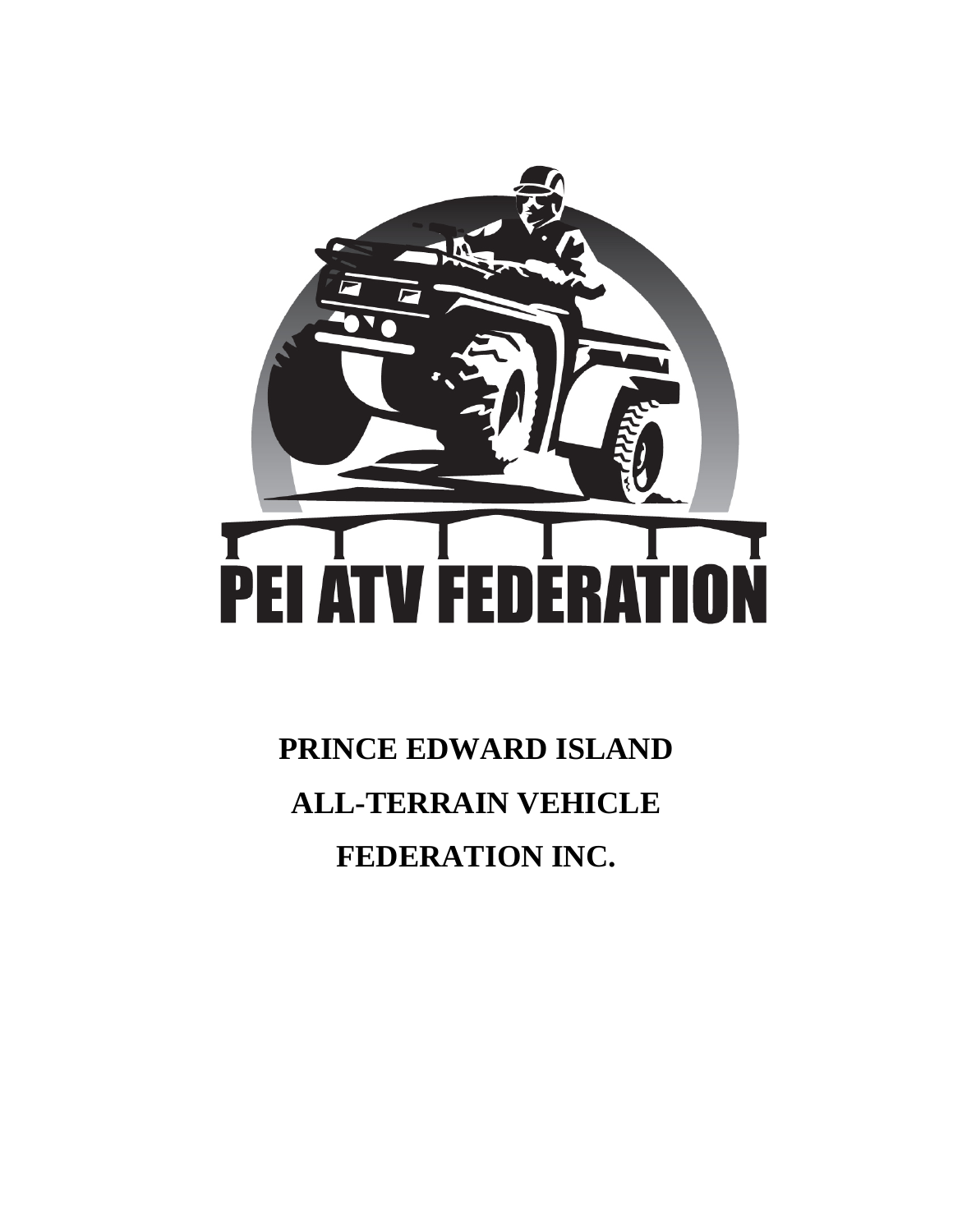### CHAPTER OUTLINE

| <b>DEFINITIONS:</b> Federation |                          |
|--------------------------------|--------------------------|
|                                | Club Member              |
|                                | <b>Federation member</b> |
|                                | Delegate                 |
|                                | <b>ATV</b>               |

# **CHAPTER I GENERAL PROVISIONS** Article Name 1 Head Office 2 Bilingual Services 3 Interpretation 4

#### **CHAPTER II MEMBERS**

| Membership  |  |
|-------------|--|
| Regions     |  |
| Club Assets |  |

Goals and Objectives 5

### **CHAPTER III TERMINATION OF MEMBERSHIP**

| Loss of Club Membership Status | 10 |
|--------------------------------|----|
| Individual Membership Fees     |    |
| Expulsion                      | 12 |

### **CHAPTER IV DELEGATES AND VOTING RIGHTS OF MEMBERS AT GENERAL MEETINGS**

| Delegates           | 13 |
|---------------------|----|
| Delegation of Power | 16 |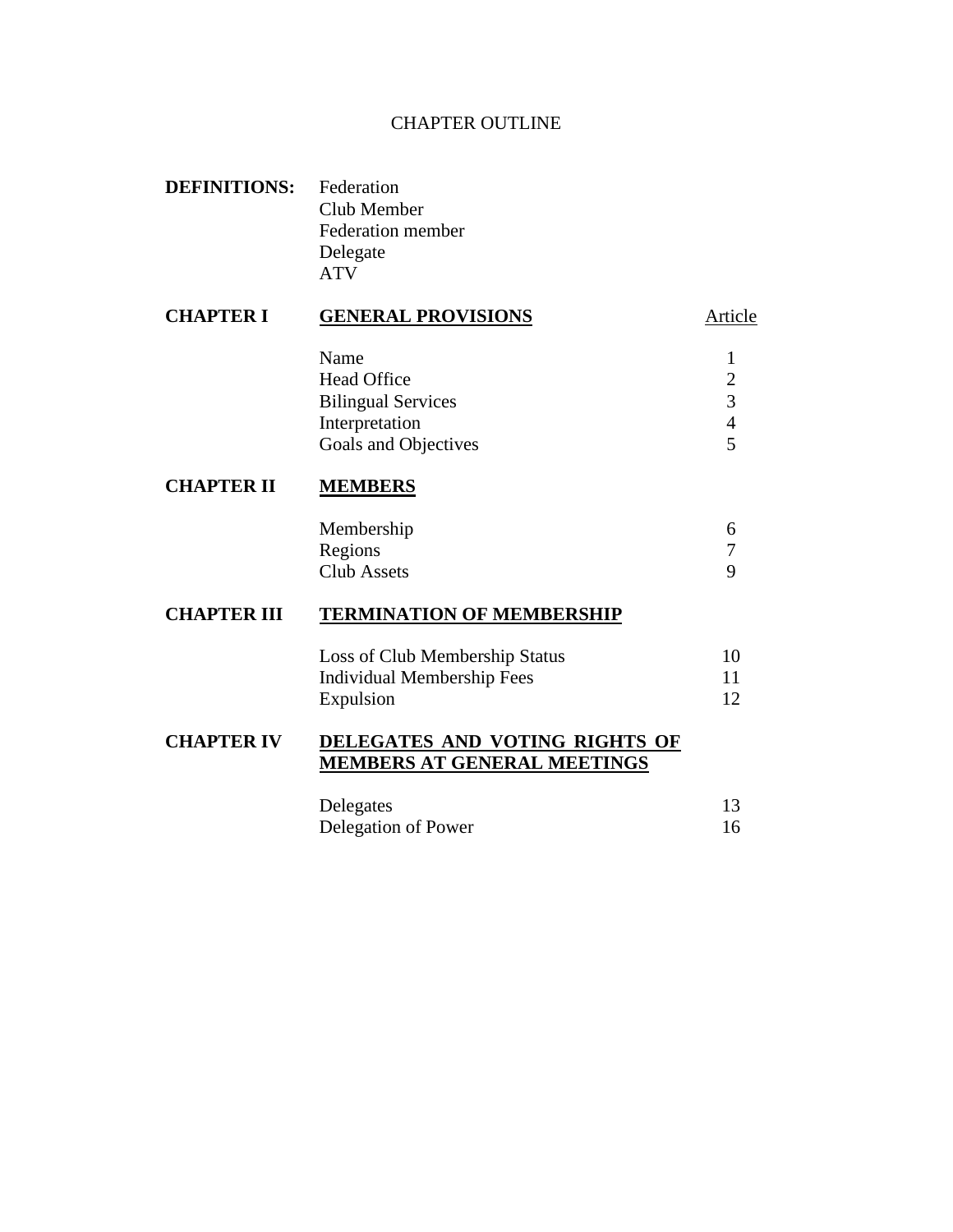## **CHAPTER OUTLINE**

## **CHAPTER V GENERAL MEETINGS**

| <b>Annual General Meetings</b> | 17 |
|--------------------------------|----|
| <b>Special Meeting</b>         | 18 |
| Notice of Meeting              | 19 |
| <b>Right of Attendance</b>     | 20 |
| Vote                           | 22 |
| <b>Fiscal Year</b>             | 23 |
| Quorum                         | 24 |
| Agenda                         | 25 |

# **CHAPTER VI BOARD OF DIRECTORS**

| Number                                    | 26 |
|-------------------------------------------|----|
| Qualification                             | 27 |
| Mandate and Duties of the Board           | 28 |
| Quorum                                    | 29 |
| Meetings                                  | 30 |
| Participation by Telephone                | 31 |
| Remuneration                              | 33 |
| Indemnification of Directors and Officers | 34 |
|                                           |    |

### **DIRECTORS**

| <b>Election Procedures for Directors</b> |    |
|------------------------------------------|----|
| <b>Mandate of Directors</b>              | 36 |

## **OFFICERS**

| General                          | 38 |
|----------------------------------|----|
| <b>Election of Officers</b>      | 39 |
| <b>Resignation and Dismissal</b> | 40 |
| Vacancies                        | 41 |
| President                        | 42 |
| <b>Immediate Past President</b>  | 43 |
| Vice President                   | 44 |
| Secretary                        | 45 |
| <b>Treasurer</b>                 | 46 |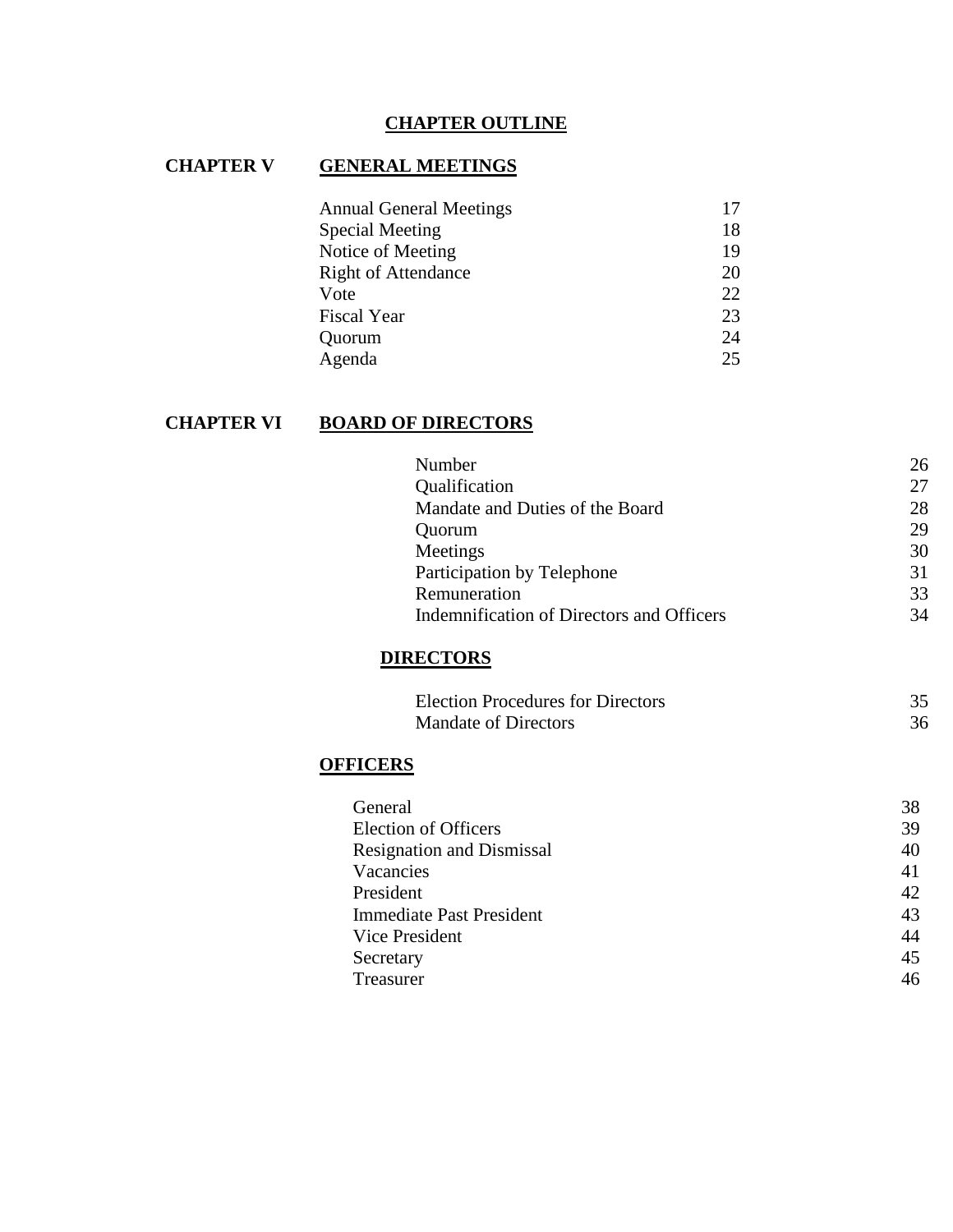## **CHAPTER OUTLINE**

## **CHAPTER VII COMMITTEES**

| Committees              | 48 |
|-------------------------|----|
| <b>By-Law Committee</b> |    |

### **CHAPTER VIII GENERAL CLAUSES**

| <b>Omission and Error</b>          | 53 |
|------------------------------------|----|
| <b>Bonding</b>                     | 55 |
| Removal, Modification or Amendment | 56 |
| <b>Rules of Procedure</b>          | 57 |
| <b>Voluntary Dissolution</b>       | 58 |
| Repeal of Previous By-Laws         | 59 |
| Directors in Place                 | 60 |
| Date of Coming Into Force          | 61 |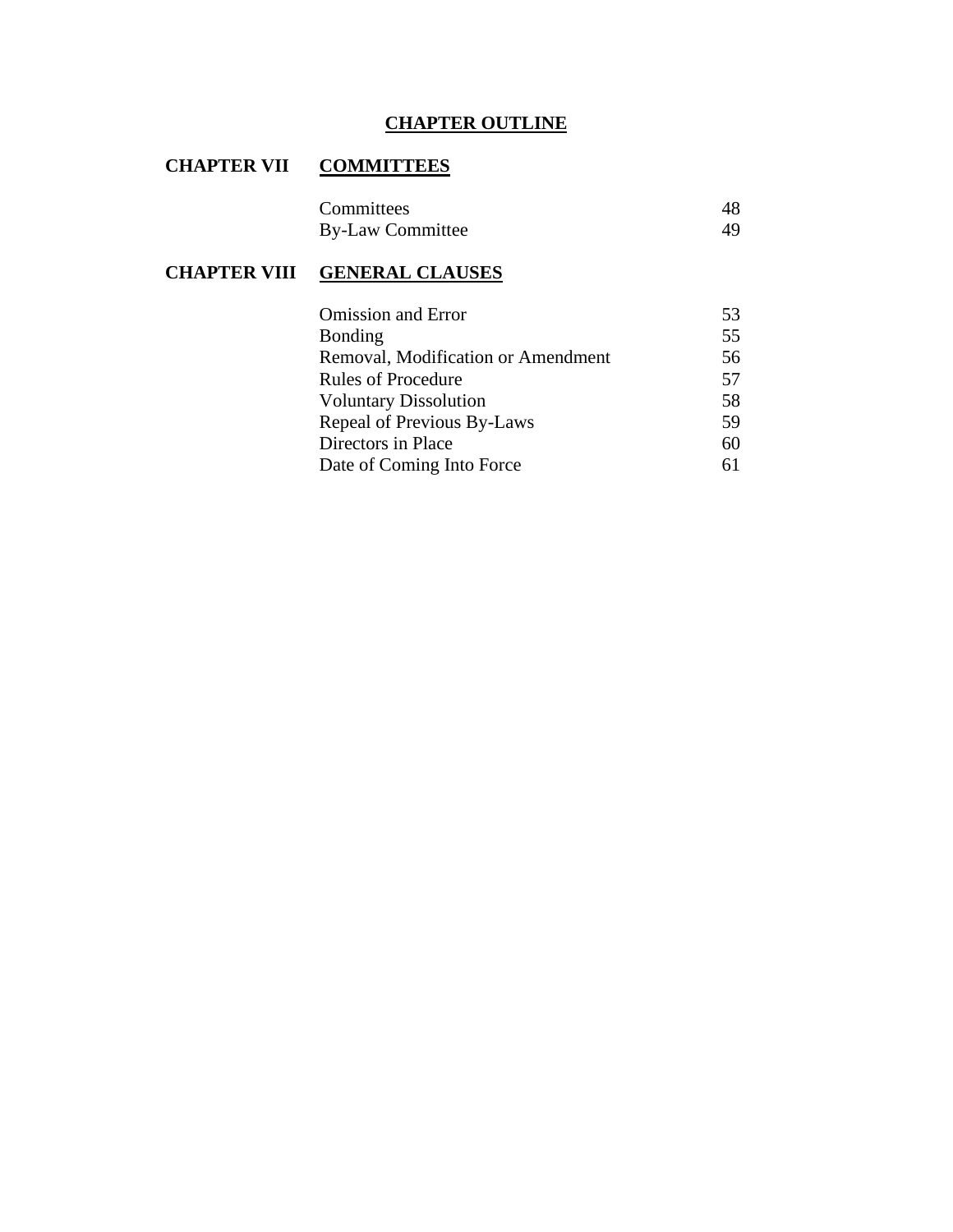## **DEFINITIONS**

| Federation:                           | An Association of ATV Clubs accepted for membership in<br>accordance with Article 6.                                                                                                                                                                                                                                                                                                                                                    |
|---------------------------------------|-----------------------------------------------------------------------------------------------------------------------------------------------------------------------------------------------------------------------------------------------------------------------------------------------------------------------------------------------------------------------------------------------------------------------------------------|
| <b>Federation Club:</b>               | An ATV club accepted for membership in accordance with<br>Article 6.                                                                                                                                                                                                                                                                                                                                                                    |
| <b>Individual Federation Members:</b> | A person with a currently registered ATV, ROV, UTV or<br>amphibious in the province of PEI, that purchases a Trail<br>Permit becomes a Federation member.                                                                                                                                                                                                                                                                               |
| Delegate<br>Federation membership     | A member in good standing with a current PEI                                                                                                                                                                                                                                                                                                                                                                                            |
| ATV (All-Terrain Vehicle):            | "All-terrain vehicle" means:<br>an amphibious vehicle;<br>a utility vehicle;<br>$\bullet$<br>a side-by-side, and<br>٠<br>any other off-road vehicle, other than a motorized snow<br>vehicle that<br>operates or travels on three or more tires or has<br>been adapted to operate on four tracks,<br>has a seat designed to be straddled by the<br>$\bullet$<br>operator of the vehicle, and<br>has handlebars for steering the vehicle. |
| <b>Board of Directors:</b>            | Officers and Directors, who are Federation members, who<br>manage the Federation's business. They may also be<br>referred to as "the Board".                                                                                                                                                                                                                                                                                            |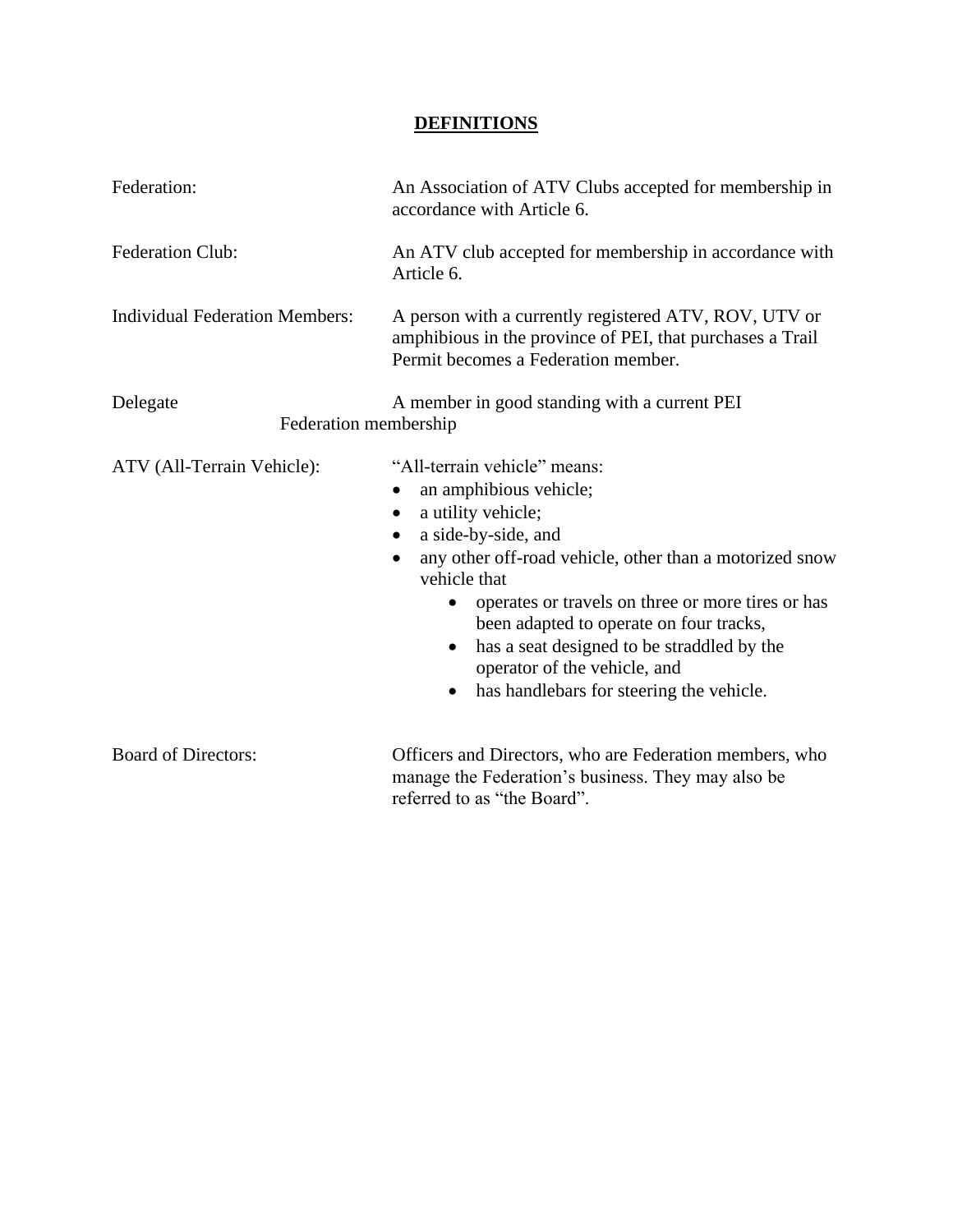## **CHAPTER I**

## **GENERAL PROVISIONS**

### **Article 1 – NAME**

The name of the association will be "Prince Edward Island All-Terrain Vehicle Federation Inc." and/or "Fédération des Véhicules Tout-Terrain du Prince Edward Inc." herein referred to as "Federation".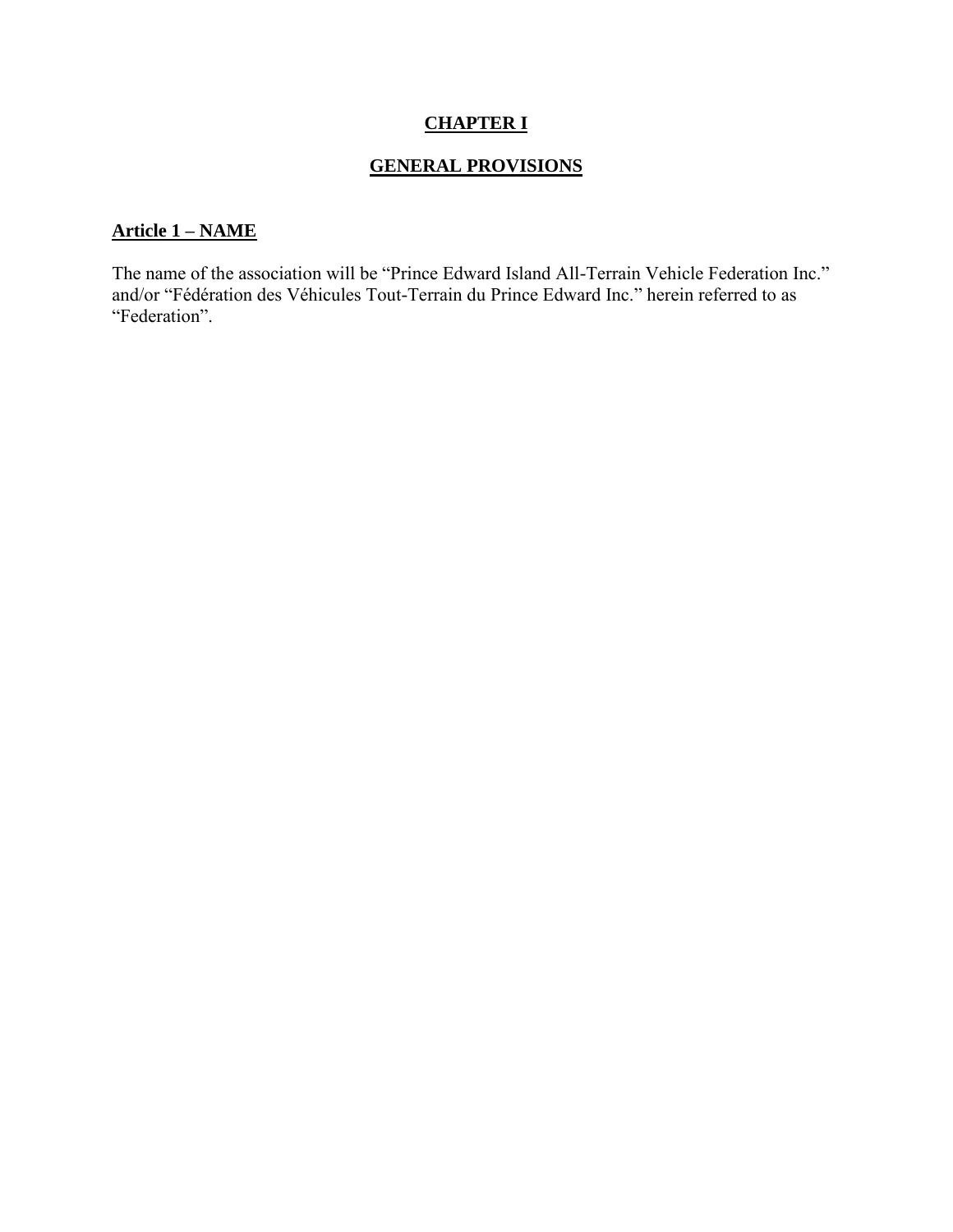## **Article 2 – HEAD OFFICE**

The head office of the Federation is located at Harrington, in the County of Queens of the Province of Prince Edeward Island, or at such other location in Prince Edward Island as is determined by the members of the Board from time to time.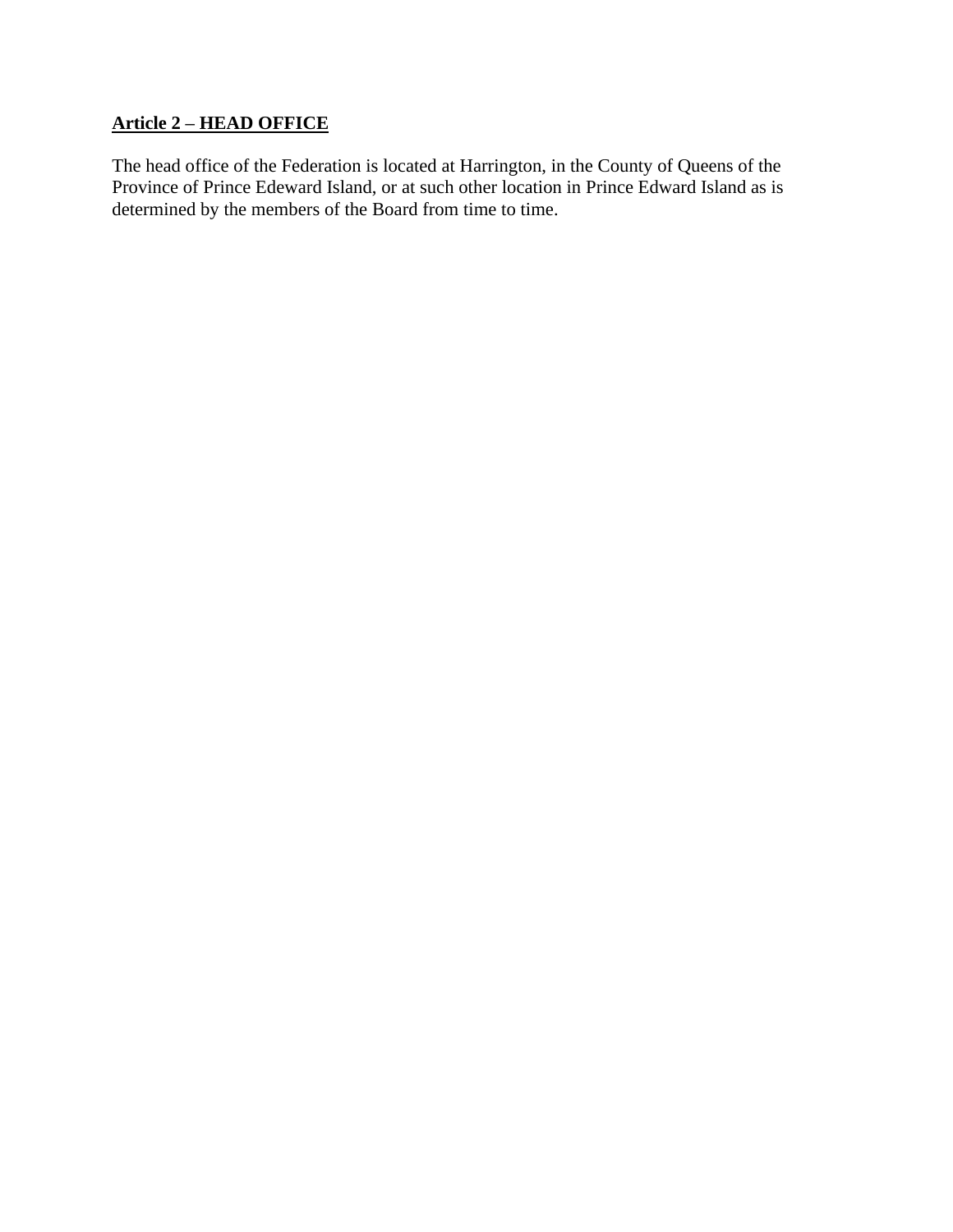# **Article 3 – BILINGUAL SERVICES**

The head office of the Federation will in the future offer services in both official languages.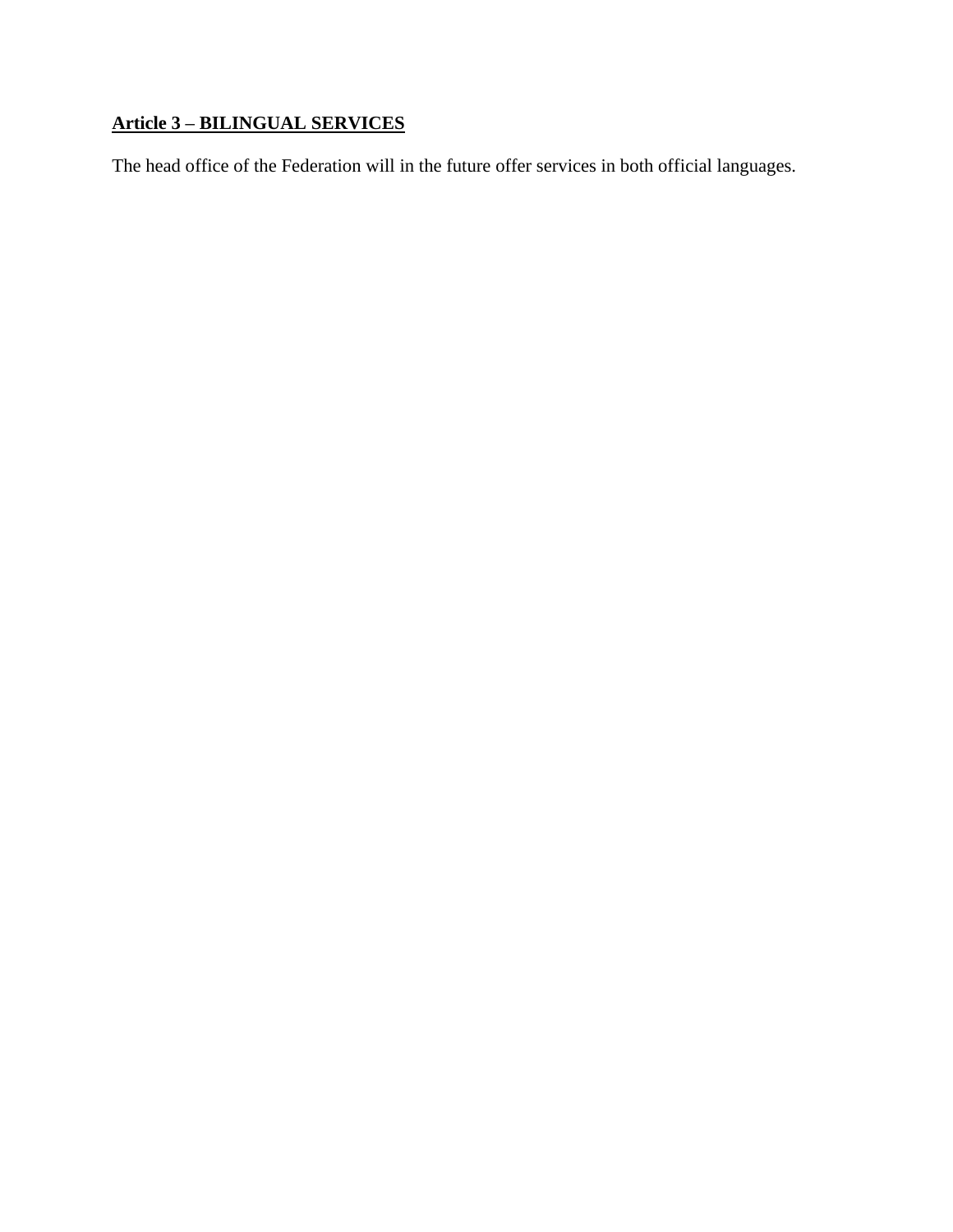# **Article 4 – INTERPRETATION**

Within these By-Laws, where the context so requires, words in the singular form include the plural, masculine terms include the feminine, and vice-versa.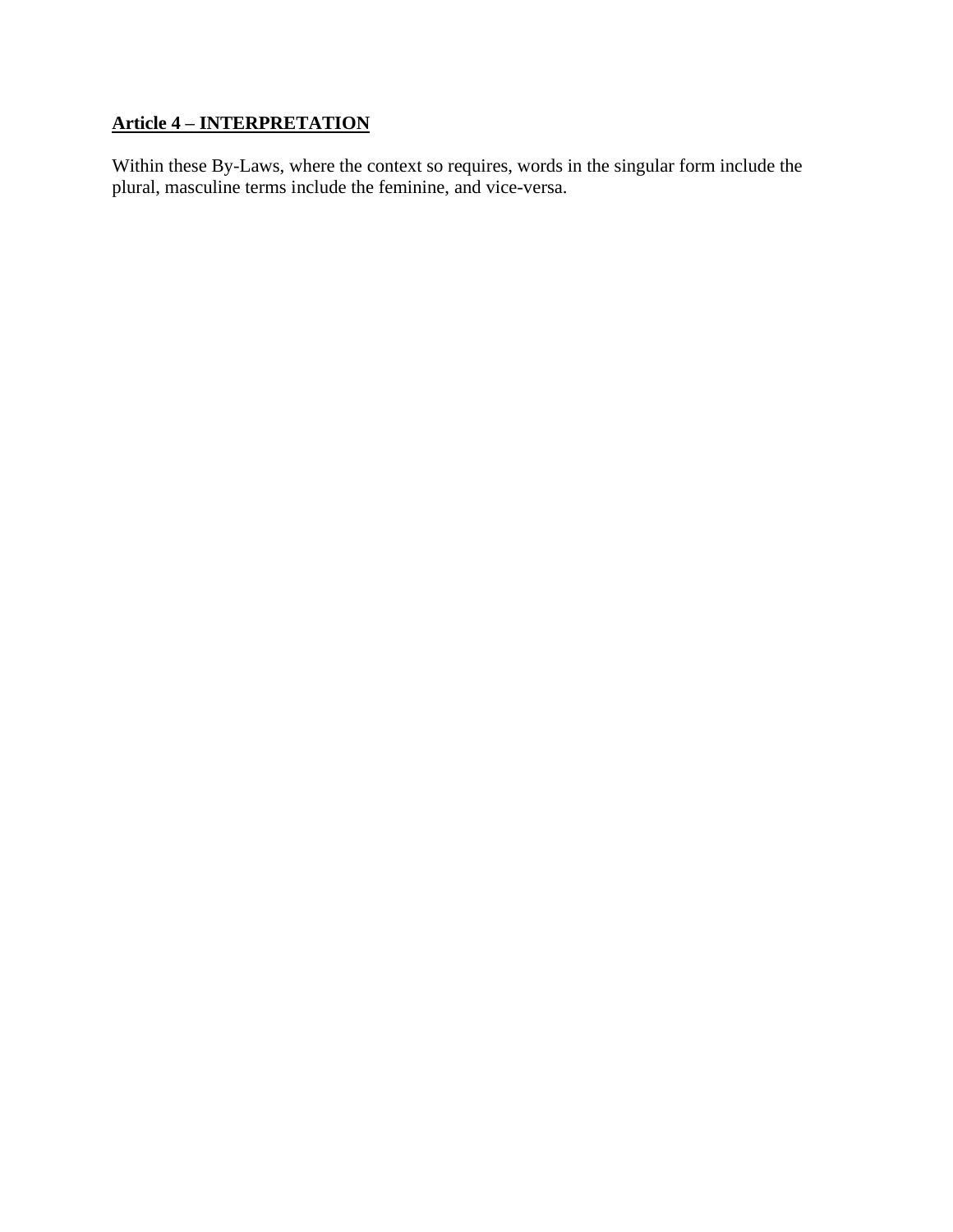# **Article 5 – GOALS AND OBJECTIVES**

The goals and objectives of the Federation are to:

| 5.1       | Promote the safe recreational use of ATV's;                                                                            |
|-----------|------------------------------------------------------------------------------------------------------------------------|
| 5.2       | Unite all ATV clubs in Prince Edward Island into one strong group with a clear<br>voice;                               |
| 5.3       | Favour a spirit of co-operation with the province's law enforcement agencies;                                          |
| 5.4       | Help with the protection of our environment;                                                                           |
| 5.5       | Maintain a strong public image;                                                                                        |
| 5.6       | Develop and maintain trail systems;                                                                                    |
| 5.7       | Protect the interest of ATVers during the preparation of Laws;                                                         |
| 5.8       | Help clubs improve their trail networks and maintain a mapping system of ATV<br>trails;                                |
| $\bullet$ | Organize fund raising events and receive funds, which will help achieve the goals<br>and objectives of the Federation. |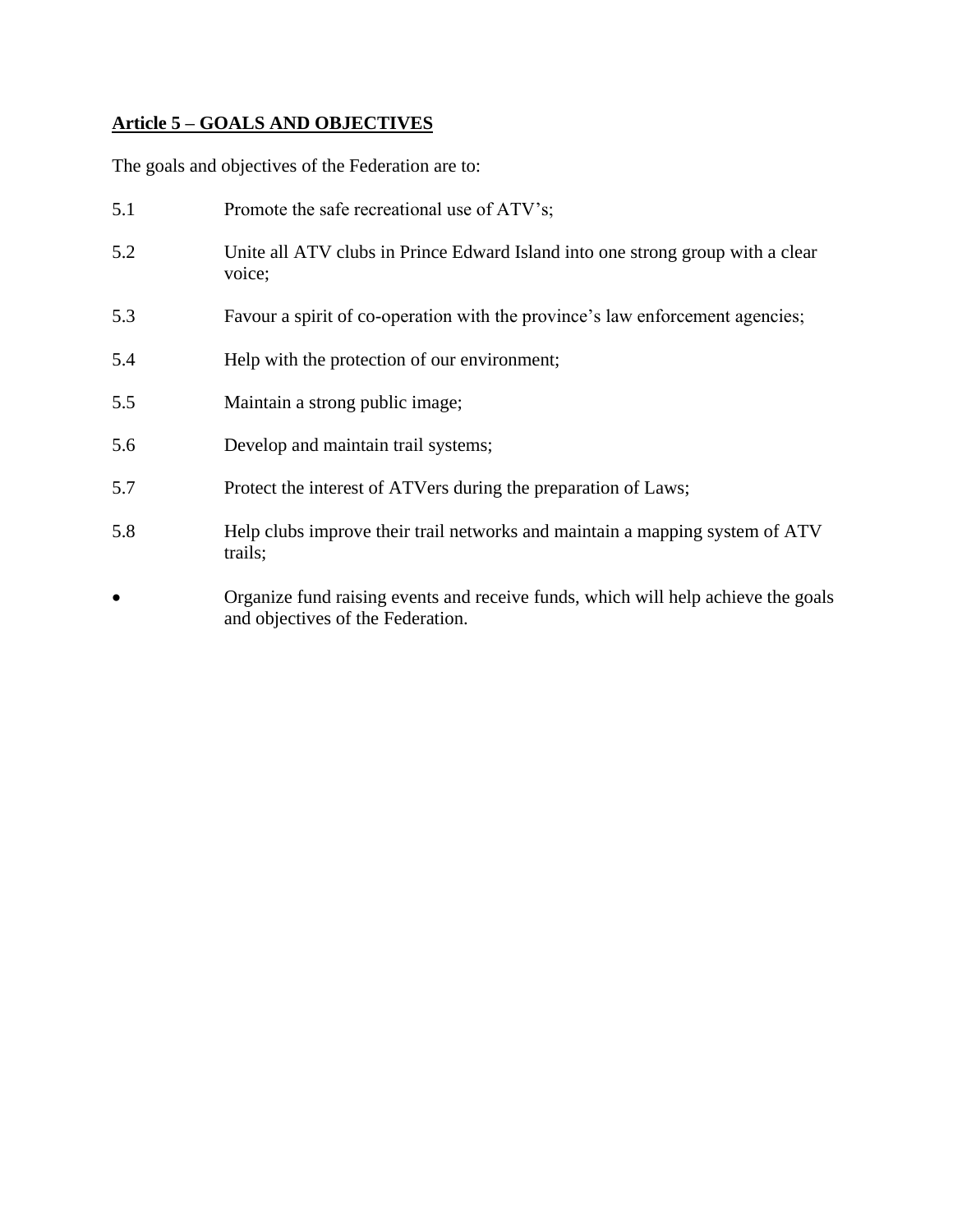### **CHAPTER II**

#### **MEMBERS**

### **Article 6 – MEMBERSHIP**

#### 6.1 **Eligibility for membership**

All ATV clubs whose head offices are located in the Province of Prince Edward Island are eligible to apply for membership in the Federation;

#### • **Application for membership**

An application for membership in the Federation:

- (a) shall be in such form as is prescribed by the Federation;
- (b) shall be signed by the President and the Secretary of the applicant club; and
- (c) shall be submitted to the head office of the Federation.

The applicant club shall become a member of the Federation upon acceptance of the application by a majority vote of the Board. Clubs so admitted to membership in the Federation, and in good standing with the Federation, are hereinafter referred to in these by-laws as "member clubs".

• Membership Fees and contact information:

- To submit to the Federation four times yearly, on or before January 31, April 30, July 31, and September 30, a list of the names and addresses of each individual member;
- To pay all annual per capita Federation membership fees, as determined from time to time, as same become due and payable to the Federation, with each member club to bring its membership fees with the Federation to an up to date basis no later than January 31, April 30, July 31, and September 30 each year.

• Responsibilities of member clubs:

- (a) to use the forms, documents, maps, signs, stickers and crests required by the Federation and issue one decal per registered ATV;
- (b) to comply with the policies and directives of the Federation as set by the Board from time to time;
- (c) to use its best efforts to promote the goals and objectives of the Federation;
- (d) To maintain club trails to the standard described in the Federation's Maintenance and Inspection Manual;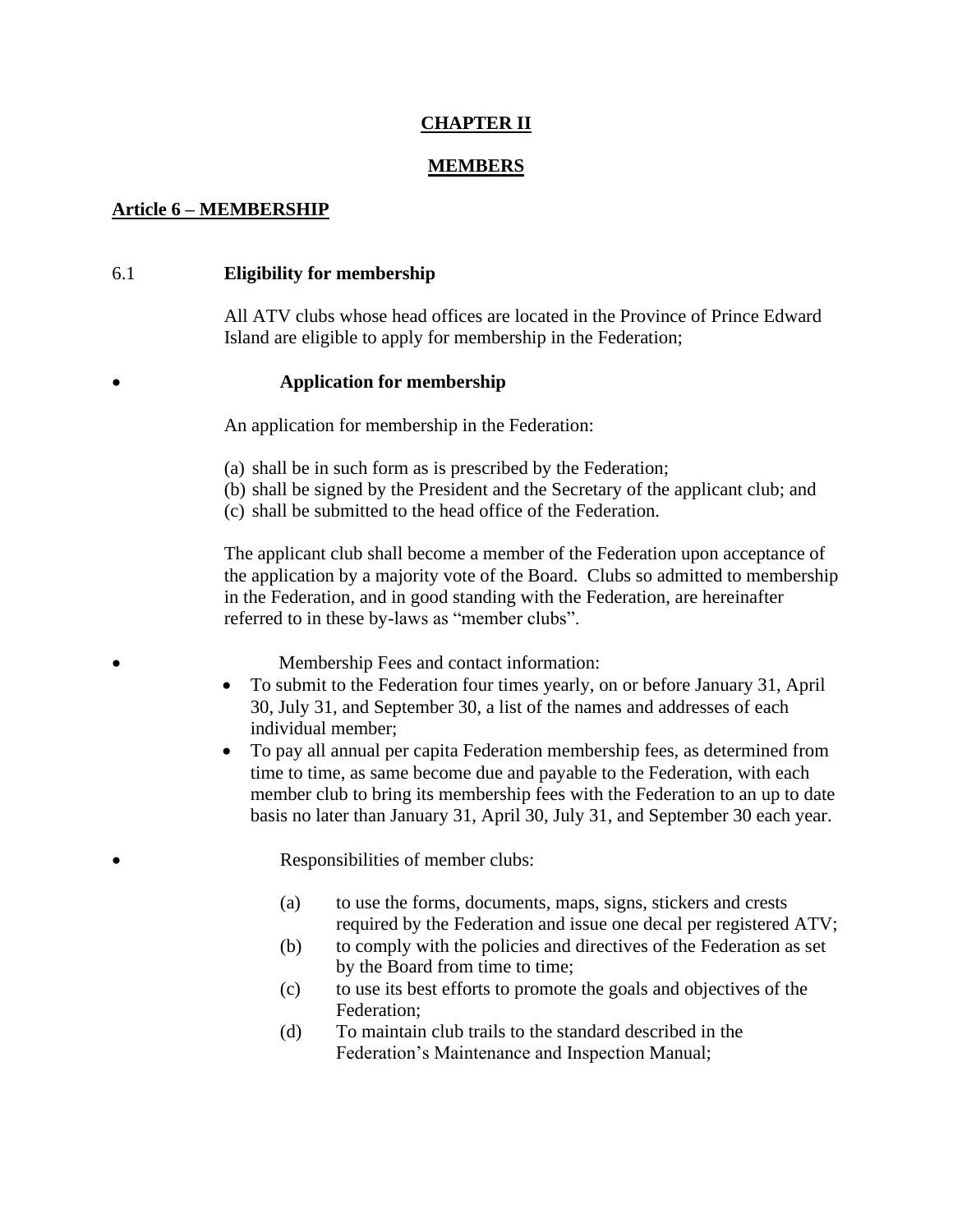### **Article 7 – REGIONS**

The Federation shall be consisted of regions. Regional boundaries may be amended by the Board from time to time. In Prince Edward Island they will be assigned by Counties, Priince, Queens and Kings County.

## **Article 9 – CLUB ASSETS**

#### **Assets are:**

- 9.1 All assets purchased by the club, bank account balances, and funds allotted from the Trust Fund monies.
- 9.2 In the event a club should dissolve, these assets will become assets of the Region and assigned by the Regional Committee and the Federation representatives and dispersed throughout the other member clubs of that region or sold, as determined by a Regional Committee convened by the Regional Director(s), and Federation representatives. Should a club become dormant, the existing and remaining club executive may request that the Region hold any bank balances in trust until such time as a viable club can be reformed. The Region Directors and/or Federation Board of Directors may impose time limitations on such a request. Trust Fund monies may also be held for a limited period of time as determined by the Federation Board of Directors, but will normally not exceed one year.
- 9.3 In the event of an amalgamation approved by the Board. The amalgamating clubs assets will be transferred to the new club.
- 9.4 It is expected that clubs shall maintain a current inventory of all equipment assets and their location, and a current Statement of Accounts. Copies shall be provided to the Region Director(s) on at least an annual basis.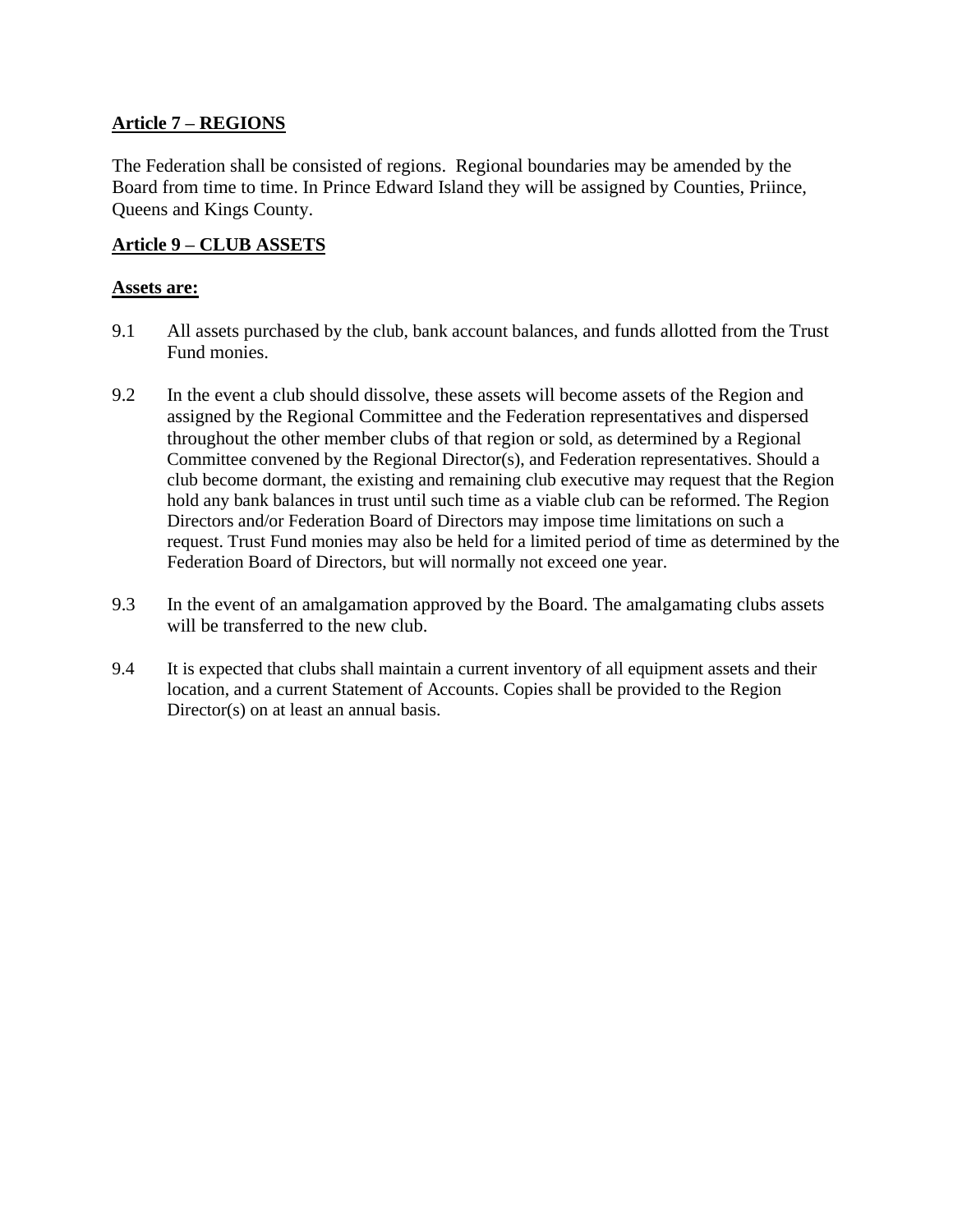## **CHAPTER III**

## **TERMINATION OF MEMBERSHIP**

## **Article 10 – LOSS OF CLUB MEMBERSHIP STATUS**

Membership status of a member club in the Federation is lost when such club:

- merges with another member club or is dissolved;
- fails to pay all Federation fees in accordance with Article 6;
- 10.3 fails to meet the requirements of Article 6.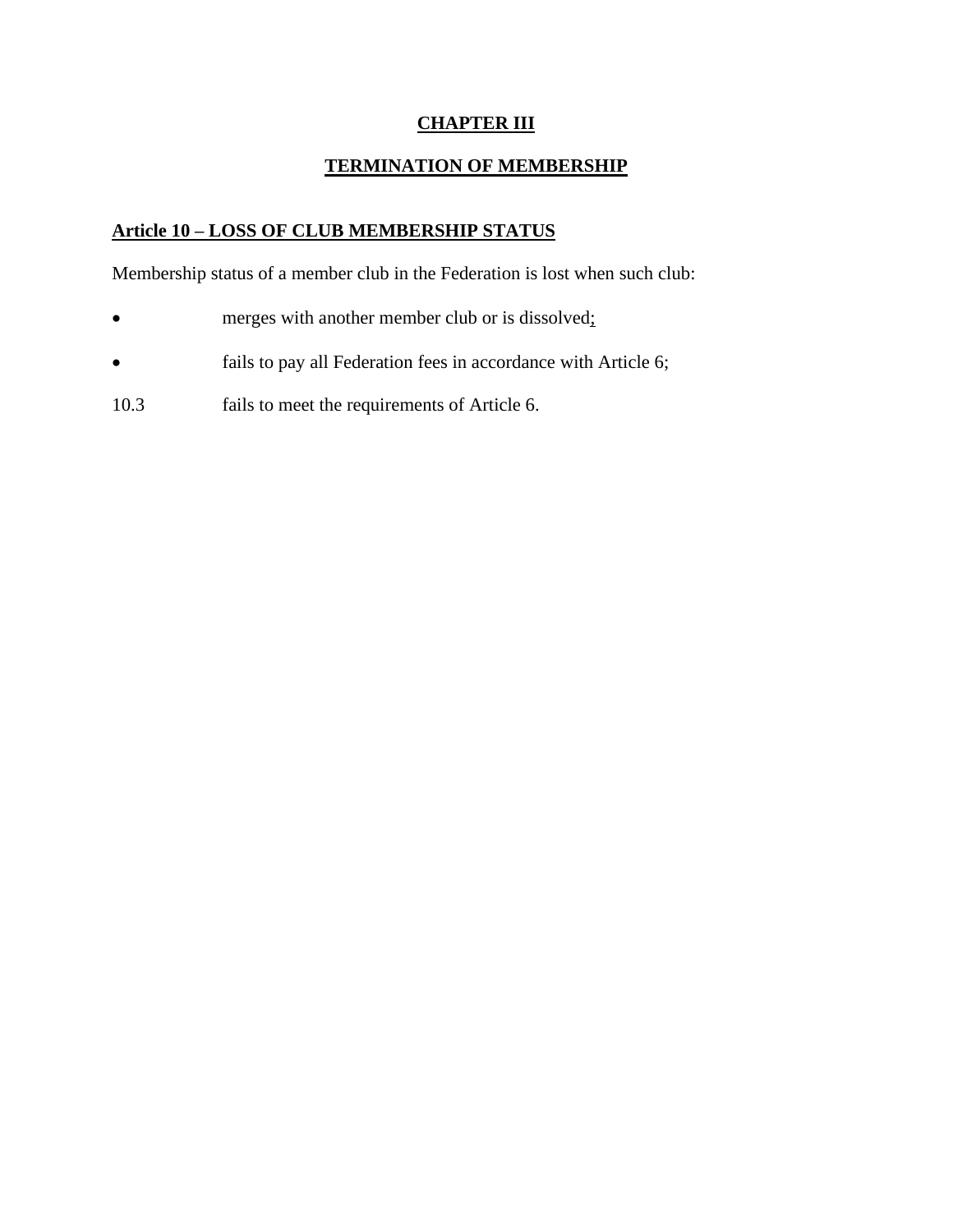### **Article 11 –INDIVIDUAL MEMBERSHIPS FEES**

- 11.1 Each member club shall levy a Federation membership fee on each of its individual members, at a rate to be established from time to time by the Board.
- 11.2 Each member club levy fees must be paid by September 30 annually to be eligible to receive Membership Decals.
- 11.3 To access the Trust Fund allotment a club must abide by article 11.2 and provide proof of membership with registration of an ATV, ROV, UTV, or amphibious of the previous year registered in the province of New Brunswick.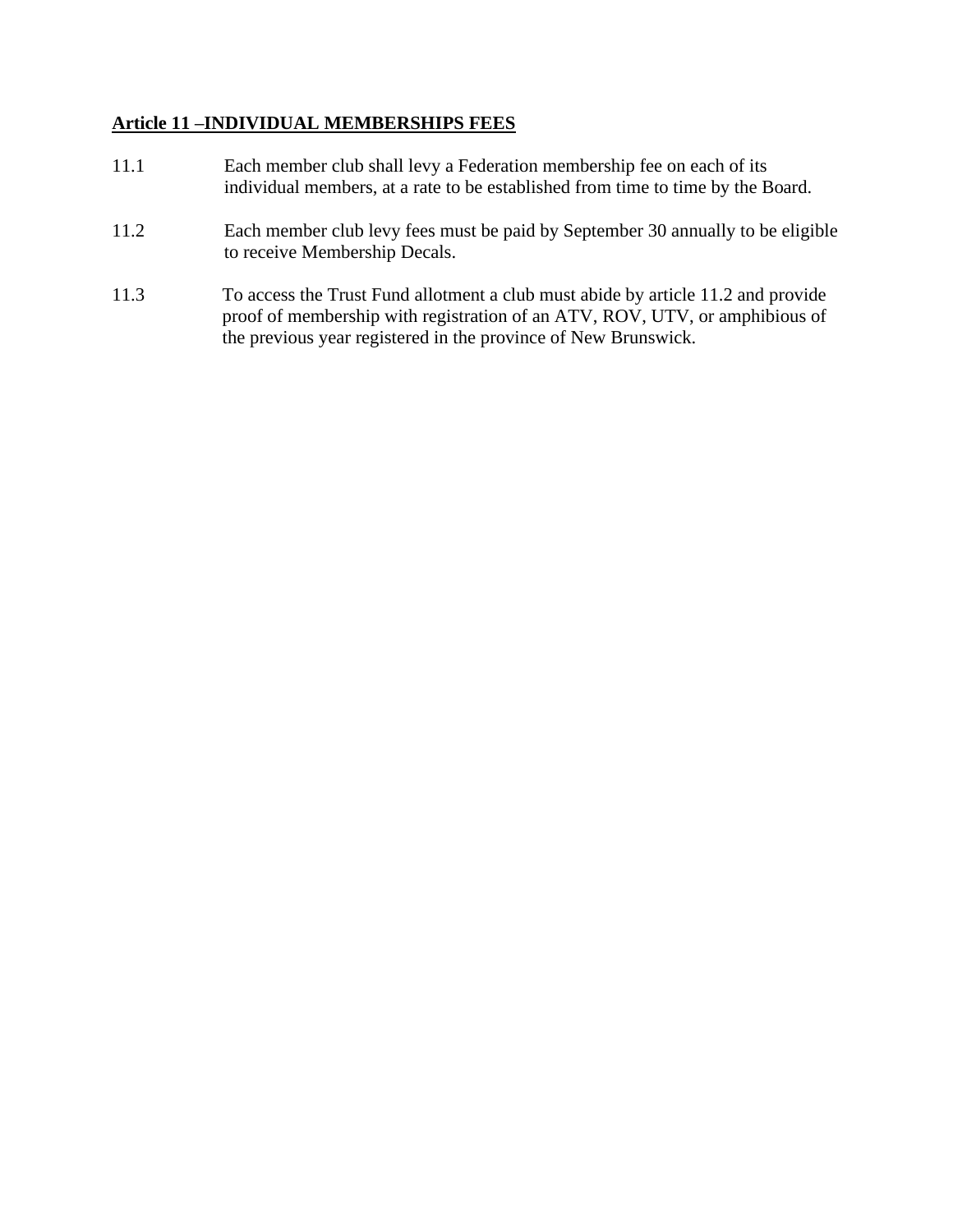### **Article 12 – EXPULSION**

- 12.1 The Board shall have the power to expel a member club for such cause as; in its unfettered discretion deems appropriate, upon a motion duly made, seconded, and carried by two-thirds (2/3) of the members present at a duly constituted meeting of the Board.
- 12.2 An expelled club shall have the right to re-apply for membership in the Federation six (6) months following such expulsion. Upon receipt of a re-application by the expelled club, the Board shall have the right to:
	- (a) re-admit the expelled club to membership in the Federation unconditionally;
	- (b) refuse the admission of the expelled club; or
	- (c) re-admit the expelled club upon such terms and conditions as the Board deems appropriate.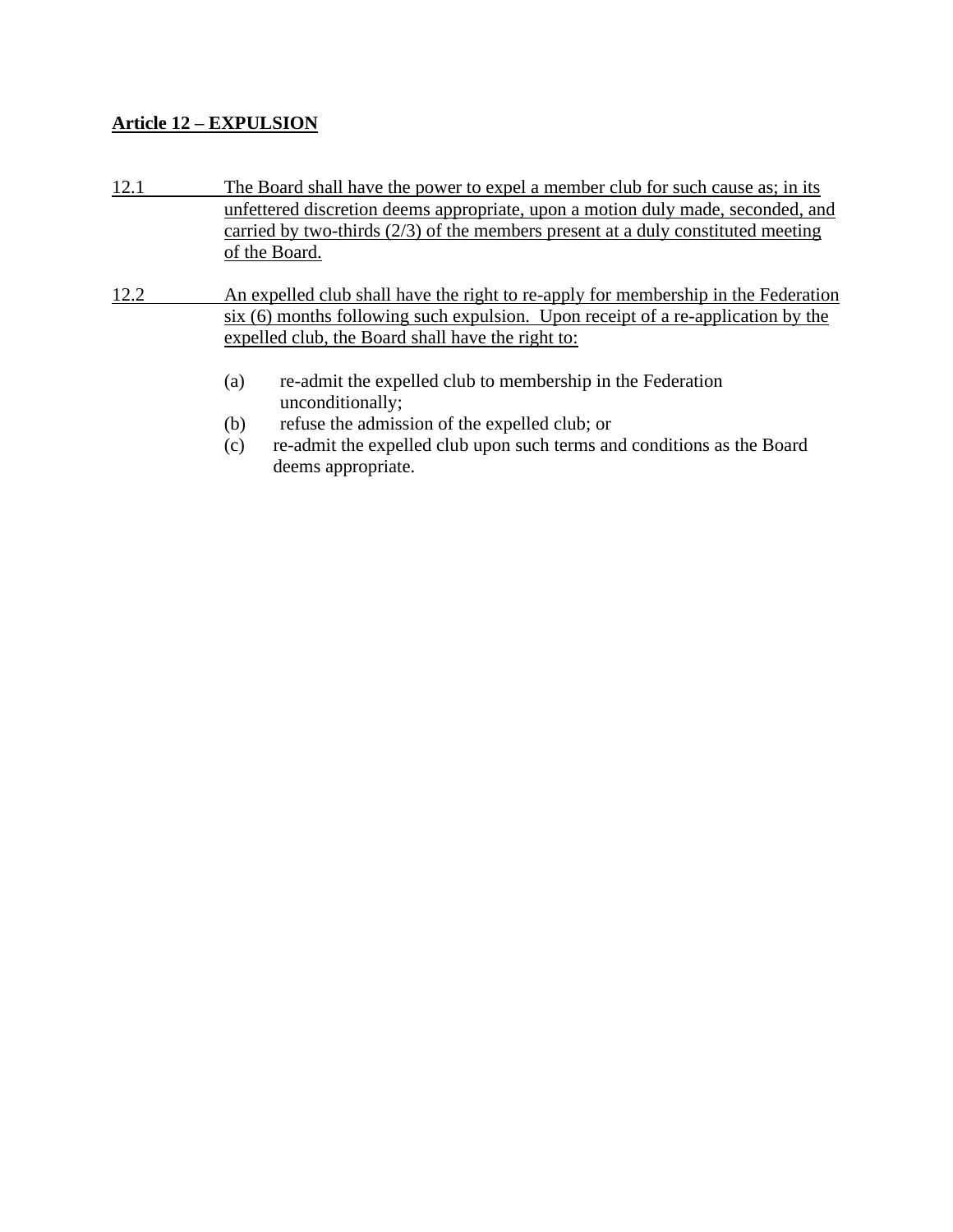## **CHAPTER IV**

## **DELEGATES AND VOTING RIGHTS OF MEMBERS AT FEDERATION MEETINGS**

## **Article 13 – DELEGATES**

At all meetings of the Federation,

- each member club shall have the right to send two (2) delegates, and each such delegate shall be entitled to one (1) vote;
- PEI Federation Board of Directors will have the right to one (1) vote per Director, except for any occasion where the President requires the director(s) to abstain due to a real or perceived conflict.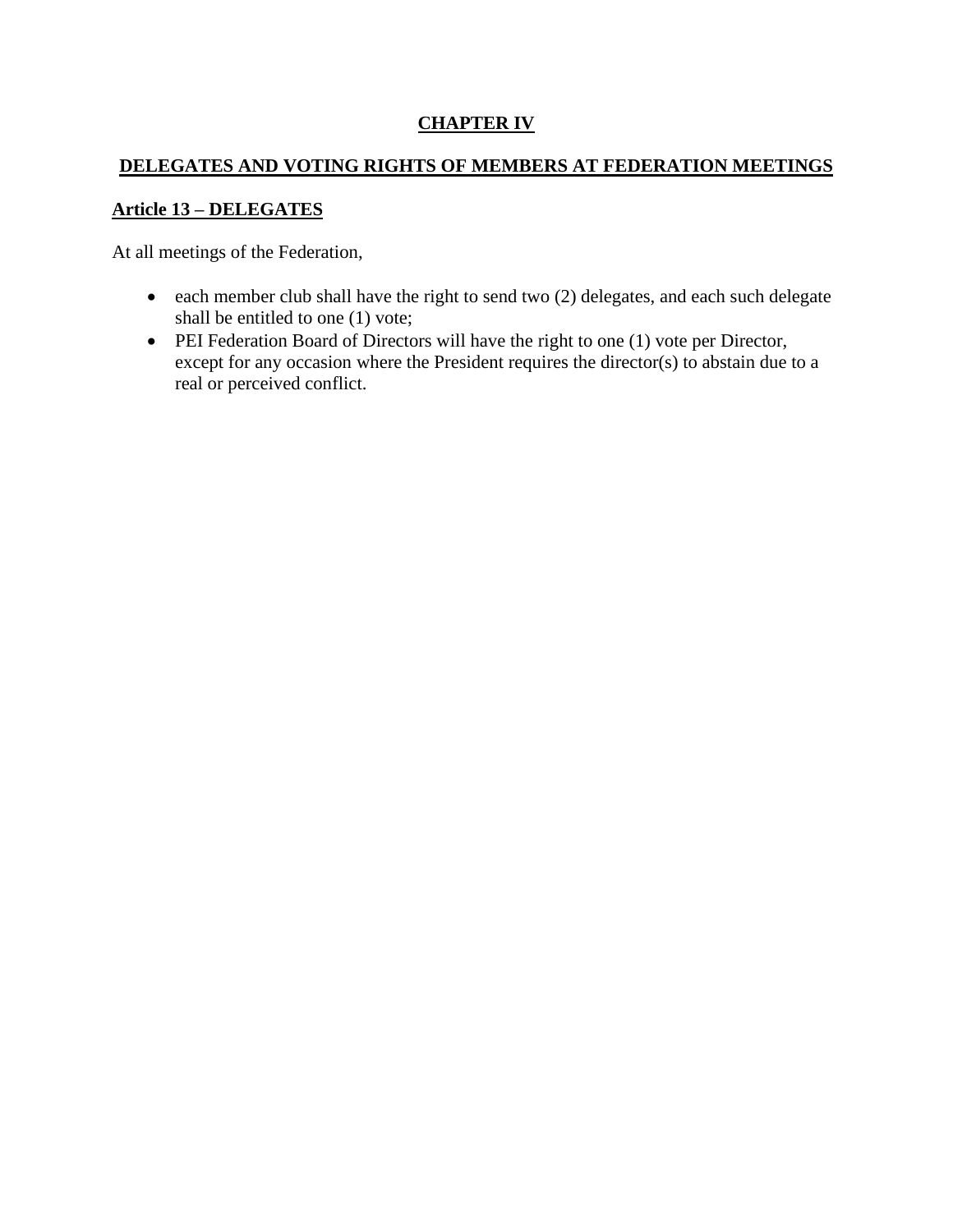# **Article 16 – DELEGATION OF POWER**

No person shall act for or on behalf of the Federation unless authorized by the Board or these By-Laws.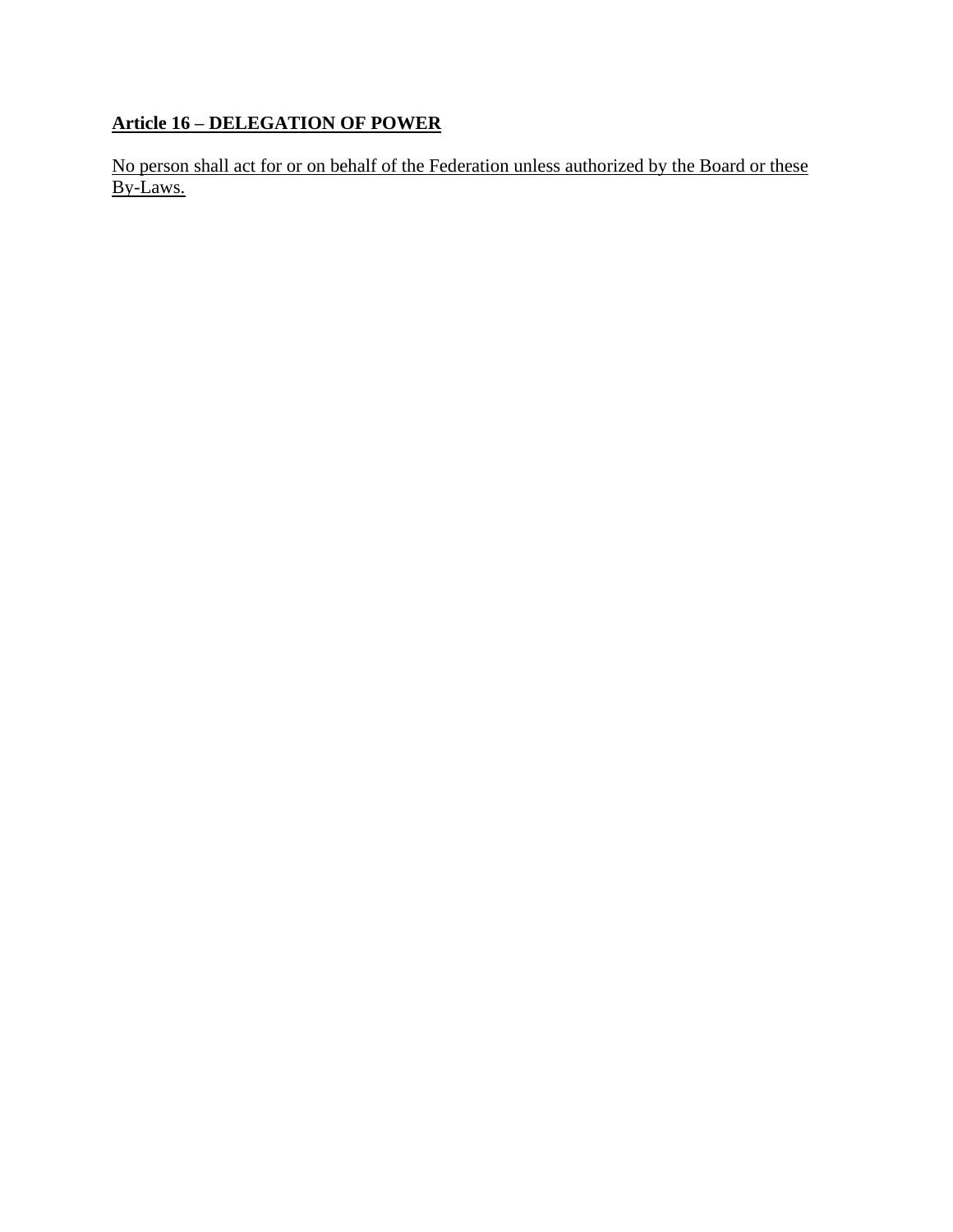## **CHAPTER V**

## **GENERAL MEETINGS**

## **Article 17 – ANNUAL GENERAL MEETINGS**

The Annual General Meeting of the Federation shall be held in the spring. The meeting shall be held in the Province of Prince Edward Island at such location as is determined by the Board.

Annual Meetings may also consist of a special meeting, where items of interest to the membership can be discussed and debated.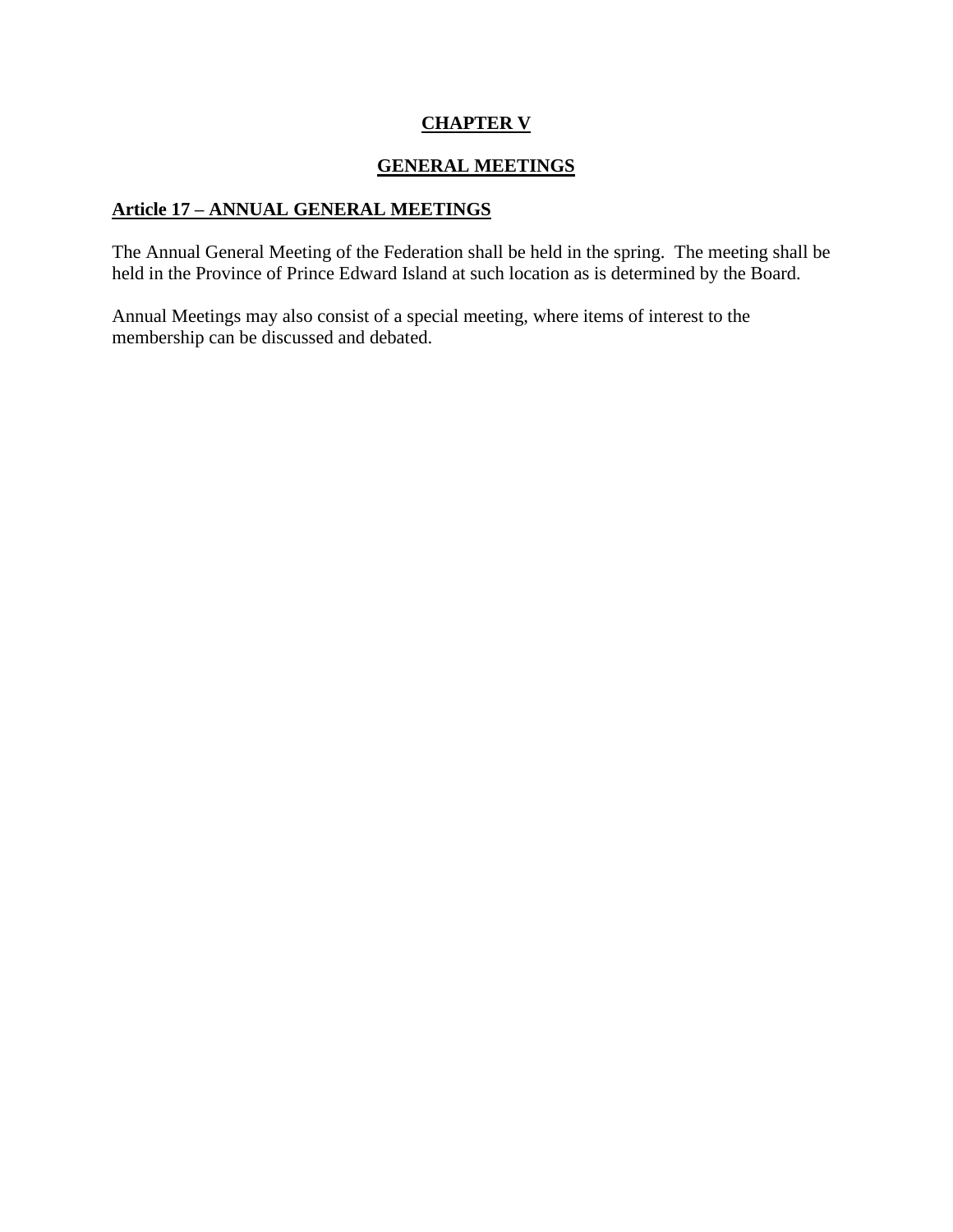### **Article 18 – SPECIAL MEETING**

- 18.1 A Special Meeting of the Federation may be called at any time by the President, by the Vice-President or by the request in writing of not less than fifty per cent (50%) of the Board or 50% of member clubs.
- 18.2 Special Meetings shall be held on such date and at such time and location as determined by the President, or by resolution of the Board.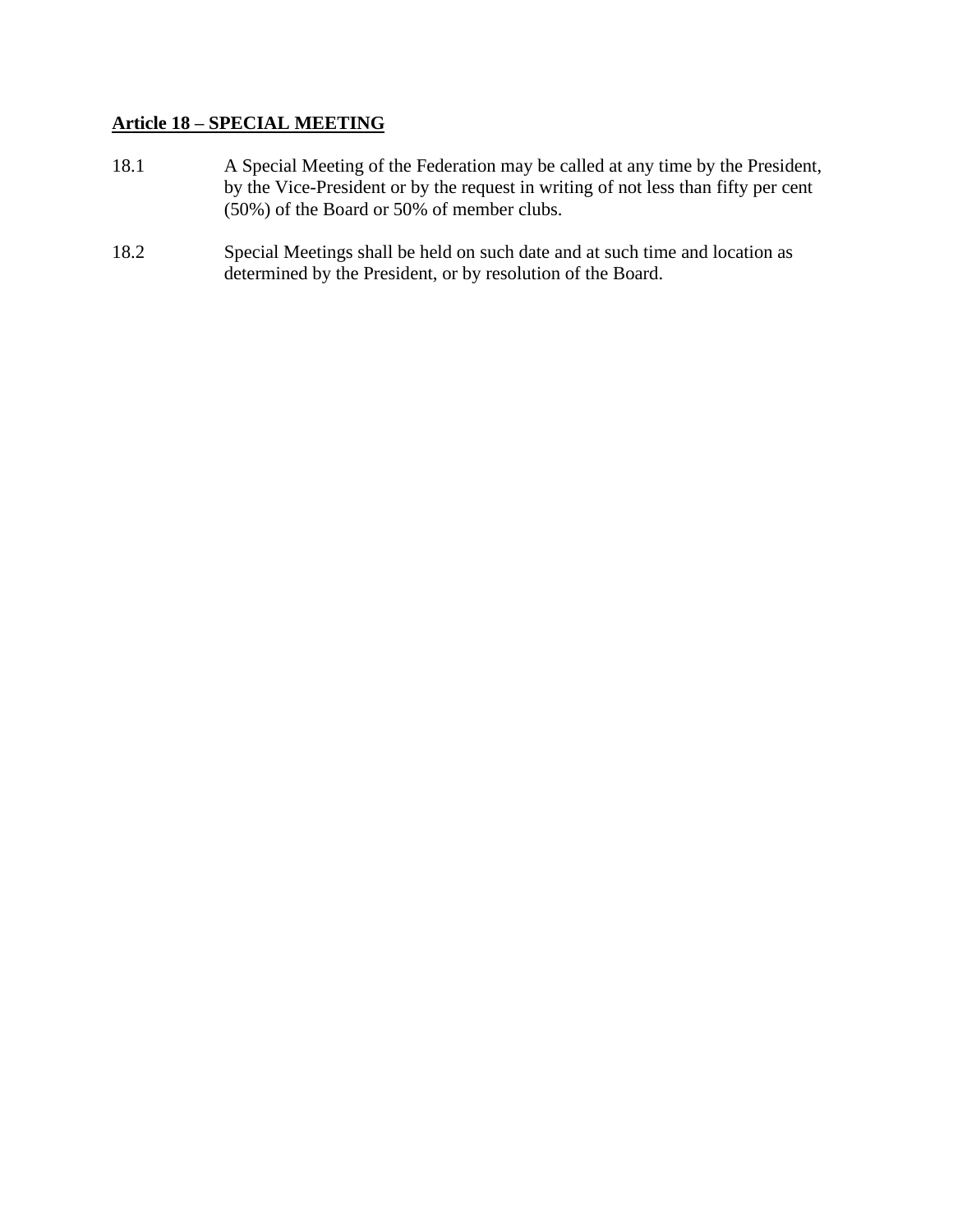## **Article 19 - NOTICE OF MEETING**

No public notice or announcement is required for the Annual General Meeting, a General Meeting or for a Special Meeting.

| 19.1 |                                                                                    | A notice indicating the date, time and location of the annual General Meeting and                                                                                                                                                                                                                                                                                                                                                       |
|------|------------------------------------------------------------------------------------|-----------------------------------------------------------------------------------------------------------------------------------------------------------------------------------------------------------------------------------------------------------------------------------------------------------------------------------------------------------------------------------------------------------------------------------------|
|      |                                                                                    | of any General Meeting shall be forwarded to each member club at least thirty<br>(30) days prior to such meeting, by the preferred delivery method specified by<br>each member club to the Federation. If no preferred delivery method has been<br>specified by a member club, such notice shall be forwarded by regular mail to the<br>last address of the Secretary of the member club on record at the offices of the<br>Federation. |
| 19.2 |                                                                                    | A notice indicating the date, time and location of a Special Meeting shall be                                                                                                                                                                                                                                                                                                                                                           |
|      |                                                                                    | forwarded to each member club at least seven (7) days prior to such meeting, by<br>the preferred delivery method specified by each member club to the Federation.<br>If no preferred delivery method has been specified by a member club, such notice<br>shall be forwarded by regular mail to the last address of the Secretary of the<br>member club on record at the offices of the Federation.                                      |
| 19.3 | The notice for each such meeting shall outline the agenda of the meeting and shall |                                                                                                                                                                                                                                                                                                                                                                                                                                         |
|      | state:<br>(a)                                                                      | All amendments proposed to the by-laws, all modifications to the<br>Federation's fees and any special business to be transacted.                                                                                                                                                                                                                                                                                                        |
|      | (b)                                                                                | The nature of that business in sufficient detail to permit the member club to<br>be aware of the issues to be discussed; and                                                                                                                                                                                                                                                                                                            |
|      | (c)                                                                                | the text of any special resolution to be presented at the meeting.                                                                                                                                                                                                                                                                                                                                                                      |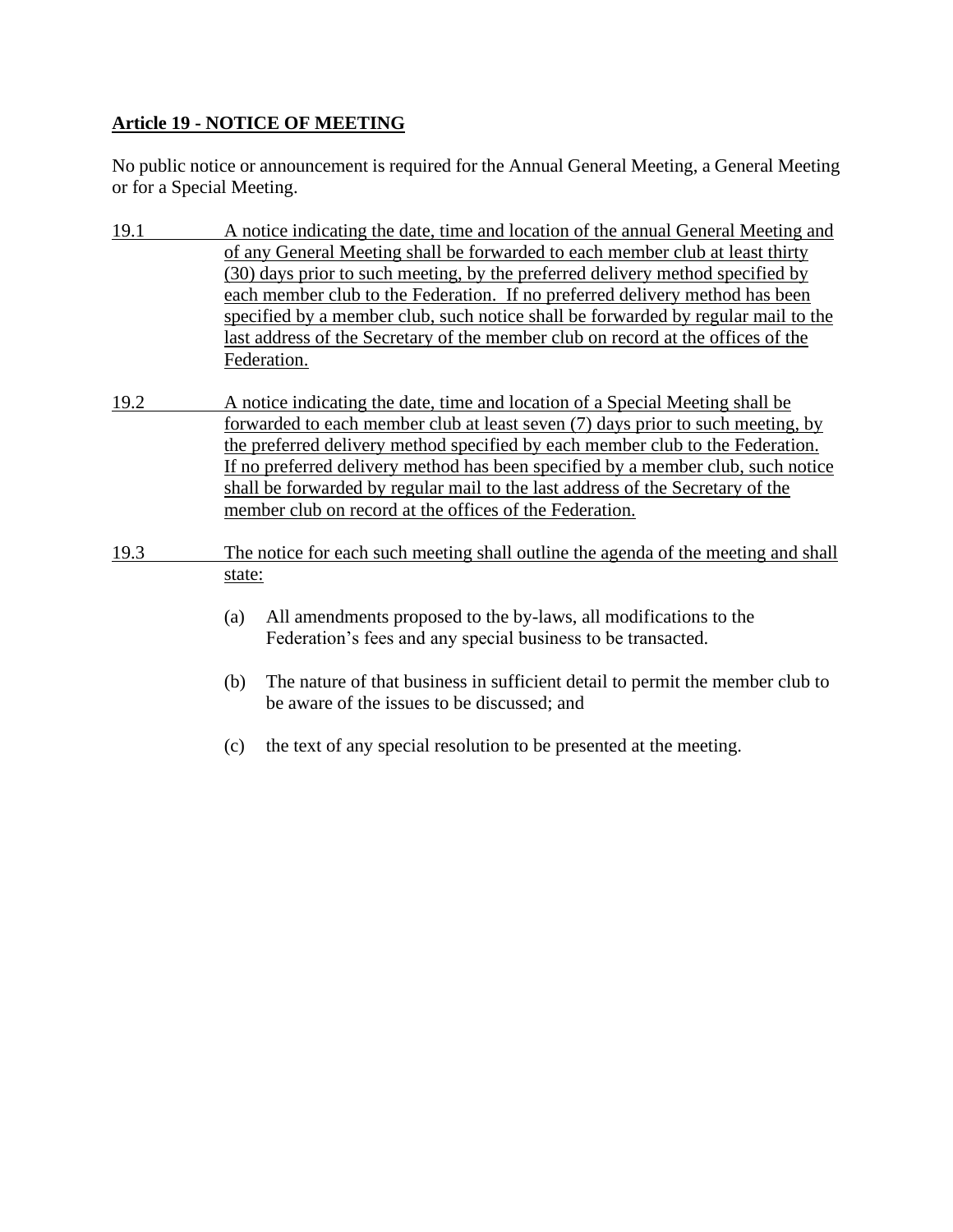## **Article 20 – RIGHT OF ATTENDANCE**

The persons authorized to attend meetings are members of the Federation, the Federation's auditor, persons invited by the President or the Board, and those, with no voting privilege, who have the right or obligation to attend the meeting in accordance with the Federation's By-Laws.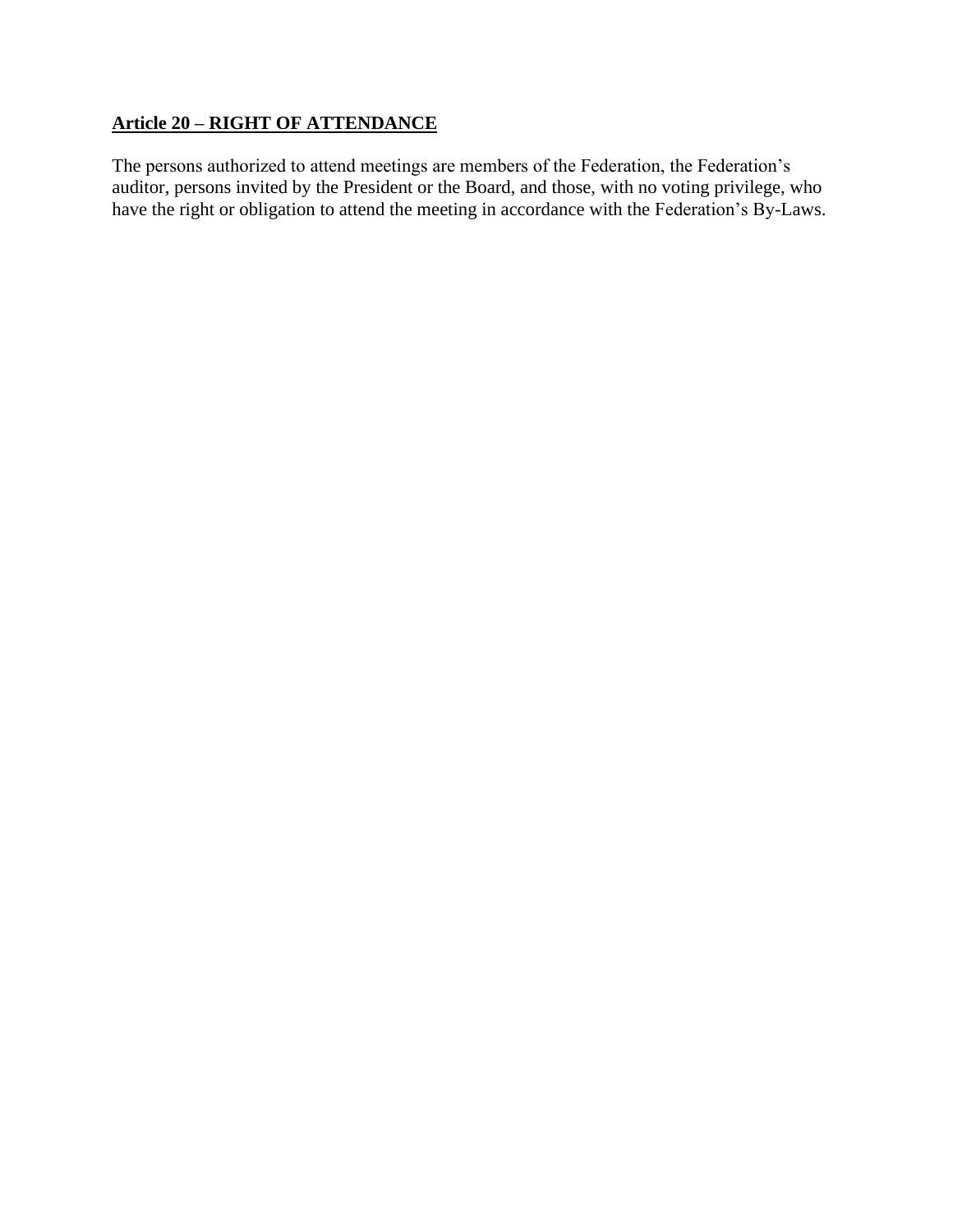### **Article 22 – VOTE**

### 22.1 **One delegate – one vote**

Each delegate has the right to one (1) vote for each resolution made at a Federation meeting at which the delegate is present.

#### 22.2 **Vote by show of hands**

During meetings, decisions shall be taken with a vote by show of hands unless there is a motion for a secret ballot.

### 22.3 **Ballot**

Regarding all resolutions, the President of the meeting determines how to proceed with a ballot when a question is called.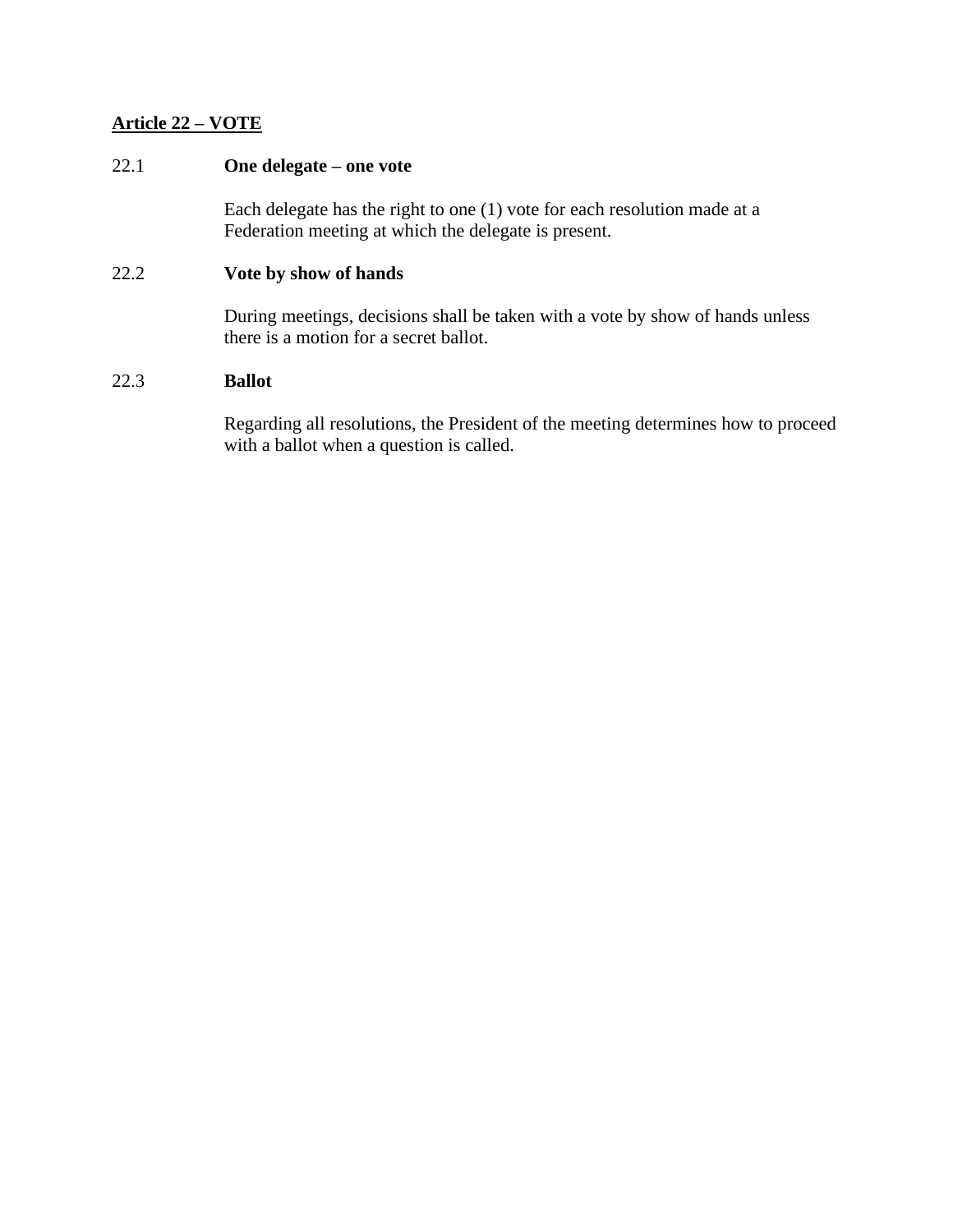## **Article 23 – FISCAL YEAR**

The Federation's fiscal year begins on the first  $(1<sup>st</sup>)$  day of April each year, and ends on the thirty-first  $(31<sup>st</sup>)$  day of March of the following year.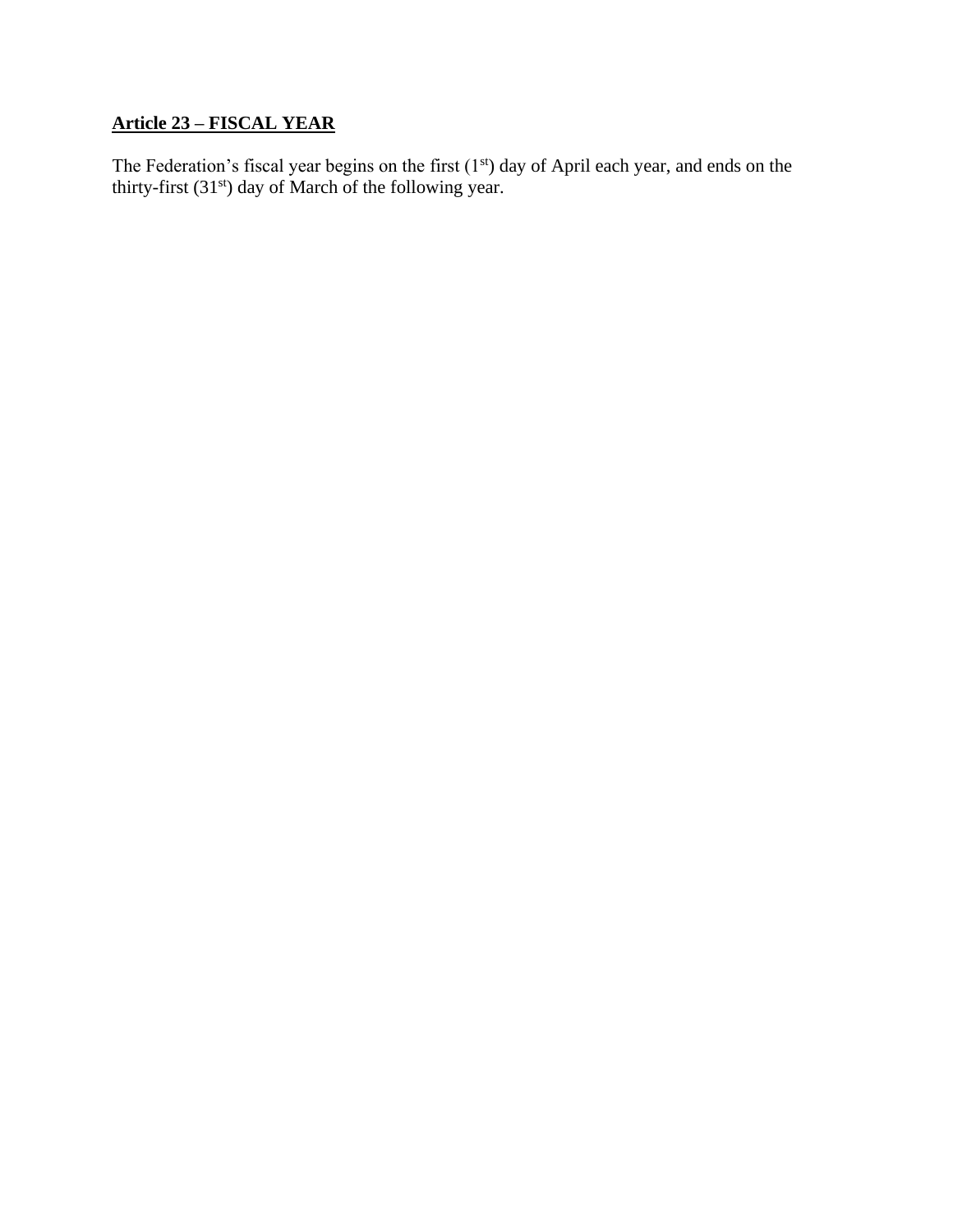## **Article 24 – QUORUM**

- 24.1 At all Meetings of the Federation, a Quorum shall be one-third (1/3) of the delegates of the Federation as determined in accordance with Article 13.
- 24.2 At all Region meetings, a Quorum shall be half (½) of the delegates of the clubs in the Region.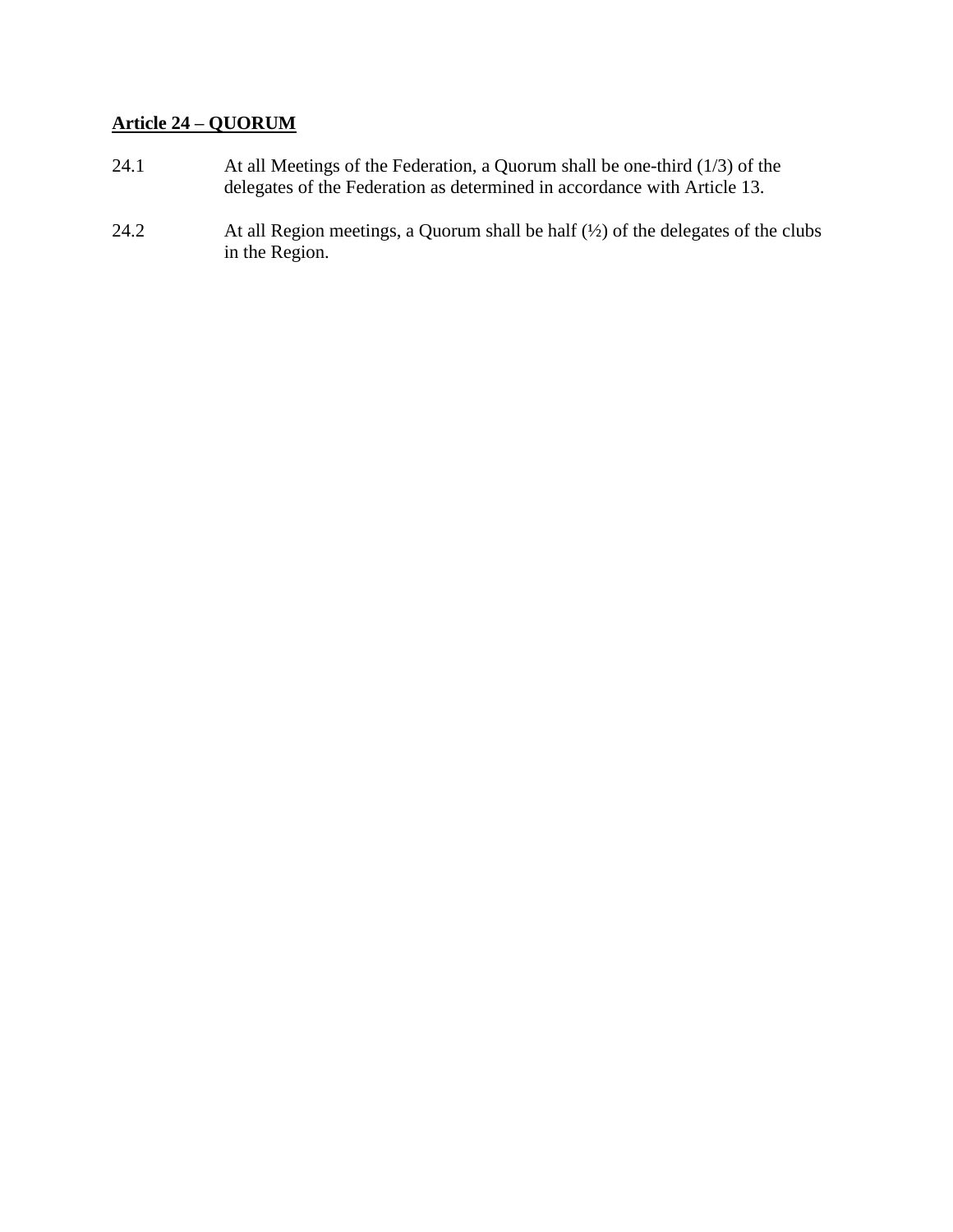## **Article 25 – AGENDA**

The agenda for the Annual General Meeting shall include:

- 1 Call to order
- 2 Establishment of Quorum and reading of notice of meeting
- 3 Approval of the agenda
- 4 Approval of minutes from last meeting
- 5) Treasurer's report
- 6) Business arising from the minutes
- 7 President's report
- 8 General Manager's report
- 9 Directors' report
- 10. Auditor's report
- 11- Appointment of an auditor
- 12- Committees' reports
- 13 Election
- 14 New business (including, in odd numbered years, election of the "Director-at-Large")
- 15 Presentations
- 16- Suggestions as to location of next meeting<br>17 Adjournment
- Adjournment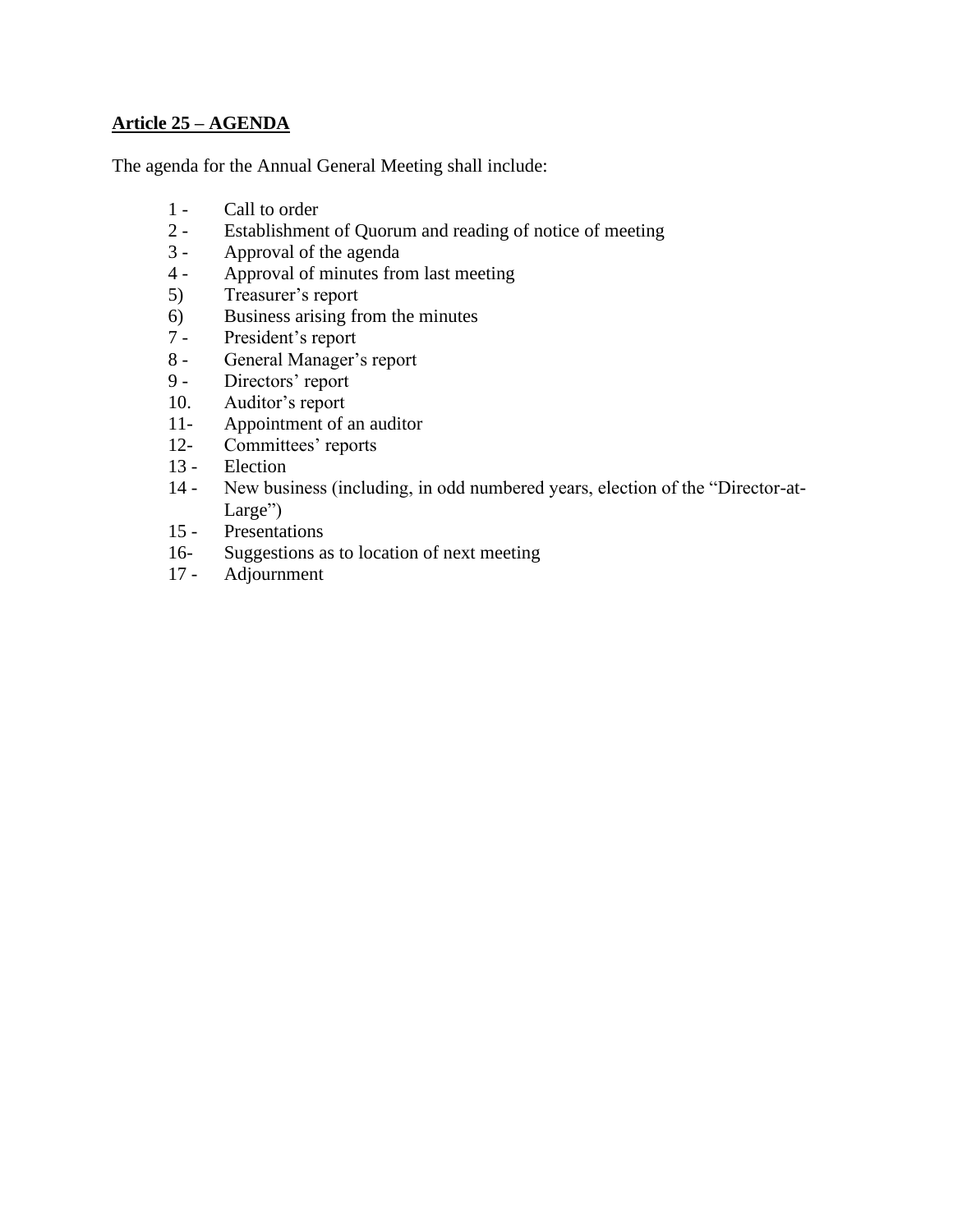## **CHAPTER VI**

## **BOARD OF DIRECTORS**

### **Article 26 – NUMBER**

The Board of Directors shall consist of

- (a) Four (4) Directors elected at Region meetings, in accordance with Article 35
- a President, a Vice-President, a Secretary, a Treasurer, Public Affairs Officer, ("Officers" who shall constitute the Executive Committee of the Board), who shall be elected in accordance with Article 39.
- the immediate Past President of the Federation for a period of one year subsequent to the election of the new President.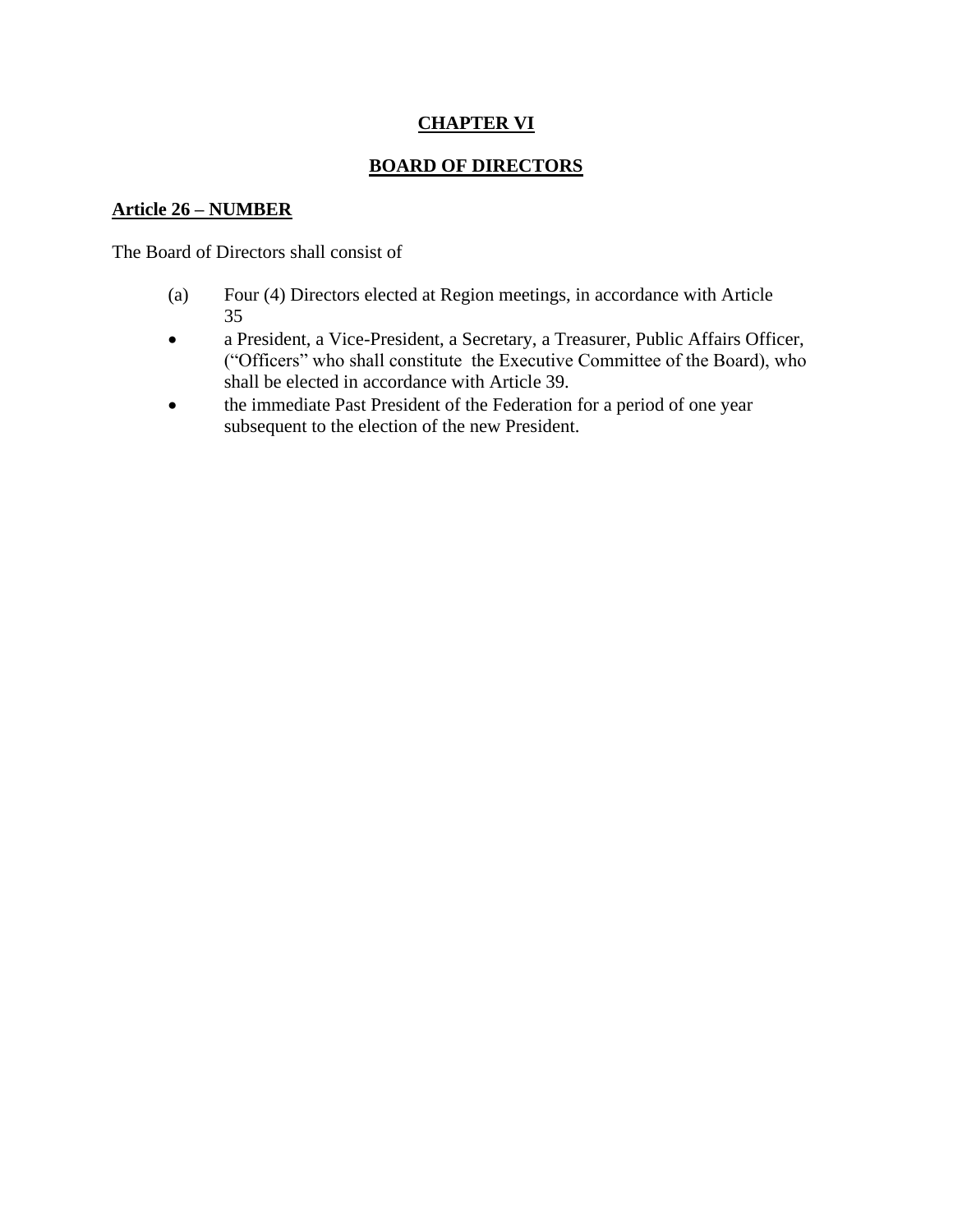## **Article 27 – QUALIFICATION**

Any Director or Officer of the Federation shall be at least 19 years of age and shall be a Federation member in good standing. No employee of the Federation shall be eligible for election as a Director or an Officer.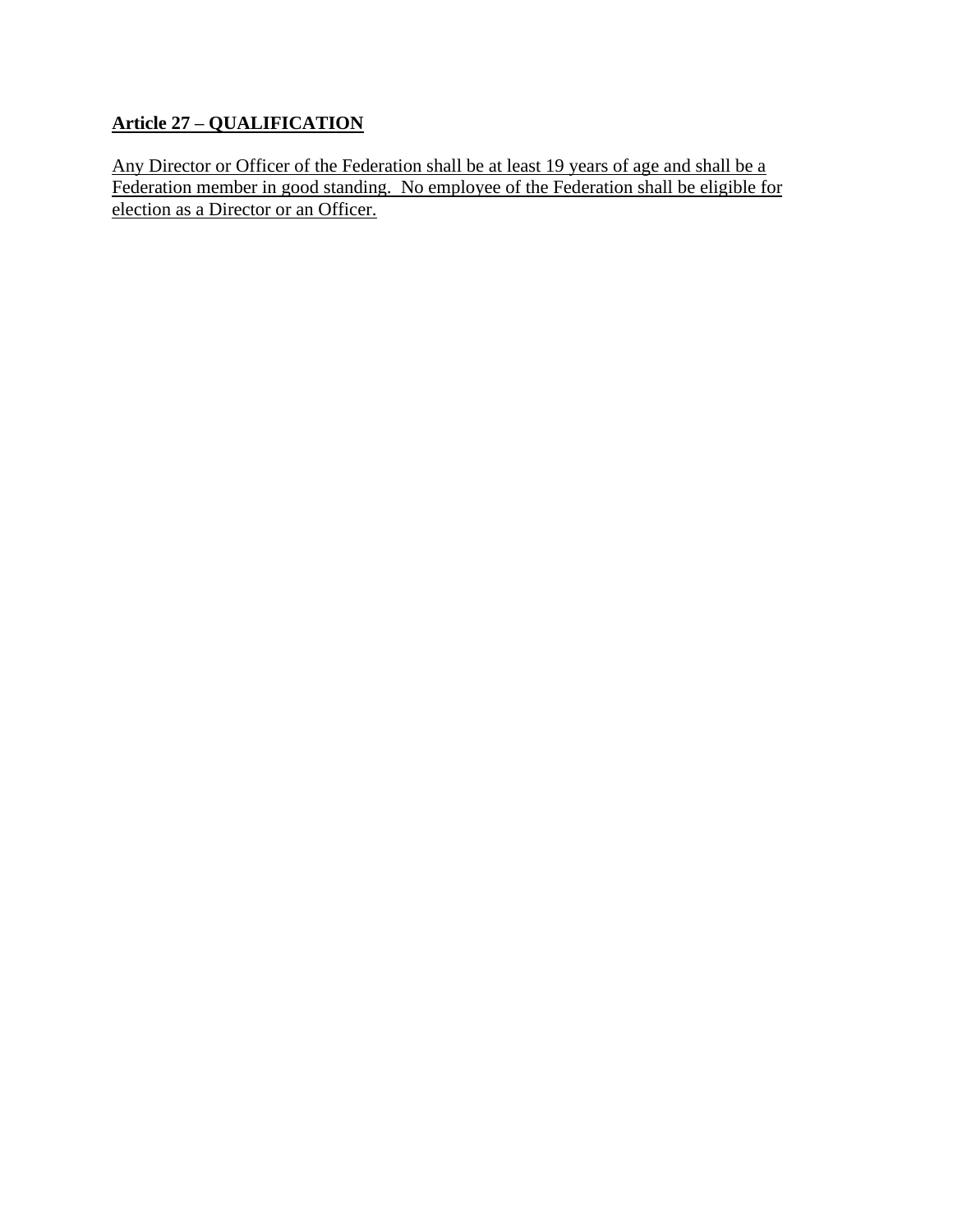### **Article 28 – MANDATE AND DUTIES OF THE BOARD**

The business of the Federation shall be administered by the Board. The duties of the Board shall include the regular responsibilities of a Director and/or of an Officer, including but not limited to the duty to:

- Execute and put into place decisions made during General or Special Meetings;
- Deal with matters regarding the policies, objectives and goals of the Federation, as well as the means by which same can be attained;
- Admit or refuse to admit clubs that apply to become member clubs, deal with requests to leave the Federation, and make decisions regarding the expulsion of member clubs;
- Hire full time and/or part time employees as required to accomplish the business of the Federation;
- Review, alter and approve as appropriate yearly budget and expense estimates necessary for each fiscal year;
- Identify "Regions" and determine their territorial boundaries;
- By way of resolution, temporarily fill vacancies on the Executive Committee, pending the election of a person to fill such vacancy at the next ensuing Annual General Meeting of the Federation;
- Designate the persons who must sign the necessary documents for the normal operation of the Federation;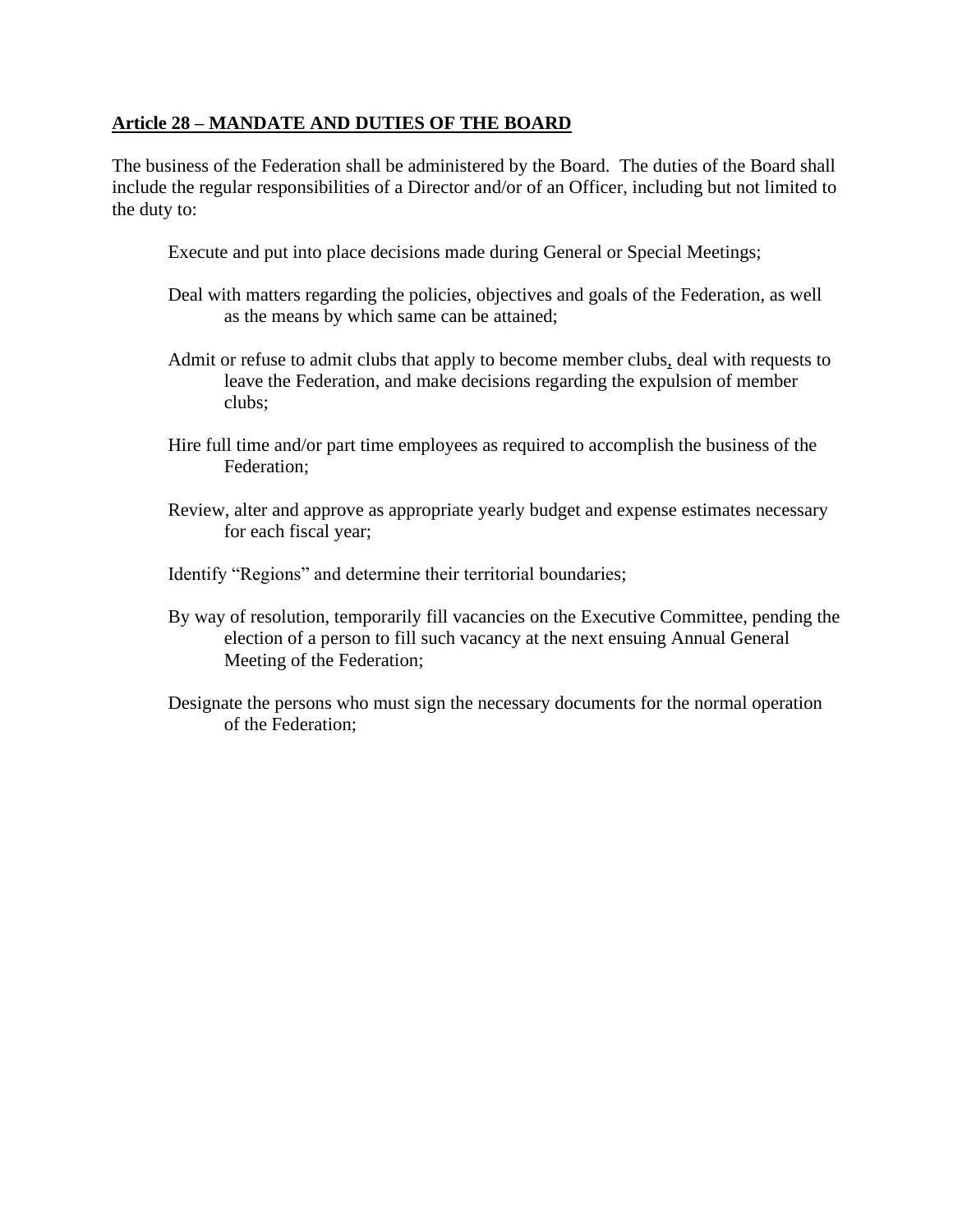## **Article 29 – QUORUM**

The Quorum for the Board is fifty per cent (50%) of its members, excluding vacancies. In the event of a vacancy or vacancies on the Board, the remaining members are invested with all powers of the Board when a Quorum is reached.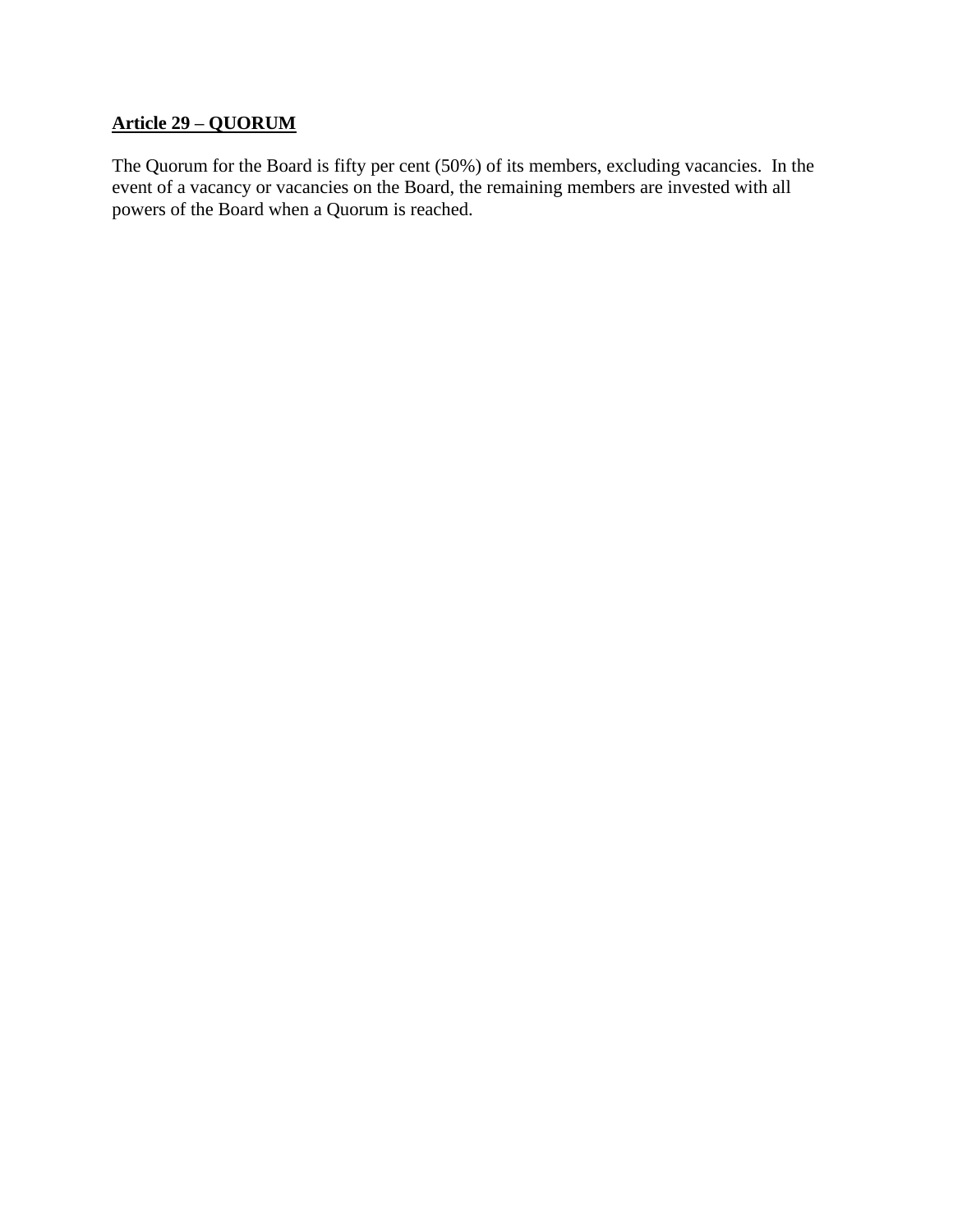#### **Article 30 – MEETINGS**

#### 30.1 **Frequency of meetings**

The Board shall meet as often as necessary in order to conduct its business. The Board shall meet at the request of the President or of a majority of its members, but **not less than three (3) times each year.**

#### 30.2 **Convocation**

The notice for a meeting on which is indicated the date, time and location of Board meetings must be given personally to each Director, or sent to each Director by his preferred delivery method (i.e. by prepaid regular mail, fax, or email, or given verbally by telephone) at the last address and by the last preferred delivery method as shown in the Federation files, at least four (4) days before the date of the meeting. The Board can nonetheless meet without a formal notice being sent if all Directors and Officers waive a Notice of a Meeting of Directors.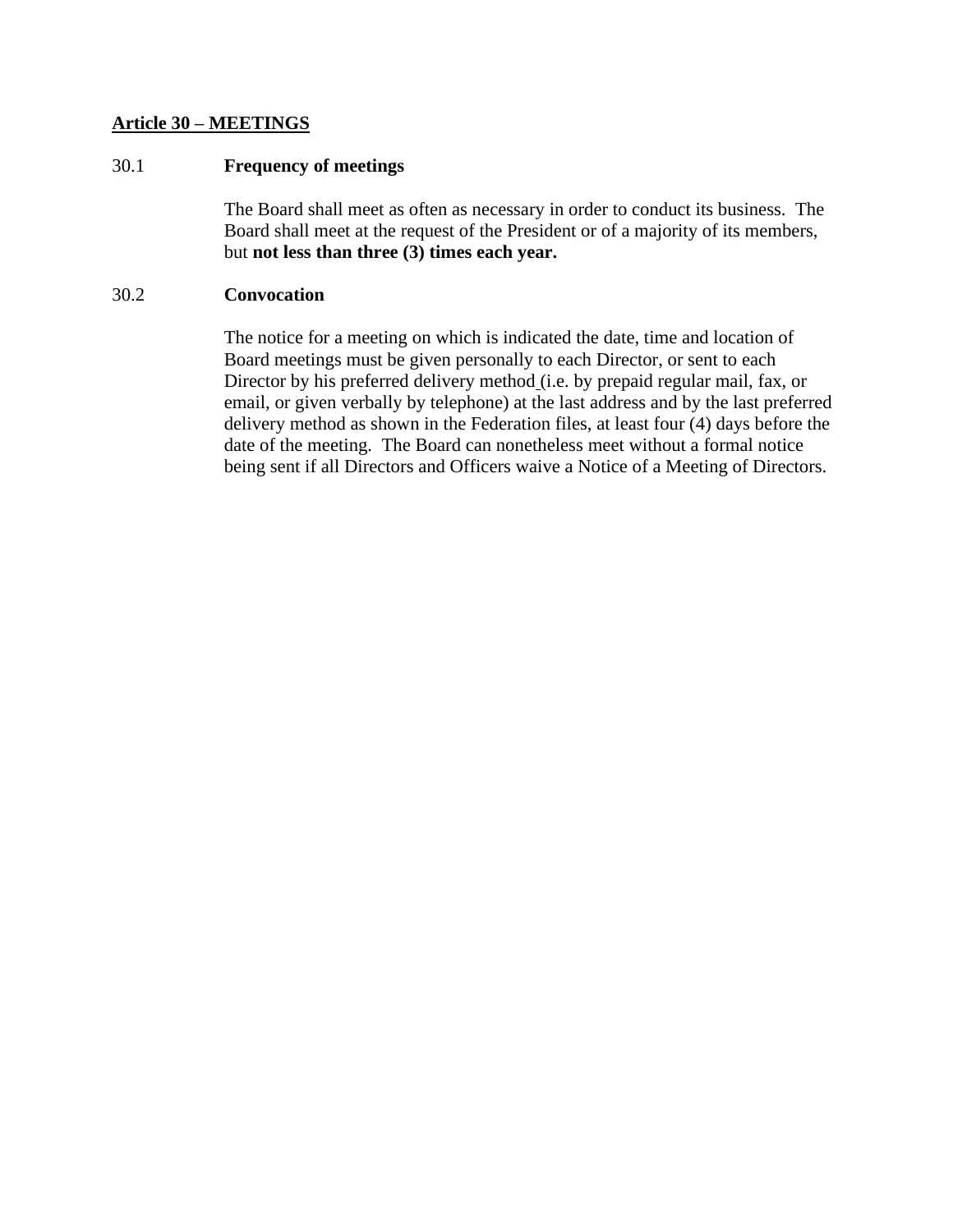# **Article 31 – PARTICIPATION BY TELEPHONE**

If determined by the President to be necessary or appropriate, the Board may meet by telephone conference call, or such other electronic means as may be determined acceptable and economical to all members of the Board.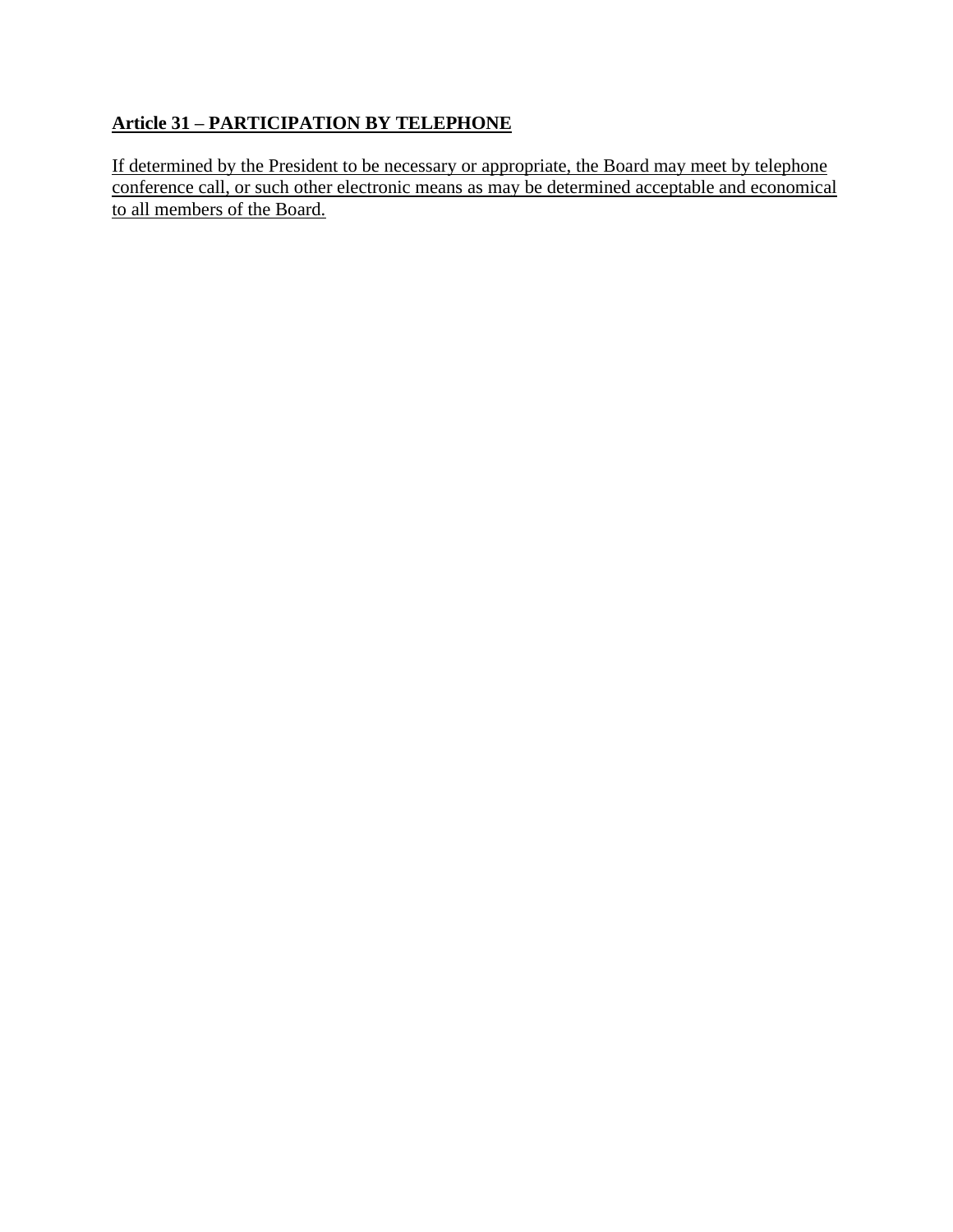### **Article 33 – REMUNERATION**

- 33.1 The Board shall not be remunerated for their services as members of the Board. However, they shall have the right to be reimbursed for reasonable expenses incurred in the fulfillments of their duties as Directors or Officers of the Federation.
- 33.2 The Board shall establish a reimbursement policy for reasonable expenses incurred by Directors and Officers, and shall present such policy, and any proposed changes to same from time to time, to the Annual General Meeting.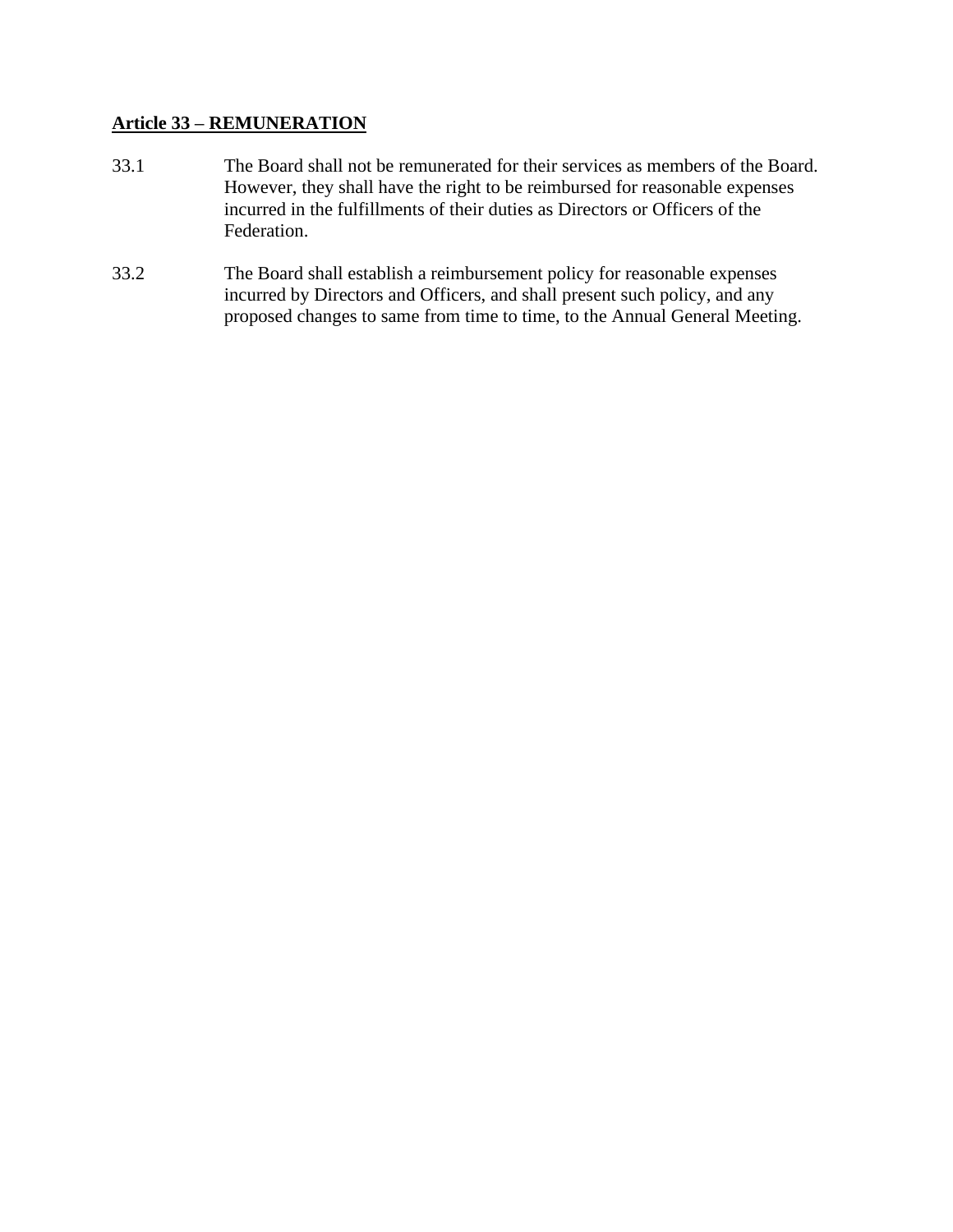### **Article 34 - INDEMNIFICATION OF DIRECTORS AND OFFICERS**

The Federation shall indemnify and save harmless every Director and every Officer of the Federation, his heirs, executors, administrators, successors and assigns, out of the funds of the Federation, from and against all costs and expenses whatsoever that such director or officer may sustain or incur in or about any action, suit or proceeding that is brought, commenced or prosecuted against him or the Federation for or in respect of any act, deed, matter or thing whatsoever, made, done, or permitted by him in or about the execution of the duties of his office, and also from and against all other costs, charges and expenses that he sustains or incurs in or about or in the relation to the affairs thereof, except costs, charges or expenses that are occasioned by his own wilful neglect or default.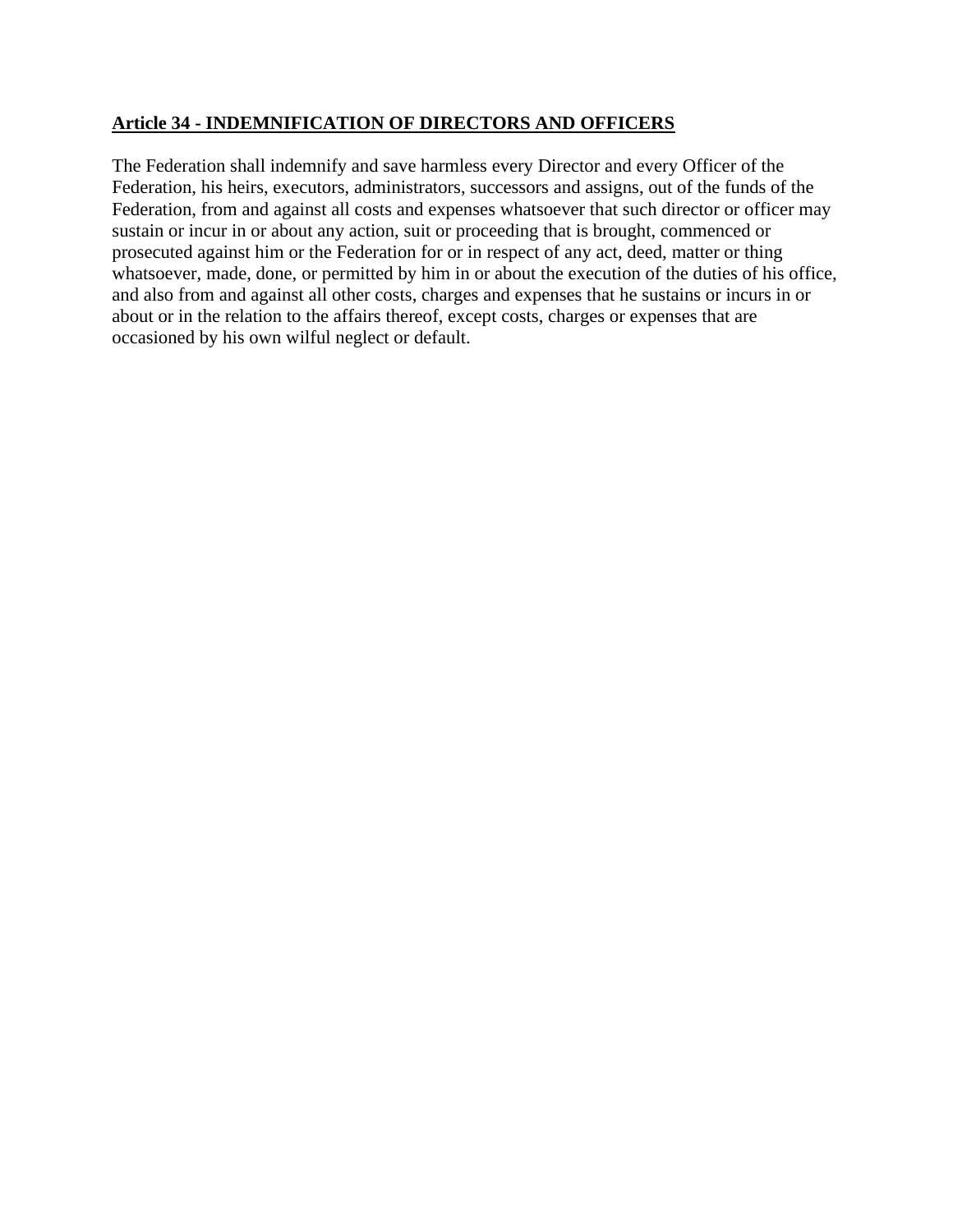### **DIRECTORS**

### **Article 35 – ELECTION OF THE DIRECTORS**

Unless otherwise provided by the incorporating documents of the Federation, any governing legislation or the By-laws of the Federation, Directors shall be elected at Region Meetings as referred too hereafter.

### **ELECTION PROCEDURES**

- 35.1 (a) these procedures are to be followed in the nomination and election of Directors of the Federation.
	- (b) In order to be considered for nomination the individual must be present for the election. However, if the individual who wishes to be nominated cannot attend, he must confirm his intent to the Federation office prior to the day of the regional meeting
- 35.2 (a) Directors shall be elected at meetings of delegates from member clubs within each region.
	- (b) Such meetings, to be known as "Region Meetings", shall be chaired and conducted by the President of the Federation, by the General Manager of the Federation, or by such other person as is authorized by the President of the Federation.
	- (b) At Region Meetings, each member club within that region shall have the right to send a maximum of two (2) voting delegates.
- 35.3 Each region must elect its directors at a Region Meeting. Prince Regions must elect two (2) directors, Queens & Prince Region must elect One (1) directors. Each director will be named "Director". Each region will have to elect one director in even years and the other director in odd years. As more clubs are added to a region so will the directors.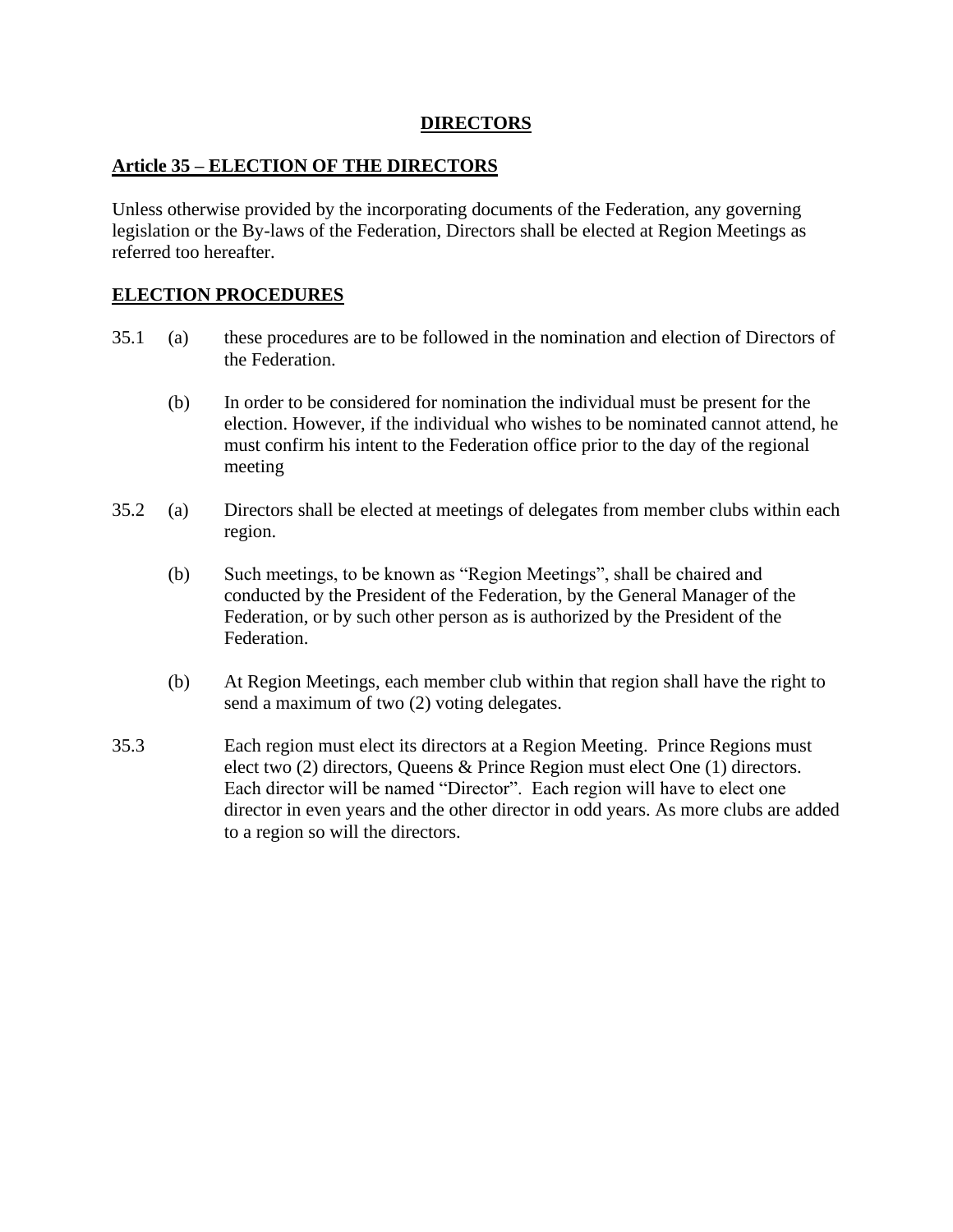- 35.4 The General Manager of the Federation shall, at least thirty (30) days before each Region Meeting, give notice to the member clubs in such Region of the vacancies to be filled at the next election of Directors, which notice shall include the following information:
	- (a) the number, if any, of vacancies to be filled for each Region;
	- (a) the names of the retiring Directors; and
	- (a) the number of terms and the dates during which each retiring Director previously served.
- 35.5 If the number of nominations for Director in any region equals the number of vacancies, the persons so nominated shall be declared elected.
- 35.6 Elections shall be by way of secret ballot. The Chair of the Region Meeting shall appoint one or more scrutinizers to distribute, collect, tabulate and destroy the ballots.
- 35.7 The Board may prescribe such procedures and forms not inconsistent with this policy or the By-Laws as it considers necessary or desirable to more effectively carry out elections of Directors at Region Meetings.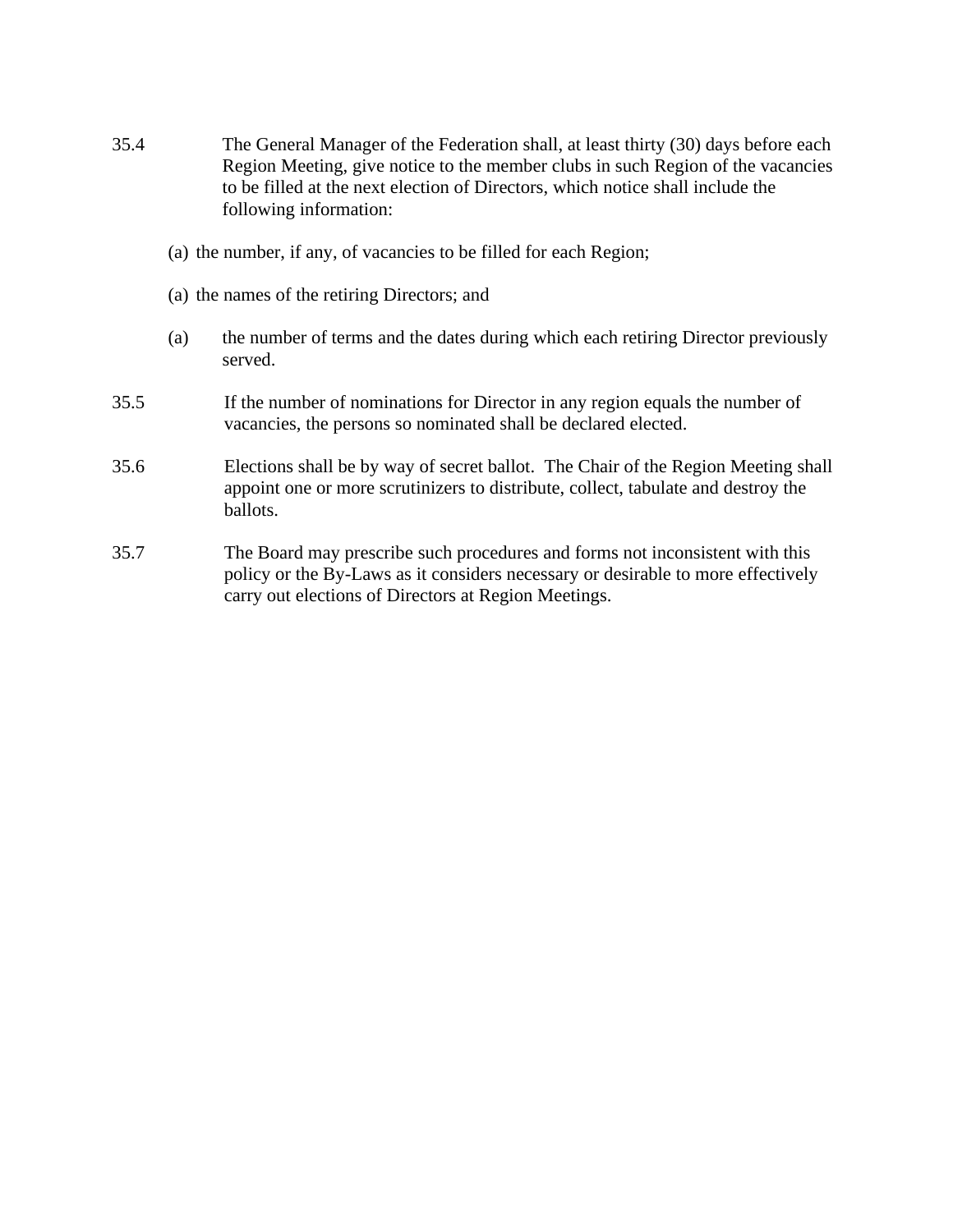#### **Article 36 – MANDATE OF DIRECTORS**

#### 36.1 **Directors from each Region shall:**

(a) Hold a meeting with clubs from their Region at least twice each fiscal

year.

(b) Report the results of the Region meetings held during the fiscal year to the Annual General Meeting.

#### 36.2 **Basic mandate**

The basic mandate of a Director shall be two (2) years.

#### 36.3 **Termination of mandate**

Notwithstanding Article 36.2, the mandate of a Director is terminated if:

- (a) the Director is relieved of his functions by a resolution of delegates passed by a majority of two thirds (2/3) of votes cast during a Region Meeting;
- (a) the director is in conflict with policy "DIR-003" i.e. (Director's Code of Conduct, policy DIR-003 II "Responsibility of Directors"). He may be dismissed by resolution passed by a majority of 2/3 of the Board during a special meeting called for that purpose;
- (a) the Director misses without sufficient reason, of which the Board shall be the sole arbiter, two (2) consecutive meetings of the Board; or
- (a) the Director offers his resignation to the Federation.

#### 36.4 **Replacing a Director**

A Director whose position has become vacant may be replaced by vote on a resolution at a Region Meeting, and the replacement Director shall serve for the remainder of the first Director's mandate.

#### 36.5 **Upon Dismissal or Resignation**

A Director who is dismissed or who resigns must immediately hand over all Federation documentation and assets in his possession or control to a person designated by the Board of the Federation.

Upon dismissal, such Director shall not be eligible to run for any Director or Officer position for a period no less than 2 years from the date of dismissal or up to a lifetime expulsion of the organization upon resolution passed by a majority of the Board during a special meeting called for that purpose.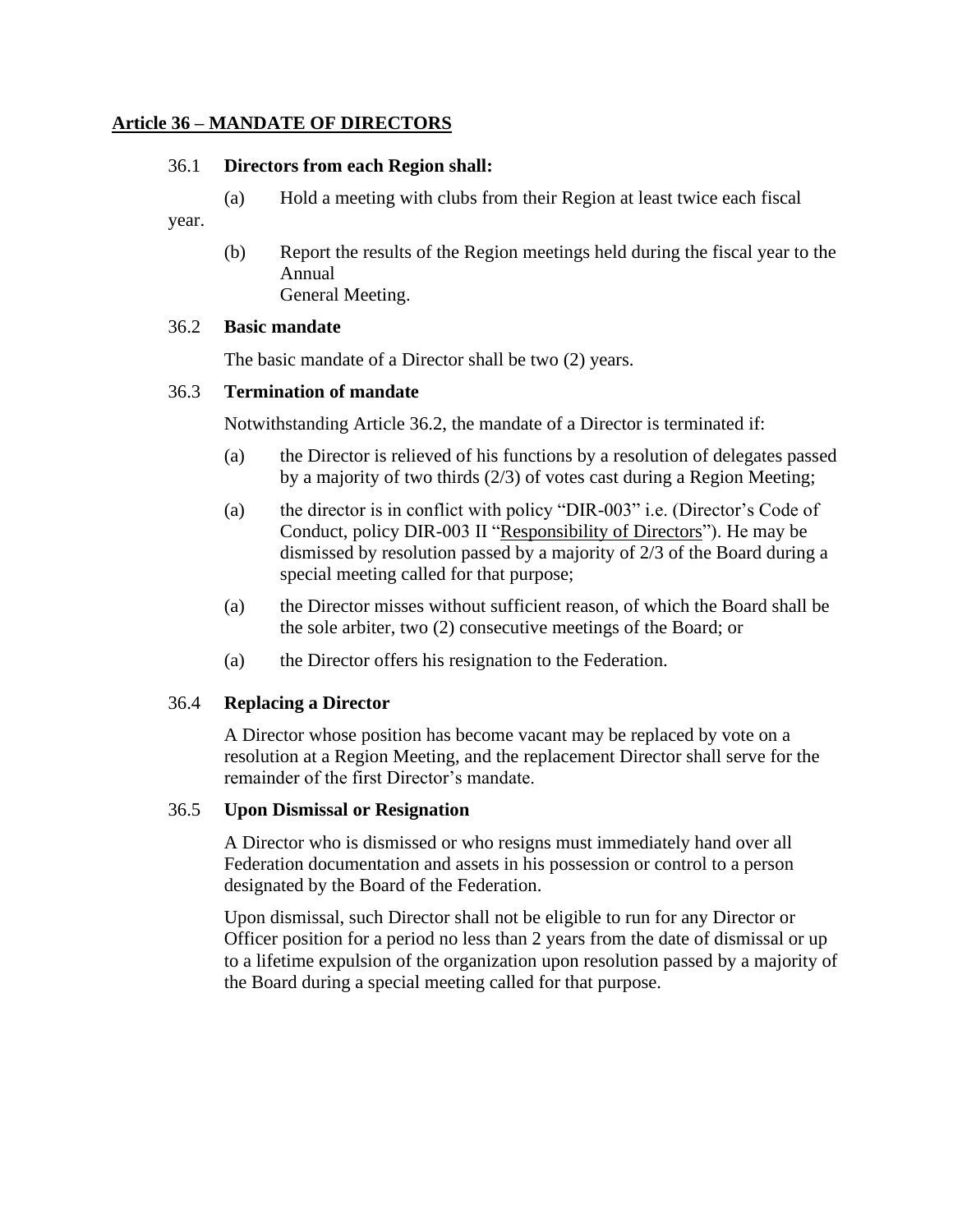## **OFFICERS**

## **Article 38 – GENERAL**

The Federation's Officers shall be the President, Vice-President, Secretary**,** Treasurer and Public Affairs Officer.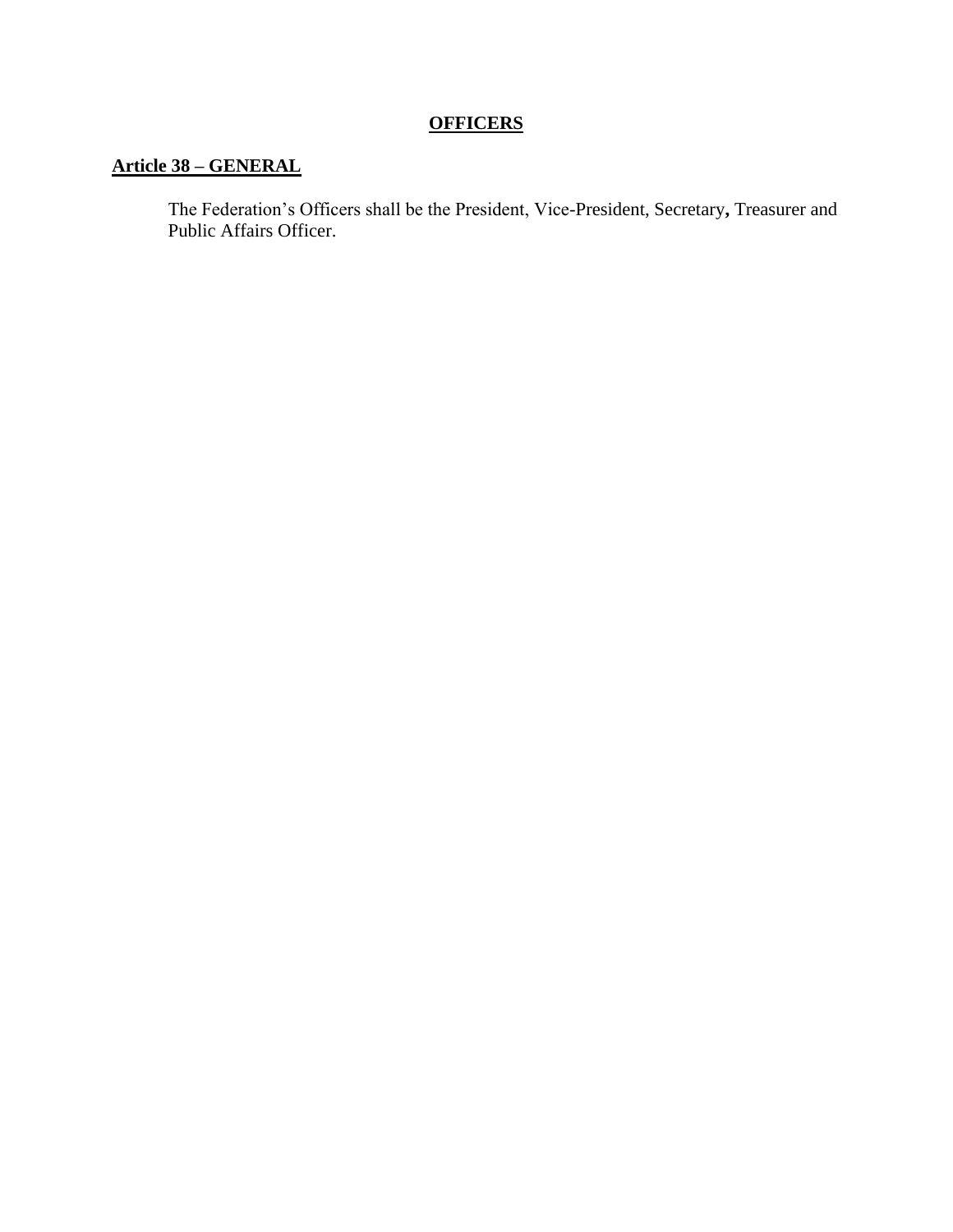### **Article 39 – ELECTION OF OFFICERS**

The President, Vice-President, Secretary, Treasurer and Public Affairs Officer shall be elected for terms of two (2) years each at the Annual General Meeting. The President, Secretary and the Public Affairs Officer shall be elected at Annual General Meetings held in even numbered years, and the Vice-President and the Treasurer shall be elected at Annual General Meetings held in odd numbered years. There shall be no limit to the number of successive two (2) year terms for which a person shall be eligible to stand for election to an Executive position.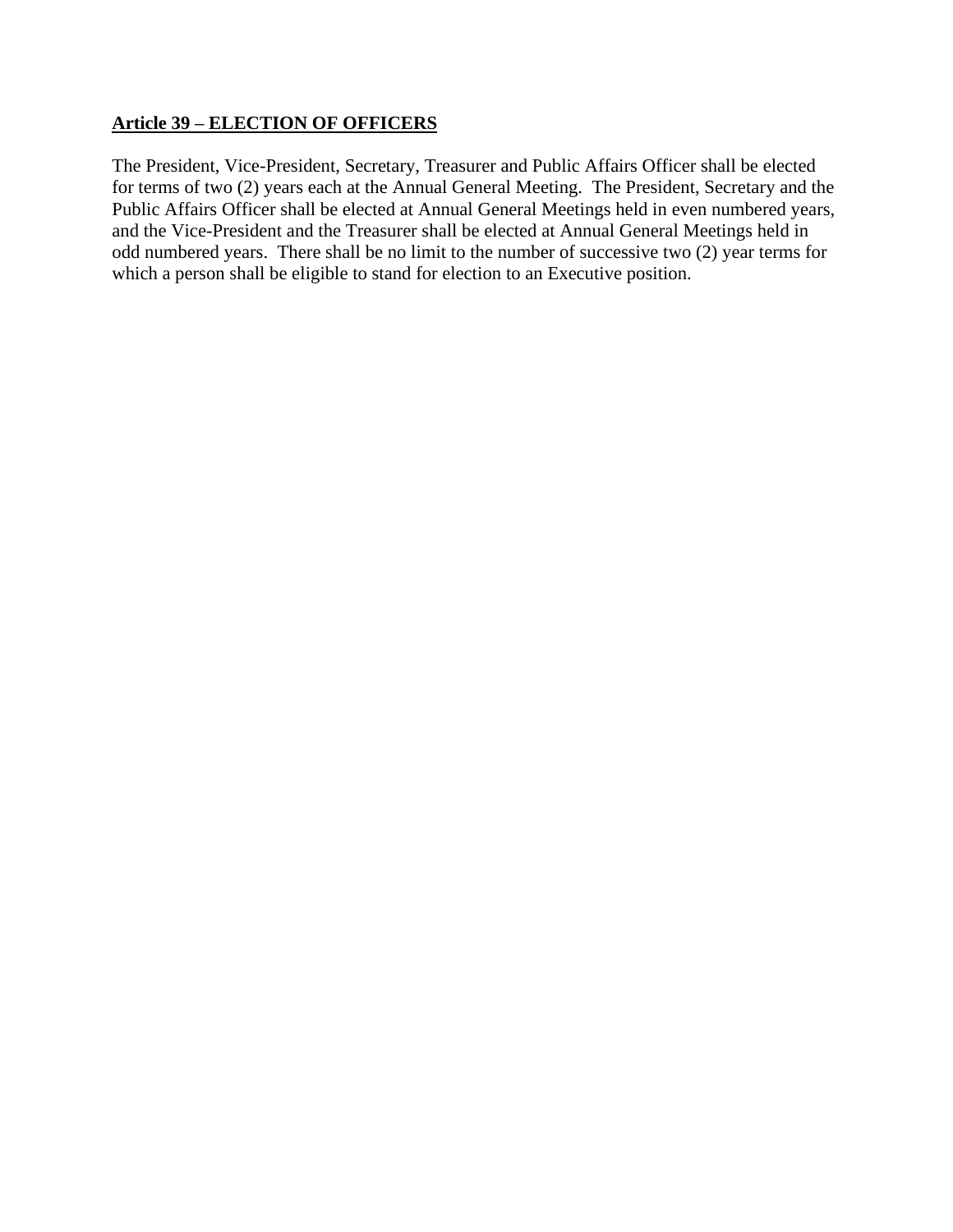#### **Article 40 – RESIGNATION AND DISMISSAL**

- 40.1 Any Officer may resign his or her position at any time, either in writing to the Federation, or by giving an oral resignation during a Board Meeting. Any Officer may be dismissed by resolution of the majority of the Board during a special meeting called for that purpose.
- 40.2 An Officer who is dismissed or who resigns must immediately hand over all Federation documentation and assets in his possession or control to a person designated by the Board.

Upon dismissal, such director shall not be eligible to run for any Director or Officer position for a period no less than 2 years from the date of dismissal or up to a lifetime expulsion upon resolution passed by a majority of the Board during a special meeting called for that purpose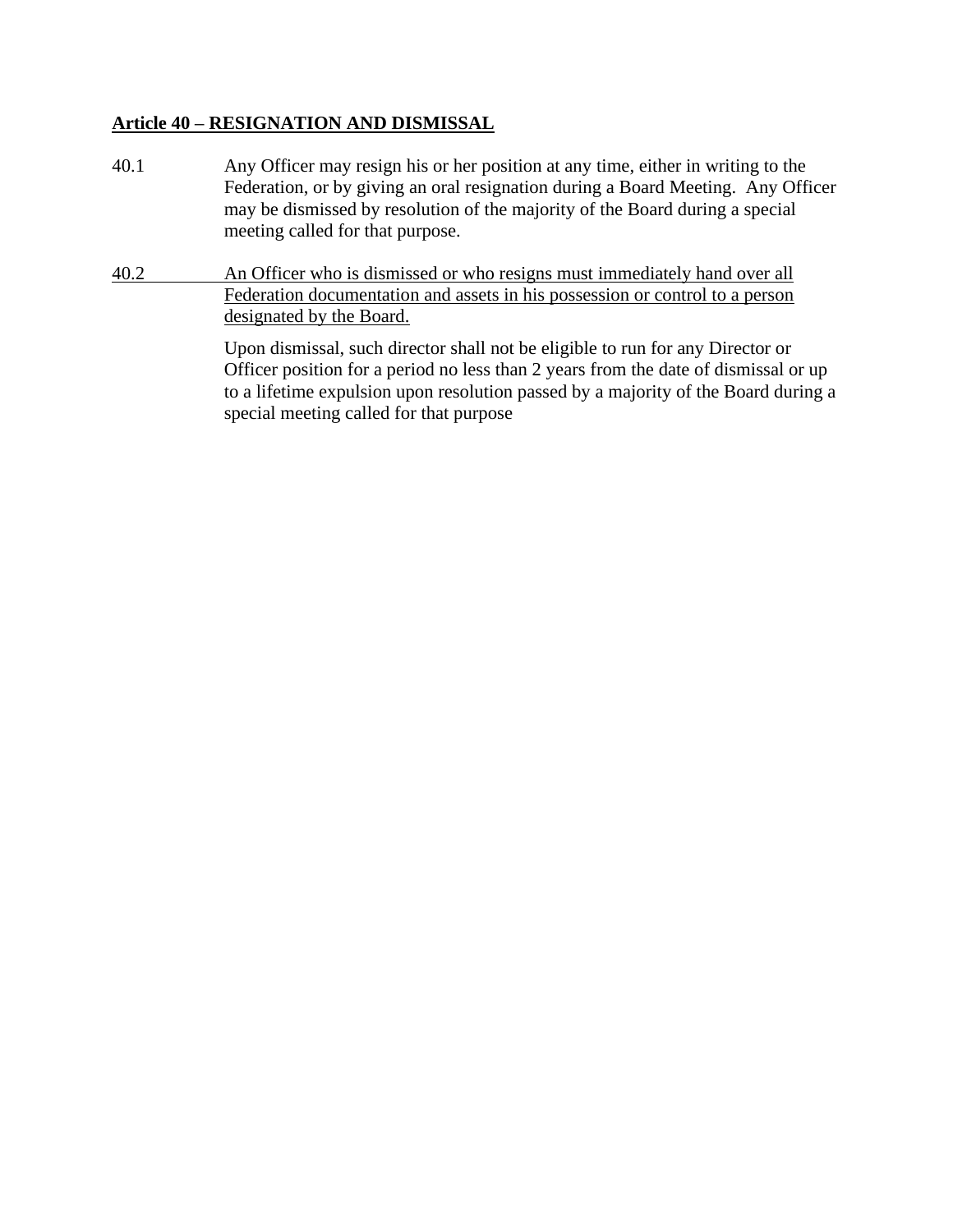## **Article 41 – VACANCIES**

Vacancies in the Executive shall be filled by resolution of the Board for the remainder of that Executive's vacancy.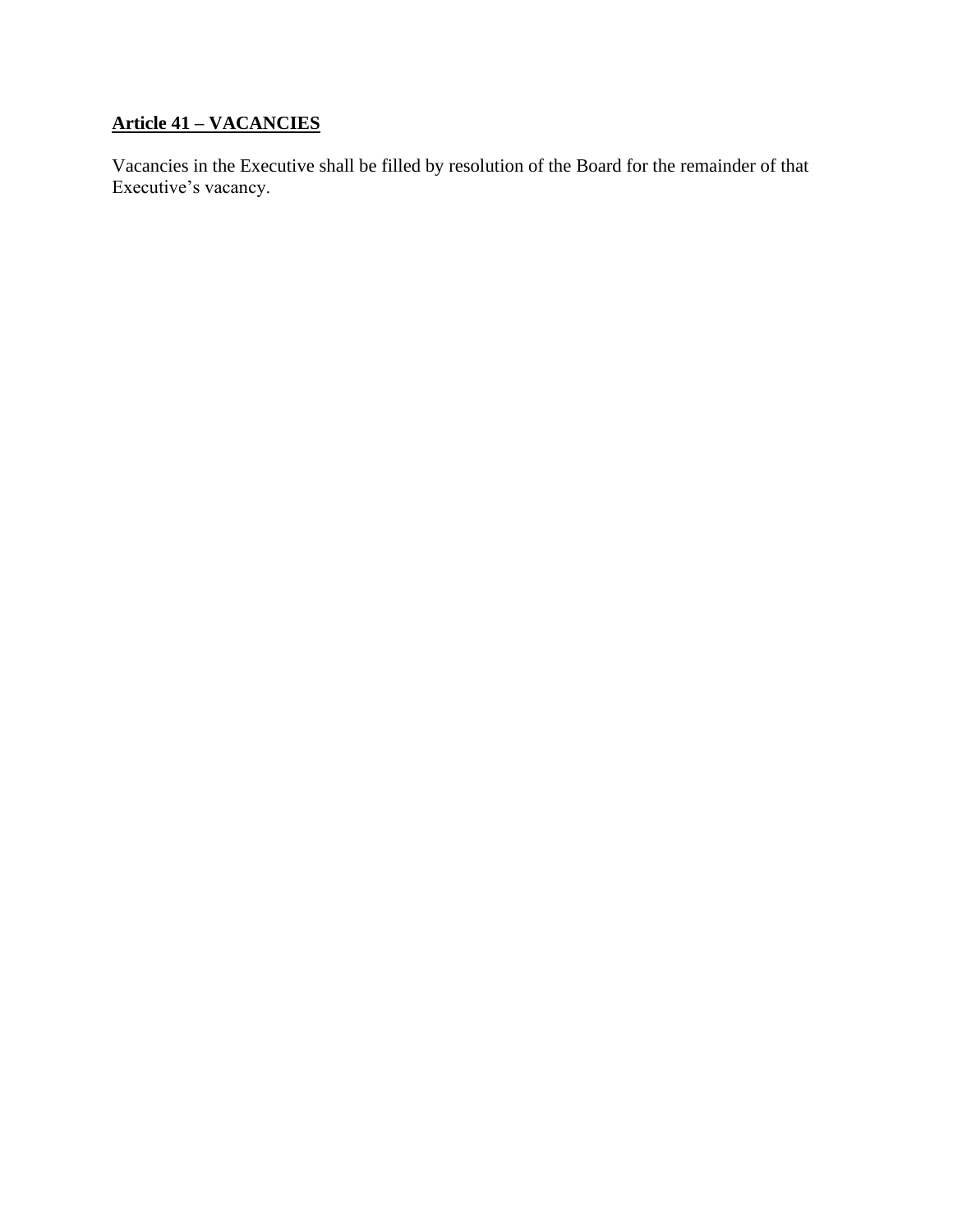## **Article 42 – PRESIDENT**

The President shall:

- a) Preside over and control the Federation's General Meetings as well as other Federation meetings;
- a) Be an ex-officio member of all committees, with the right to attend all committee meetings at his discretion;
- a) Convene Board meetings when he deems they are necessary and desirable;
- **a)** Together with the Secretary, or such other officer or person as named by the Board, execute legal documents on behalf of the Federation.
- a) Be responsible for the Federation's business during his term of office;
- a) Report to the Annual General Meeting;
- (g) Be accountable to the membership of the Federation.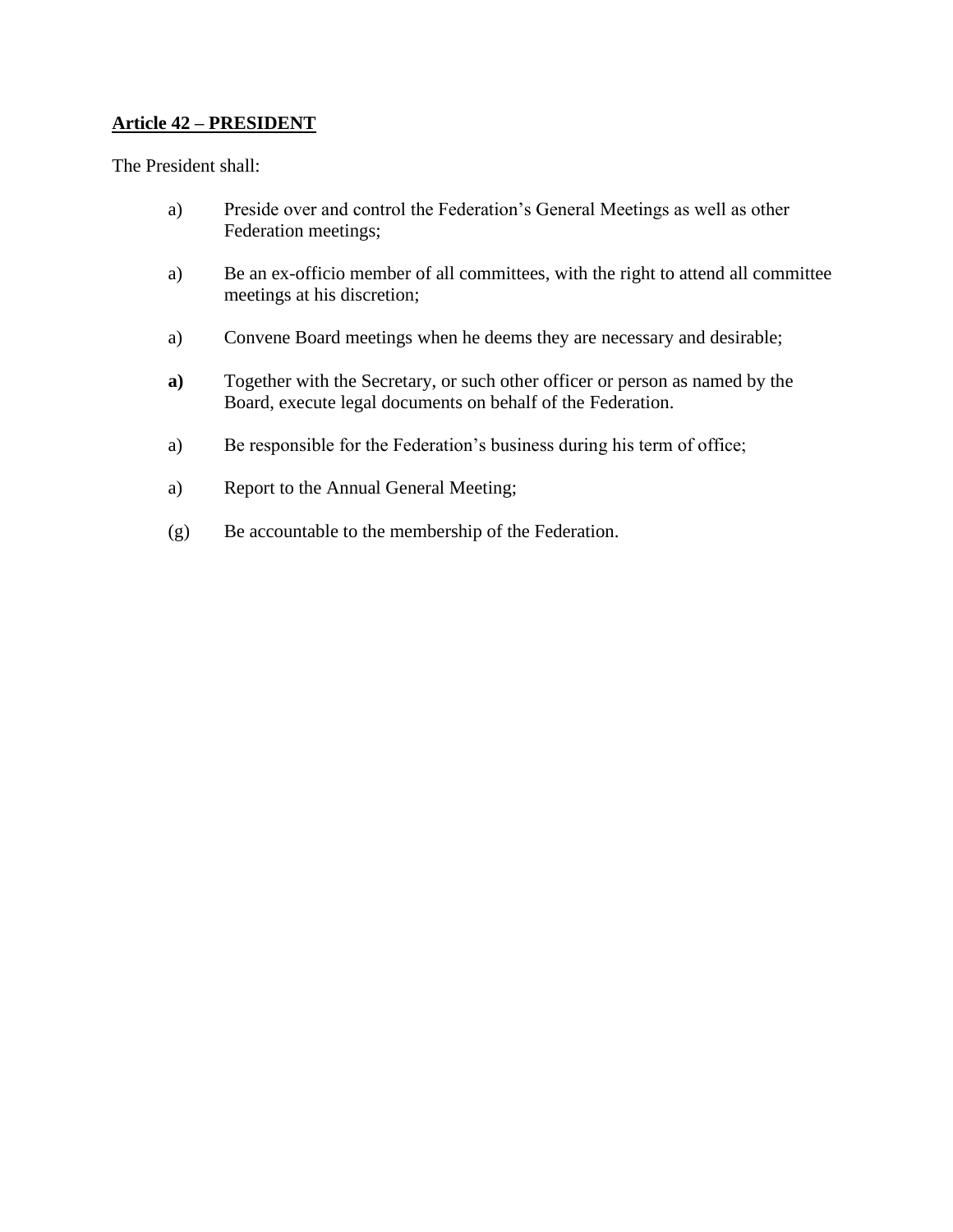## **Article 43 – IMMEDIATE PAST PRESIDENT**

The Immediate Past President shall:

- a) at the request of the President, provide such information, knowledge or assist**a**nce which the Past President may possess to assist in the efficient and effective operation of the Federation;
- a) assist the President in maintaining the continuity of the affairs of the Federation and in facilitating the transition to a newly elected President;
- c) have no voting privileges;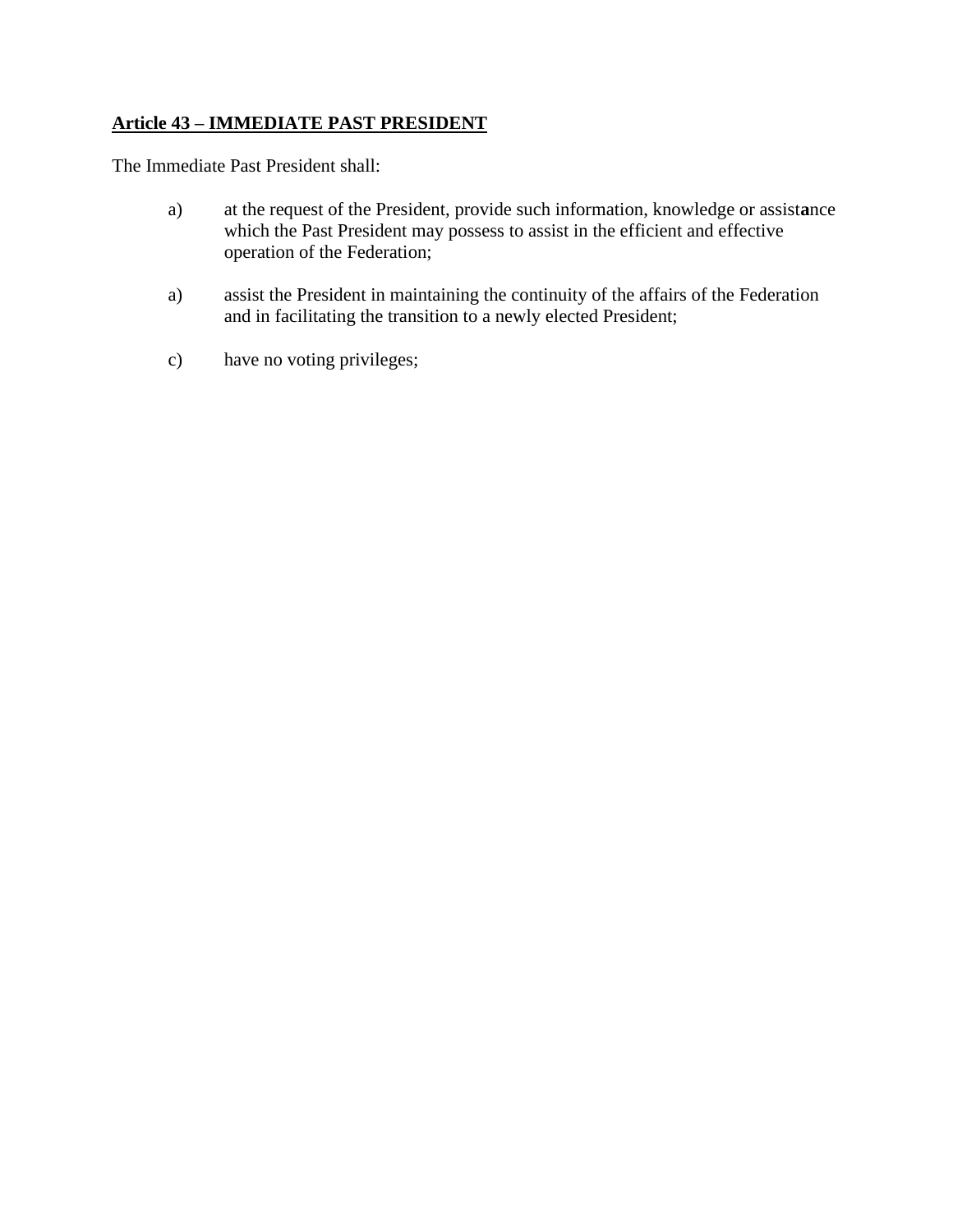## **Article 44 – VICE-PRESIDENT**

In the absence of the President, or in cases where the President cannot act, the Vice-President shall assume the powers and obligations of the President.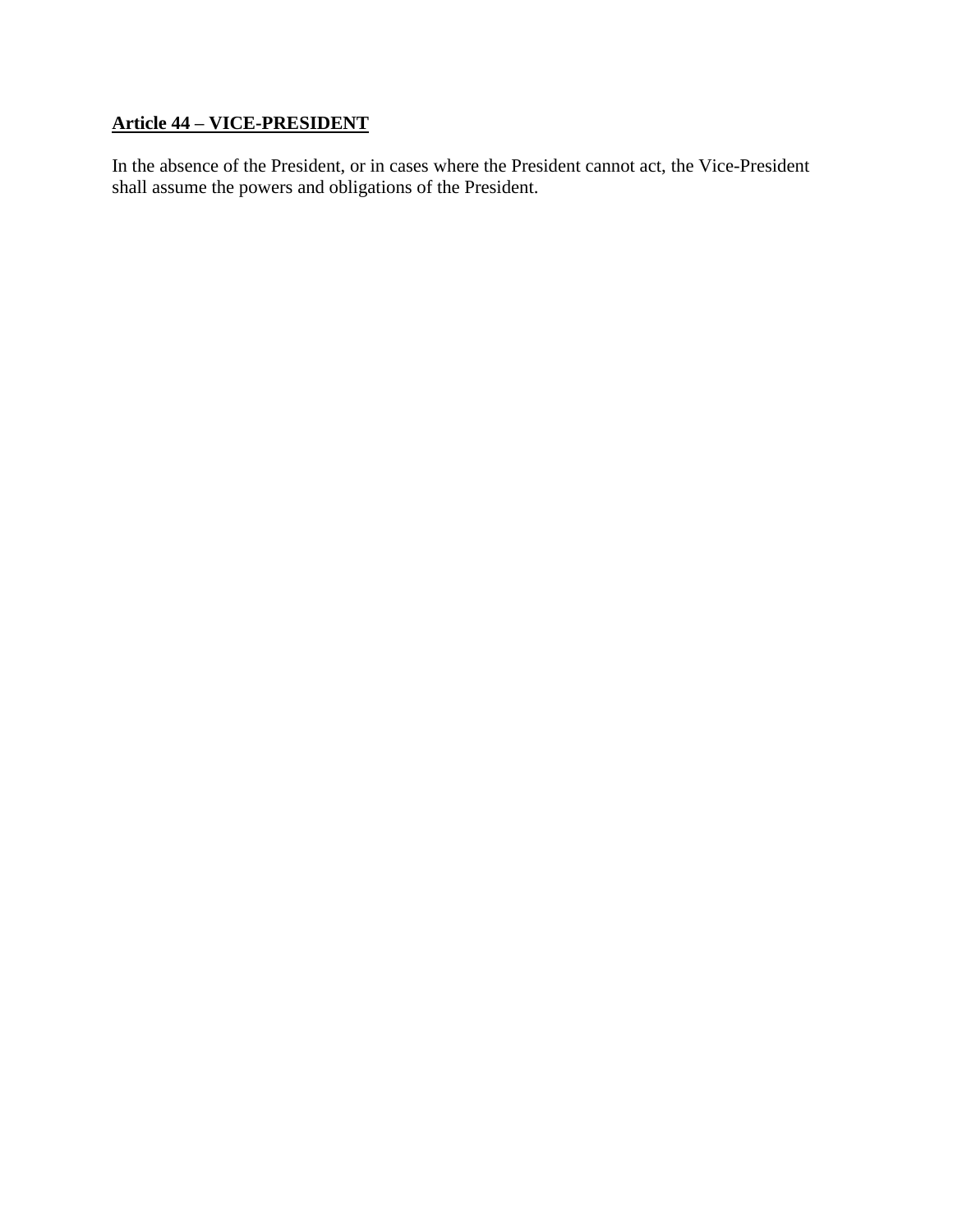## **Article 45 – SECRETARY**

The Secretary:

- a) Shall record and sign minutes from General meetings, Board meetings and Executive Committee meetings and, within 30 days following such meetings, shall send the minutes to the General Manager;
- b) At a meeting where both the President and the Vice-President are absent, the Secretary shall call the meeting to order and ask for the election of an interim President.
- c) Is responsible for all Federation documents and assets that are related to the functions of the Secretary.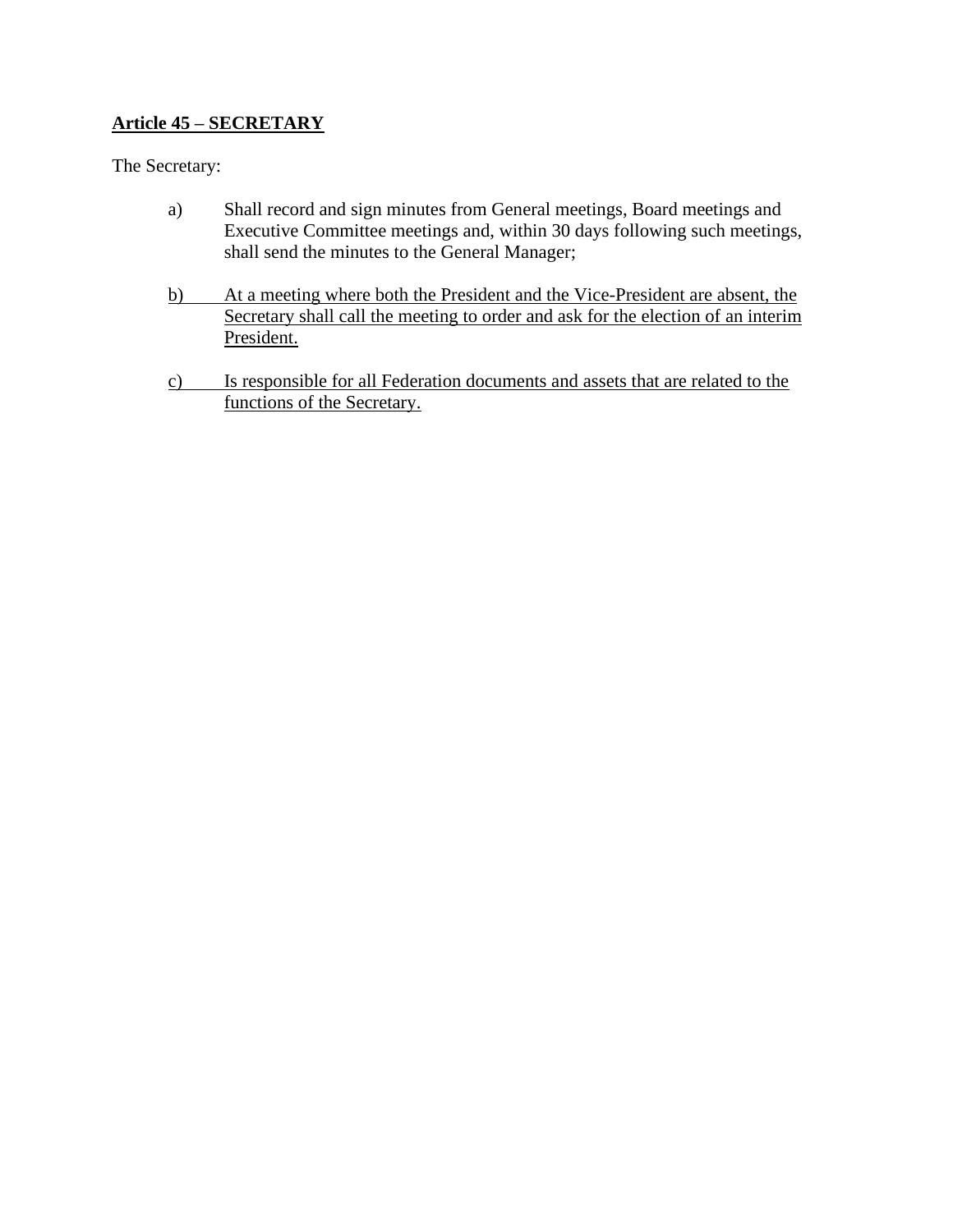## **Article 46 – TREASURER**

#### The Treasurer

- a) Shall be responsible for verifying that the Federation's assets, and items of value are handled, stored, maintained, deposited and recorded in an acceptable fashion;
- a) Shall be responsible for ascertaining that all of the Federation's funds are deposited in a Chartered Bank or in a Credit Union, as determined by the Board from time to time;
- a) Shall ensure that the Federation's financial situation and financial transactions are readily available to the President and Board members, and shall allow the accounts and books of the Federation to be examined by the Federation's designated accountant, and by such other persons as the Board shall in its discretion deem appropriate.
- a) Shall ensure that the Federation's financial statements are prepared by the General Manager and presented to the Board, with adequate explanations, at meetings of the Board of the Federation and at such other times as the Board may reasonably require;
- a) Shall ensure that the Federation's year-end financial statements are prepared and made ready for presentation at the Annual General Meeting;
- a) Shall ensure that the payment of credit accounts are part of an approved budget;
- a) Shall ensure that funds are withdrawn from the Federation's accounts exclusively by cheque, duly signed by any two (2) of: The President, the Vice-President, the Treasurer and the General Manager,
- a) Shall ensure that a detailed inventory of all of the Federation's assets is maintained, detailing the original purchase price, current value and condition. The inventory must be signed by the General Manager, Treasurer before each Annual Meeting;
- a) Shall sign or countersign all documents on which his signature is required;
- a) Shall visit the Federation's office from time to time in order to review its financial affairs and verify compliance with the Federation's financial Bylaw requirements and policies; and
- a) Shall meet with the representative of the Federation's designated accountant as required.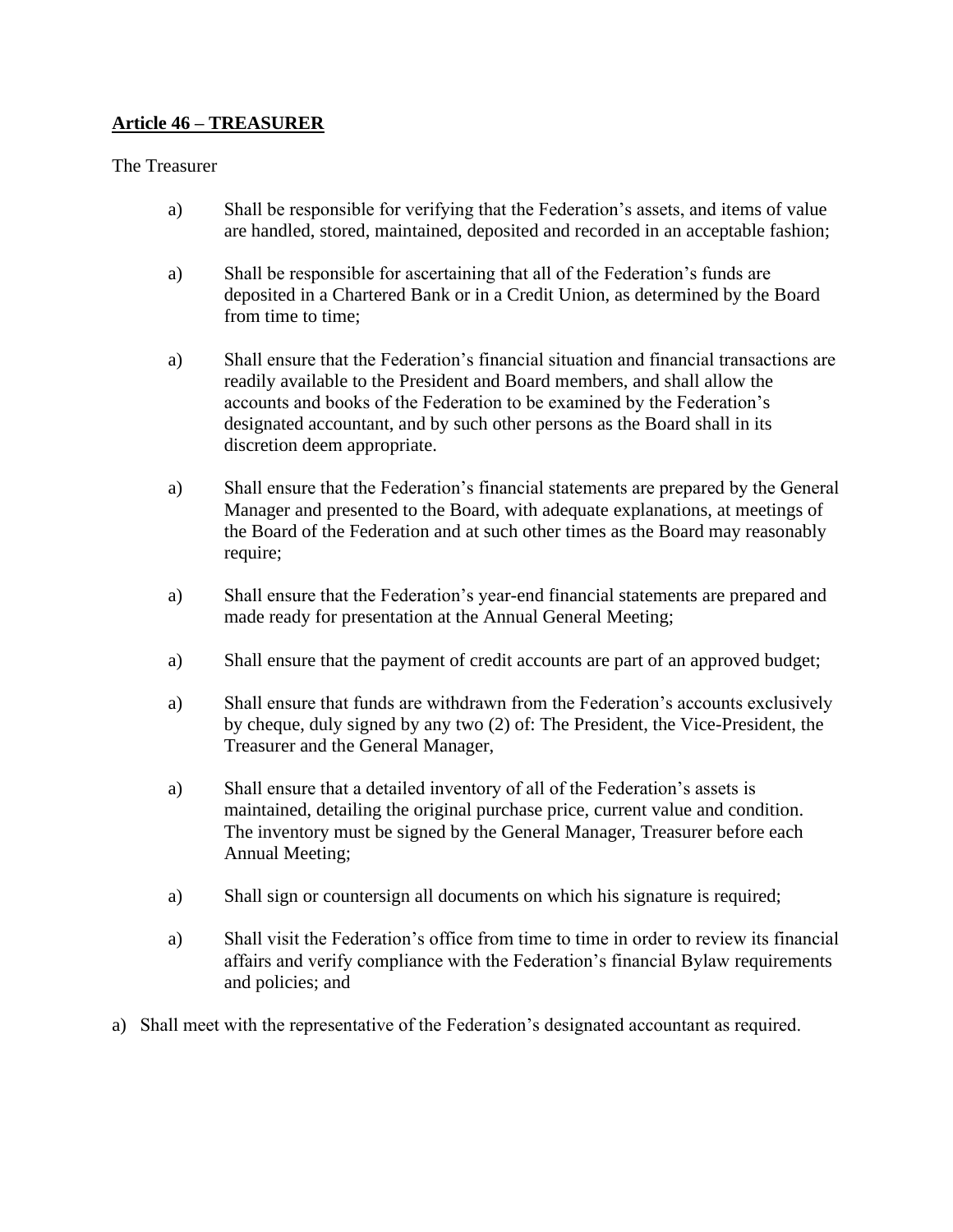## **Article 47 – Public Affairs Officer**

The Public Affairs Officer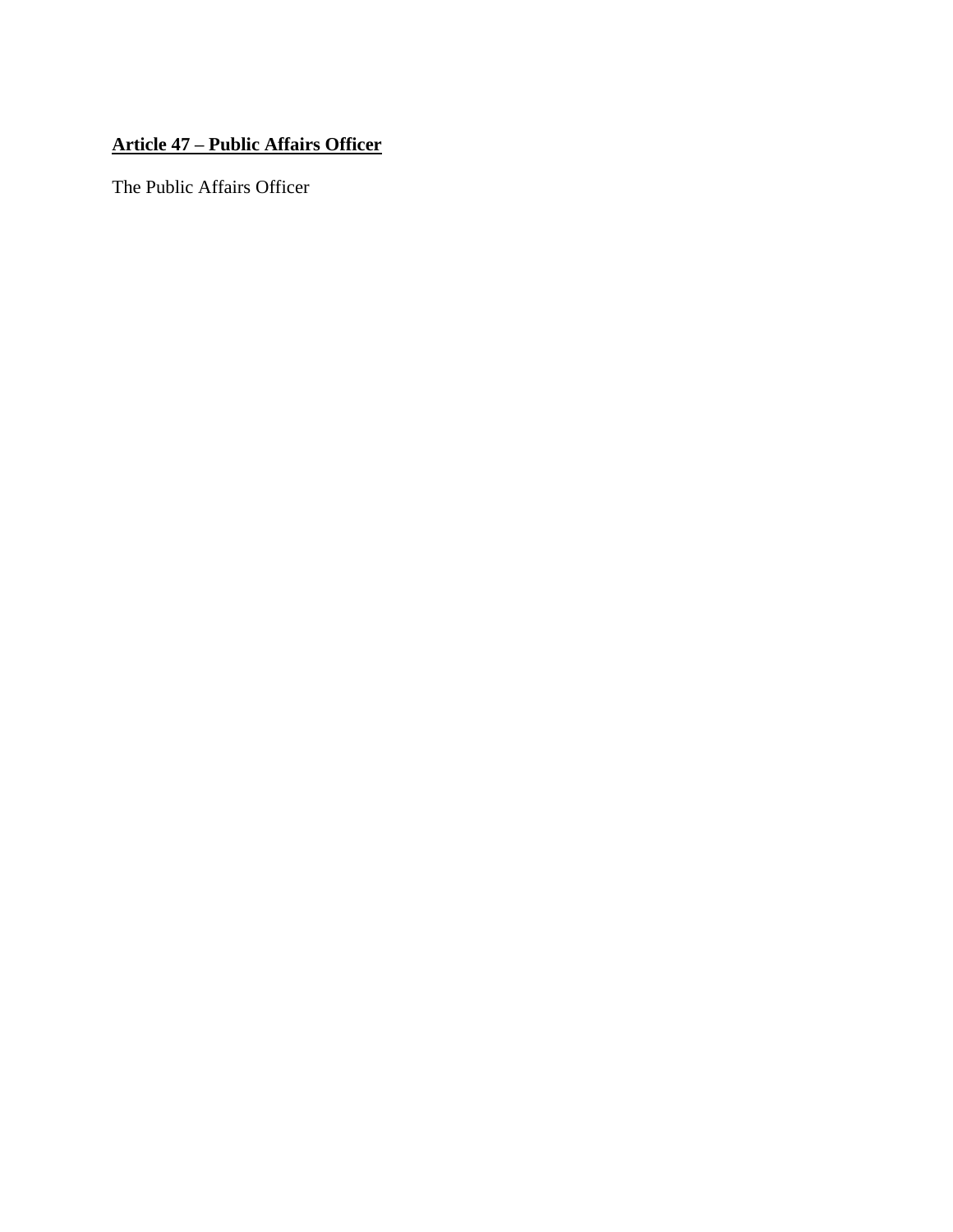### **CHAPTER VII**

#### **COMMITTEES**

#### **Article 48 – COMMITTEES**

#### 48.1 **Permanent Committees**

The Board may establish any committee it sees fit. However, the following shall be permanent committees:

By-Laws and Policy & Procedures Committee Finance Committee Trail Committee Executive Committee Strategic Planning Committee Personnel Committee Major Events & Promotion Committee

#### 48.2 **Permanent Committee Chairmen**

The President shall name the Chair, and the members, of each Permanent Committee.

#### 48.3 **Composition and Membership**

Permanent Committees shall consist of a minimum of three (3) members, of which at least one will be a member of the Board of Directors. However, the Chair is authorized to determine the composition and the number of Committee members.

#### 48.4 **Duties of Committees**

Each Committee shall be given such duties as determined from time to time by the Board and set forth in the Policy Manual of the Federation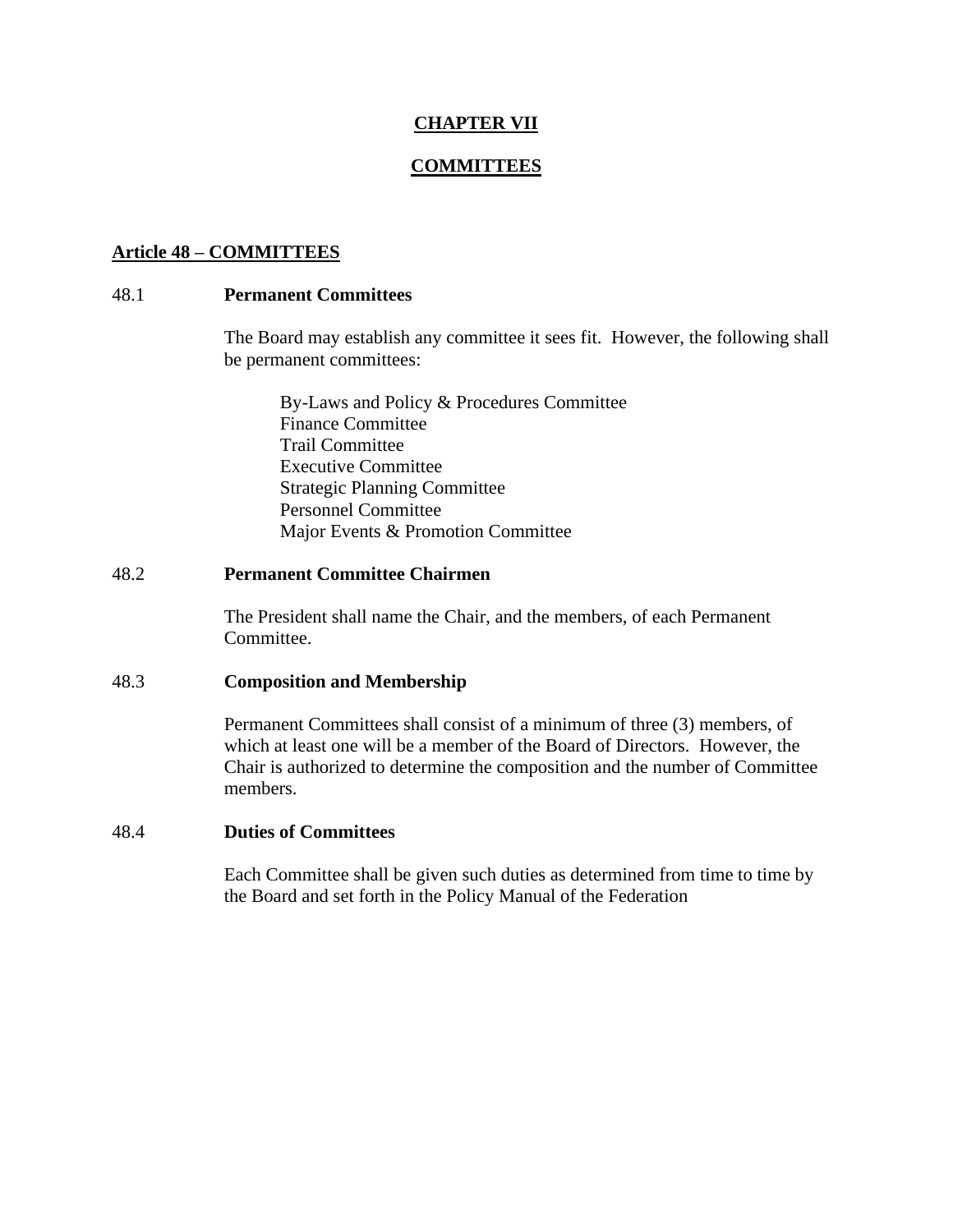## **Article 49 – BY-LAW COMMITTEE**

The By-Law Committee shall:

- a) Review the Federation's by-laws on a yearly basis;
- a) Make recommendations in writing to the Board concerning new By-Laws or changes to the existing By-Laws;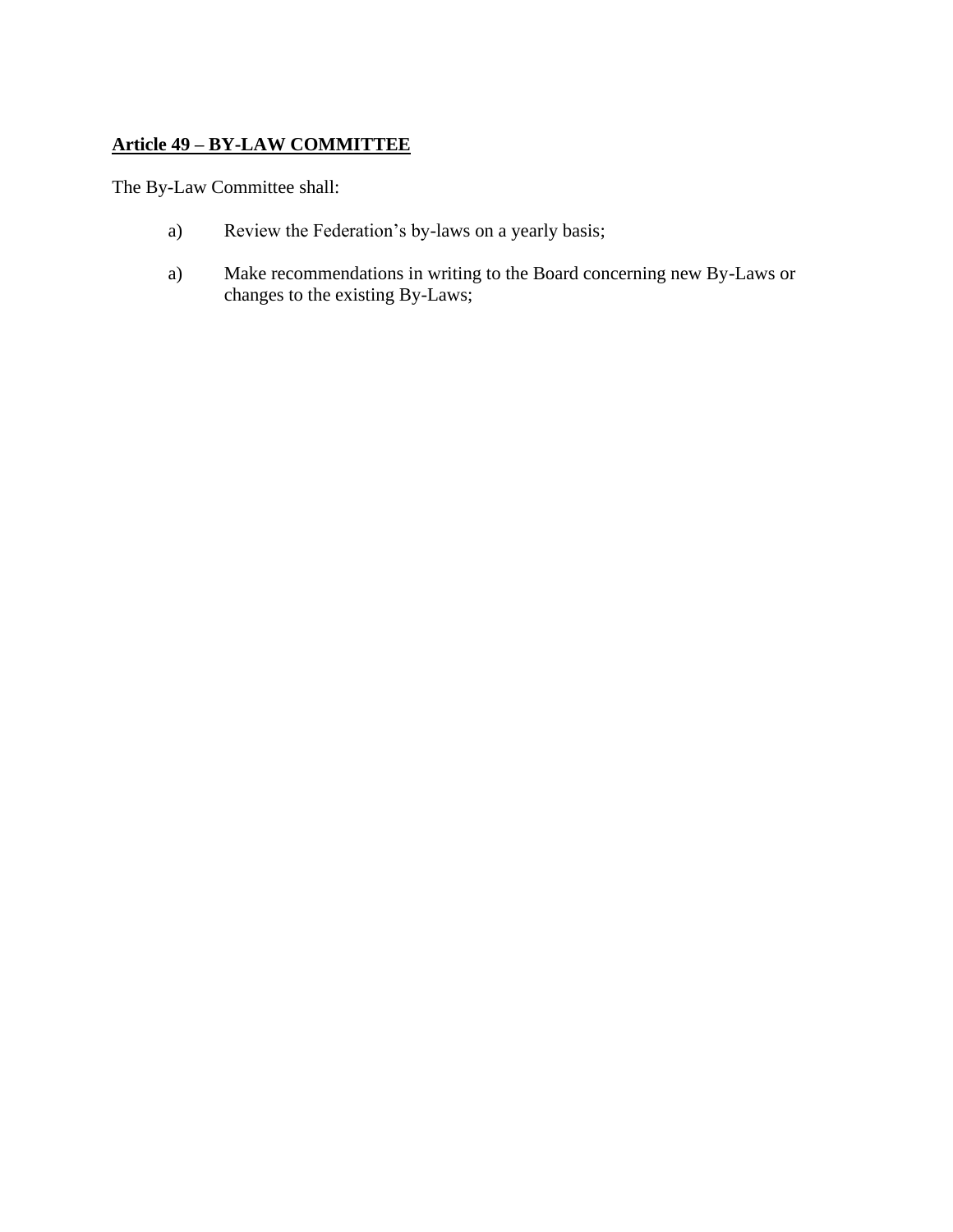## **CHAPTER VIII**

## **GENERAL CLAUSES**

### **Article 53 – OMISSION AND ERROR**

In cases where, by inadvertence or accidental omission:

- a) a notice of meeting is not given to a Member Club, Director, Auditor or Officer;
- a) a notice of meeting is not received by a Member, Director, Auditor or Officer; or
- a) any error is contained in a notice of meeting, but such error does not substantially change the content of the notice,

Any decisions made or resolutions passed during a meeting held after such notice is distributed are not invalidated.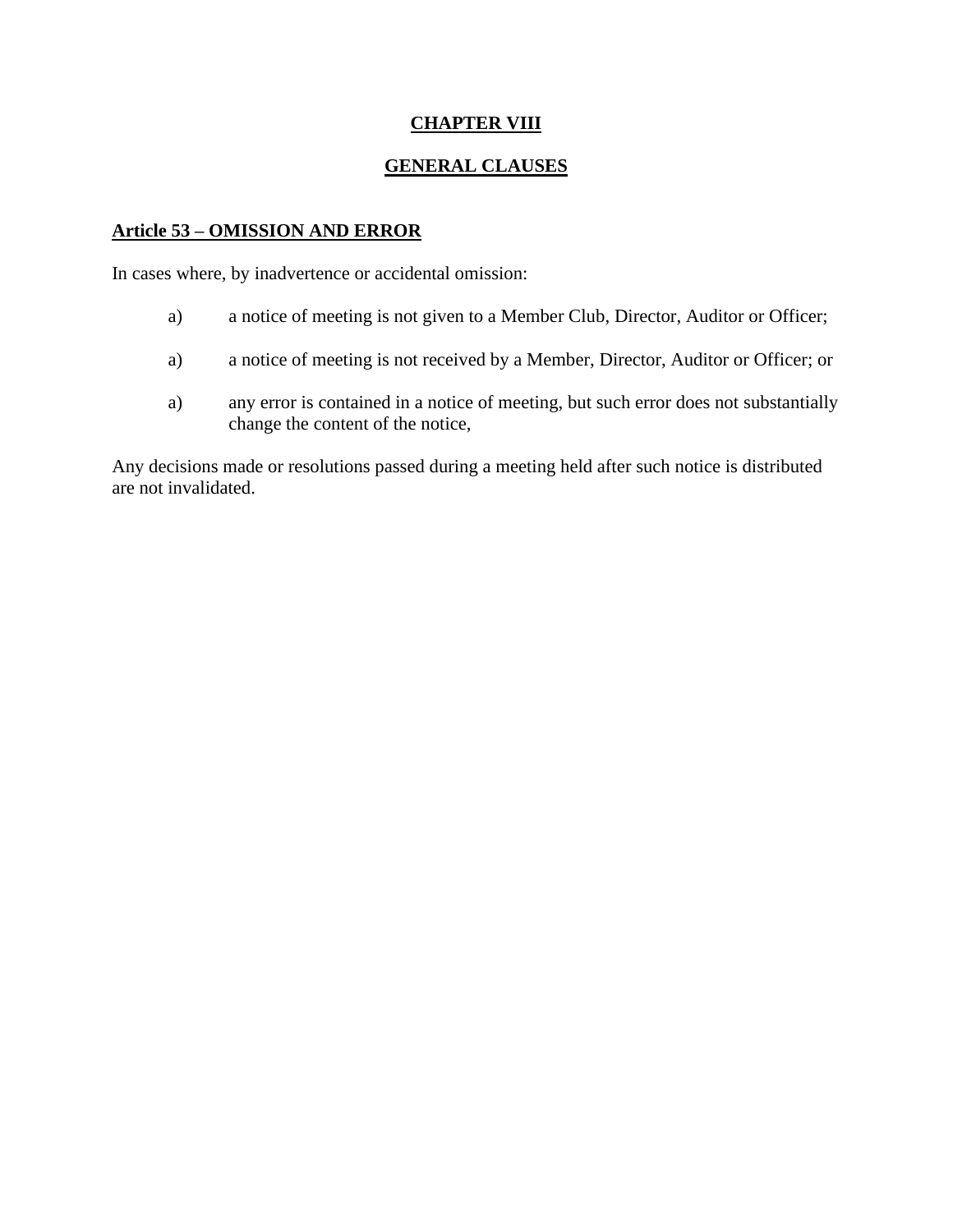## **Article 55 – BONDING**

The General Manager, the Accounting Clerk, and such other persons as may be named by the Board from time to time, shall be bonded in such amount or amounts as shall be determined by the Board from time to time.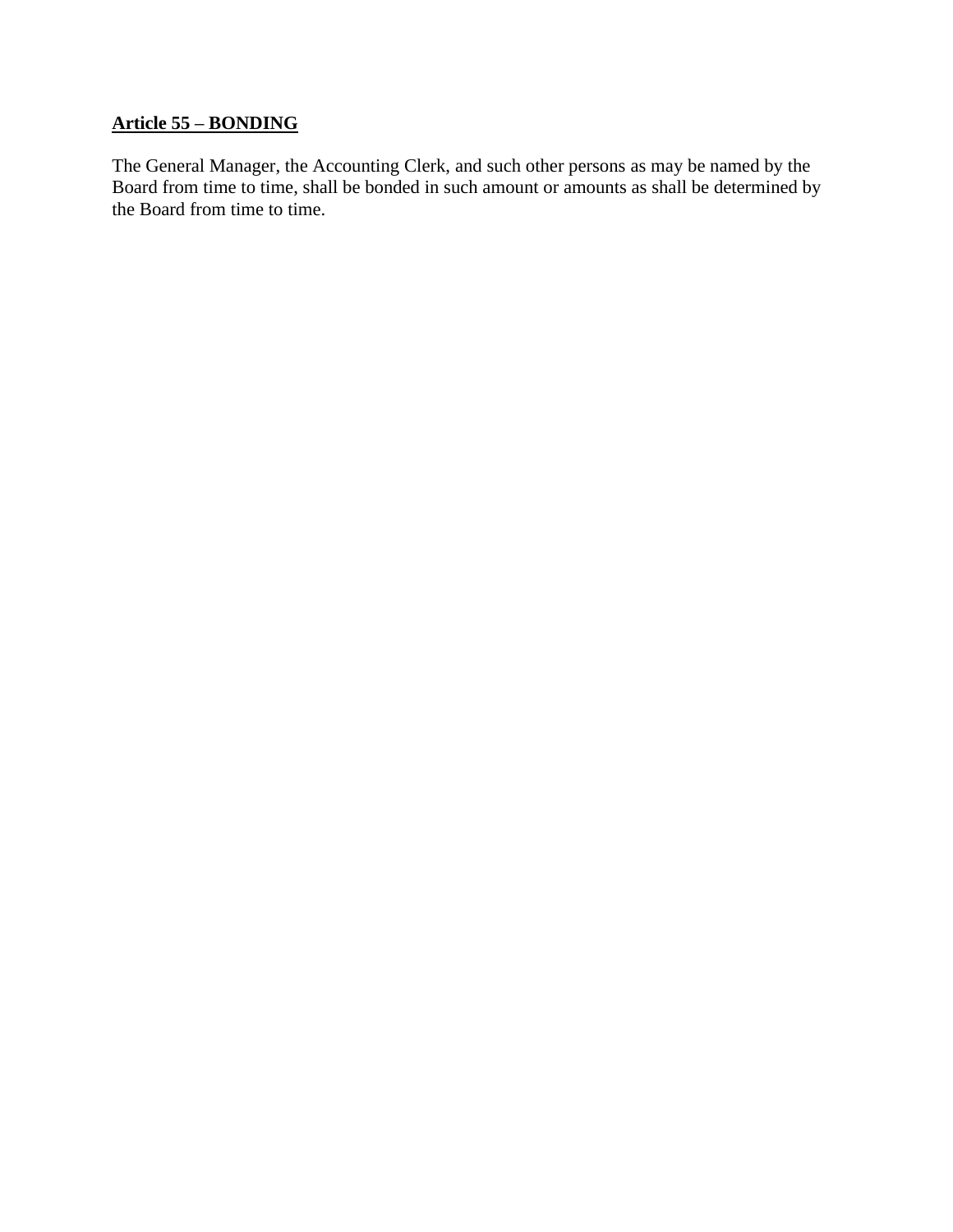## **Article 56 – REMOVAL, MODIFICATION OR AMENDMENT**

#### 56.1 **Procedures**

- a) In order to be taken into consideration, all removals, all modifications or all amendments proposed to the Federation's General By-laws must be submitted, in detail, to the By-laws Committee, not less than ninety (90) days before a General Meeting.
- b) In order to be taken into consideration, all removals, all modifications or all amendments must be submitted to the Board by the By-laws Committee, at least sixty (60) days before a General Meeting.
- c) A notice of the proposed removals, modifications or amendments must be given in writing to the member clubs at least thirty (30) days before a General Meeting, along with the notice of the general meeting during which they will be discussed.

### 56.2 **Adoption**

A majority of two thirds (2/3) of the delegates in attendance at an Annual General Meeting, or at a Special or General Meeting convened for such purpose, is necessary for the adoption of all removals, all modifications or all amendments to the Federation's General by-laws.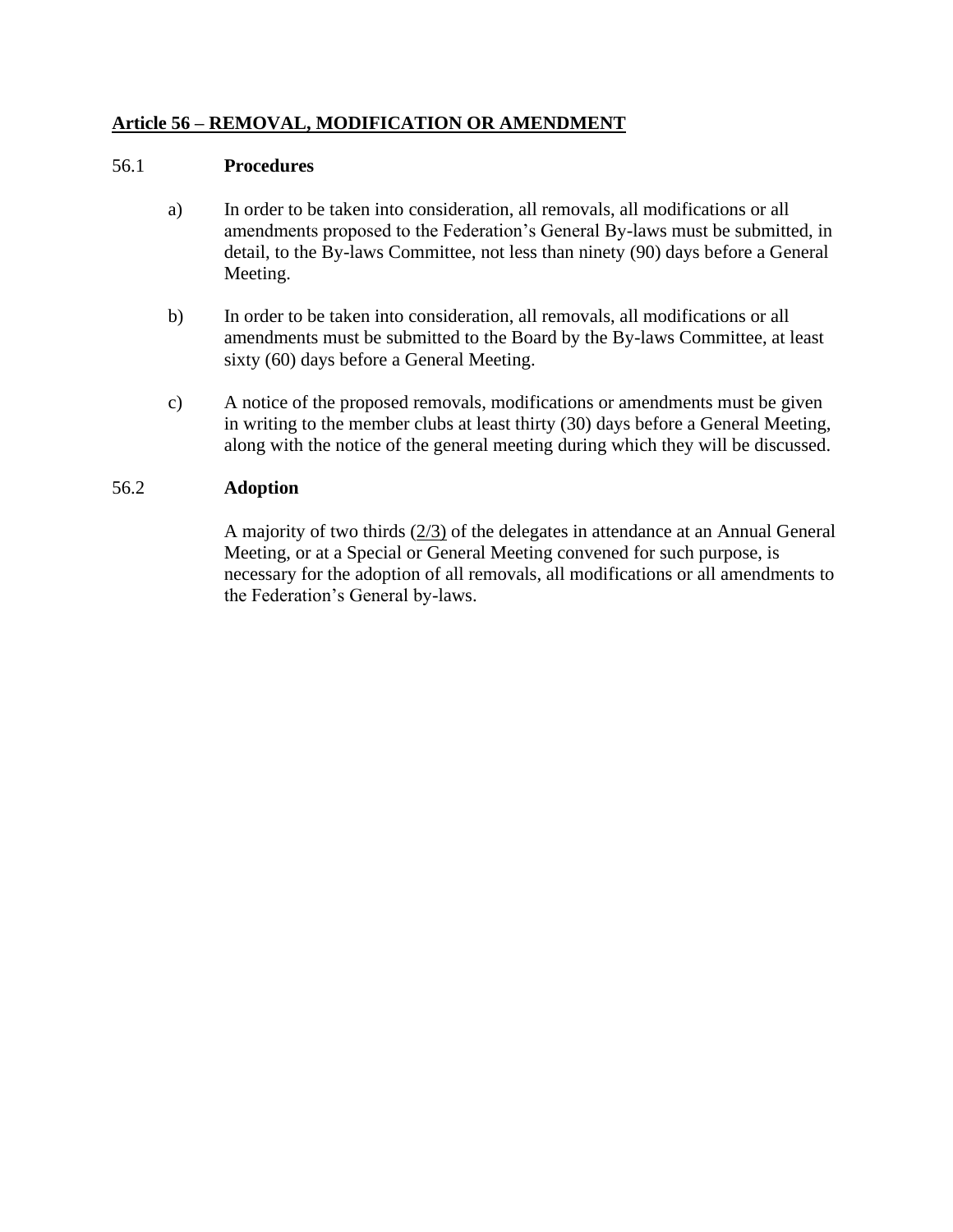## **Article 57 – RULES OF PROCEDURE**

The Rules of Procedure contained in the most recent edition of "Robert's Rules of Order" shall be used to govern meetings of the Board and of the Federation, whenever such Rules of Order are applicable, insofar as they are not incompatible with the Federation's By-Laws or with any applicable legislation.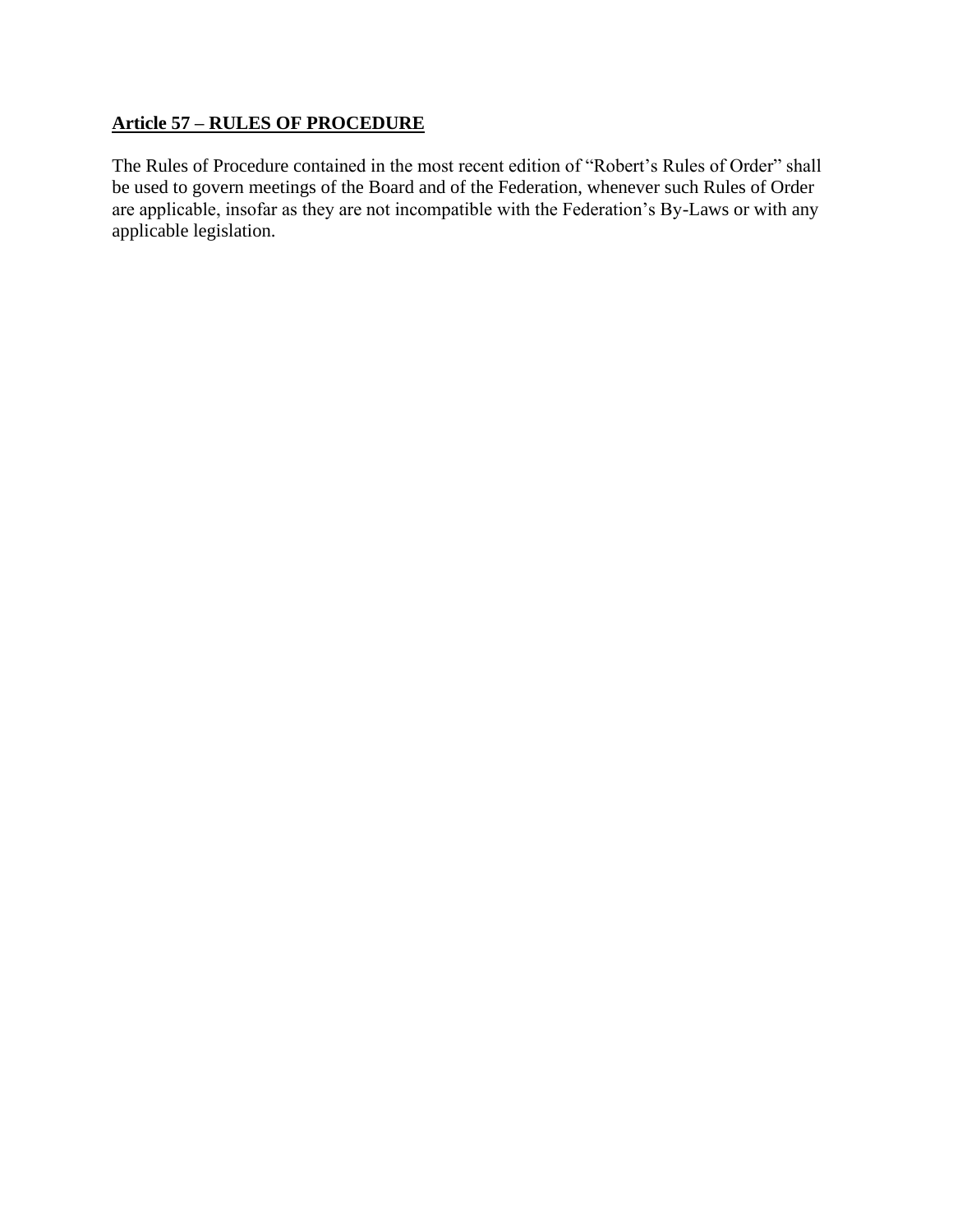### **Article 58 – VOLUNTARY DISSOLUTION**

- 58.1 The Federation may be dissolved with the consenting vote of three-quarters ( $\frac{3}{4}$ ) of members present at a General or Special Meeting convened for such purpose. A notice, which shall include the proposed motion of dissolution, shall be given in accordance with Article 19.
- 58.2 Once the Federation has been dissolved, all Federation assets remaining after payment of debts shall be distributed either to member clubs, proportionately to the number of members in each club, or to a non-profit organization having objectives similar to those of the Federation, whichever course is decided upon by majority vote of those in attendance at the meeting of dissolution.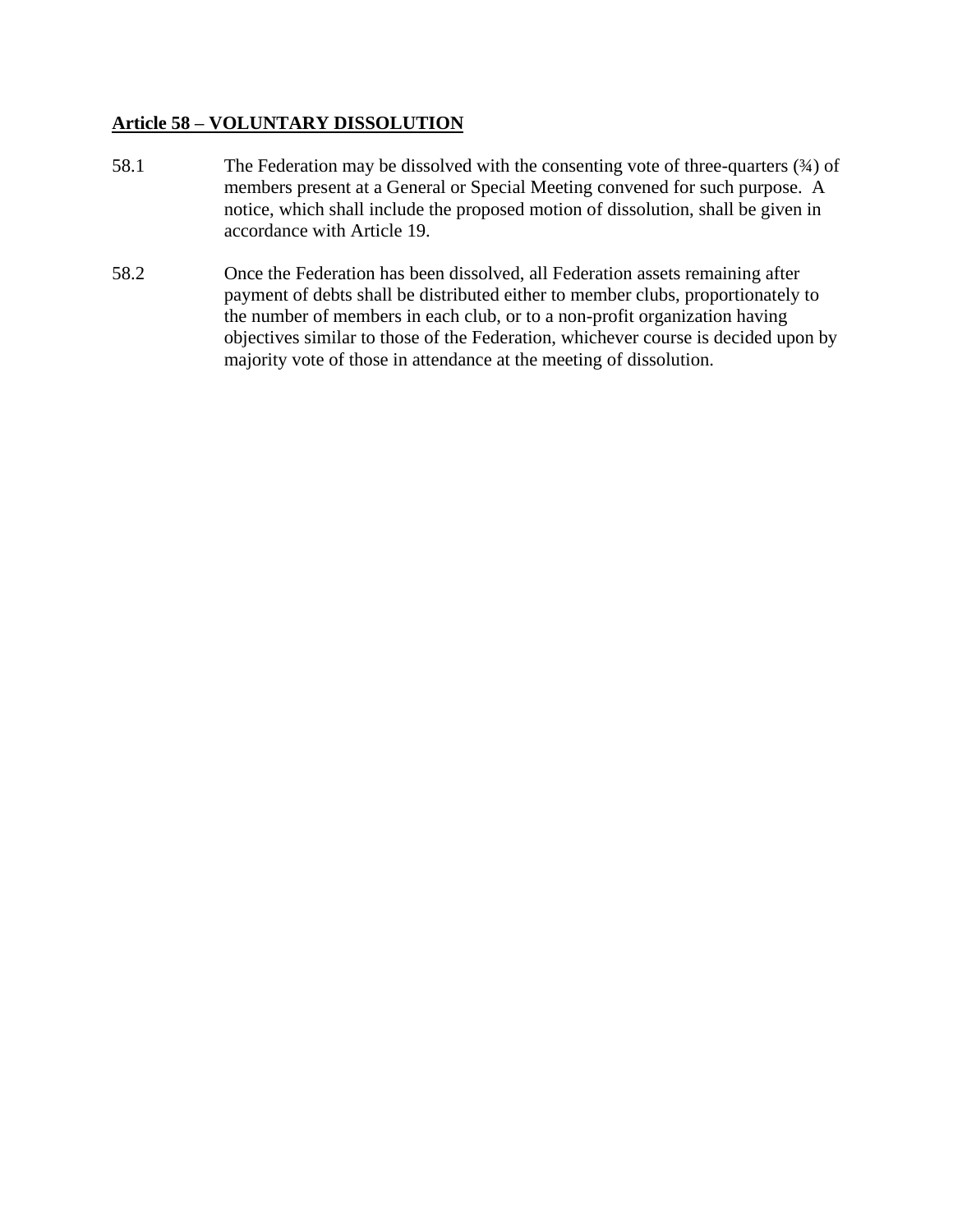## **Article 59 – REPEAL OF PREVIOUS BY-LAWS**

All prior By-Laws of the Federation are hereby repealed, and are replaced with these By-Laws.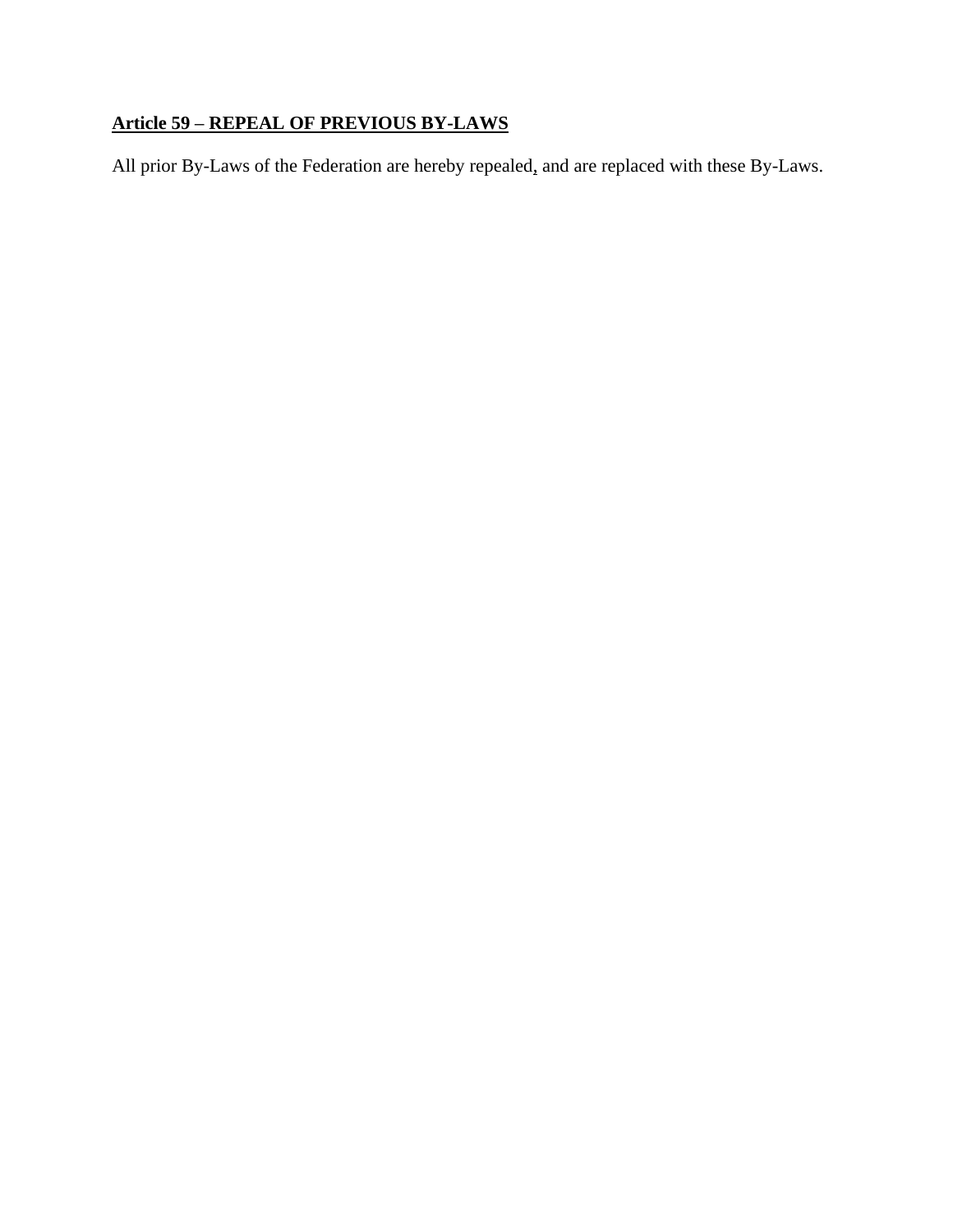## **Article 60 – BOARD IN PLACE**

Notwithstanding Article 59, Directors and Officers in place on the date of passage of these By-Laws shall remain in place until their successors are duly elected.